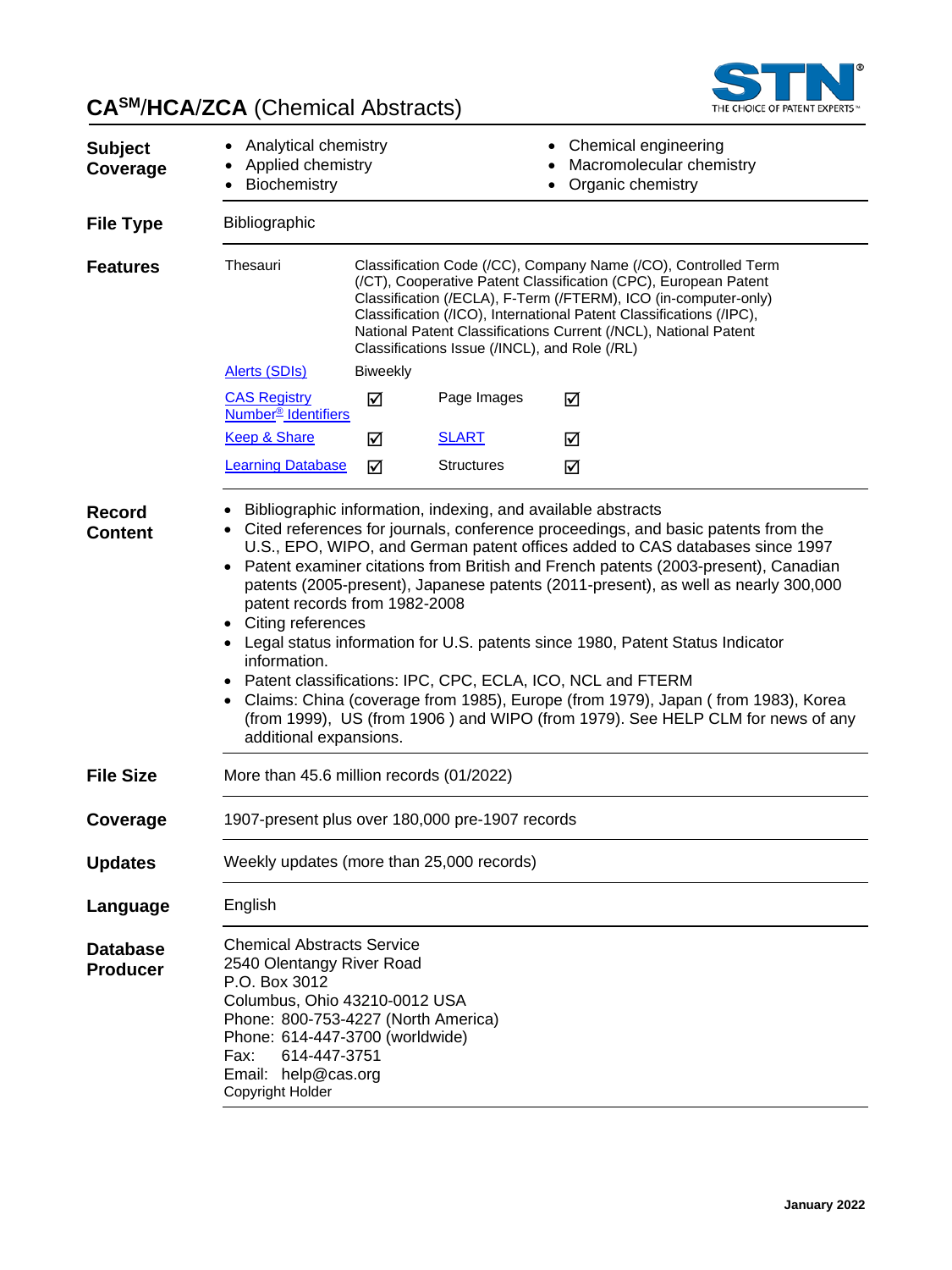| <b>Sources</b>                     | Journals: Thousands of journals are monitored. New indexed records are added<br>$\bullet$<br>weekly.<br>Patents<br>$\bullet$<br><b>Conference Proceedings</b><br>$\bullet$<br>Electronic-only Journals<br>$\bullet$<br>$\bullet$ Books<br><b>Dissertations</b><br><b>Reviews</b><br>$\bullet$<br><b>Technical Disclosures</b><br>$\bullet$<br>Web Pre-prints<br>$\bullet$<br><b>Meeting Abstracts</b> |
|------------------------------------|-------------------------------------------------------------------------------------------------------------------------------------------------------------------------------------------------------------------------------------------------------------------------------------------------------------------------------------------------------------------------------------------------------|
| <b>User Aids</b>                   | • Online Helps (HELP DIRECTORY lists<br>• Support and training materials are<br>all help messages available)<br>available on the web: www.cas.org<br><b>STNGUIDE</b>                                                                                                                                                                                                                                  |
| <b>Clusters</b>                    | None                                                                                                                                                                                                                                                                                                                                                                                                  |
| <b>Related</b><br><b>Databases</b> | CAplus<br><b>LCA</b>                                                                                                                                                                                                                                                                                                                                                                                  |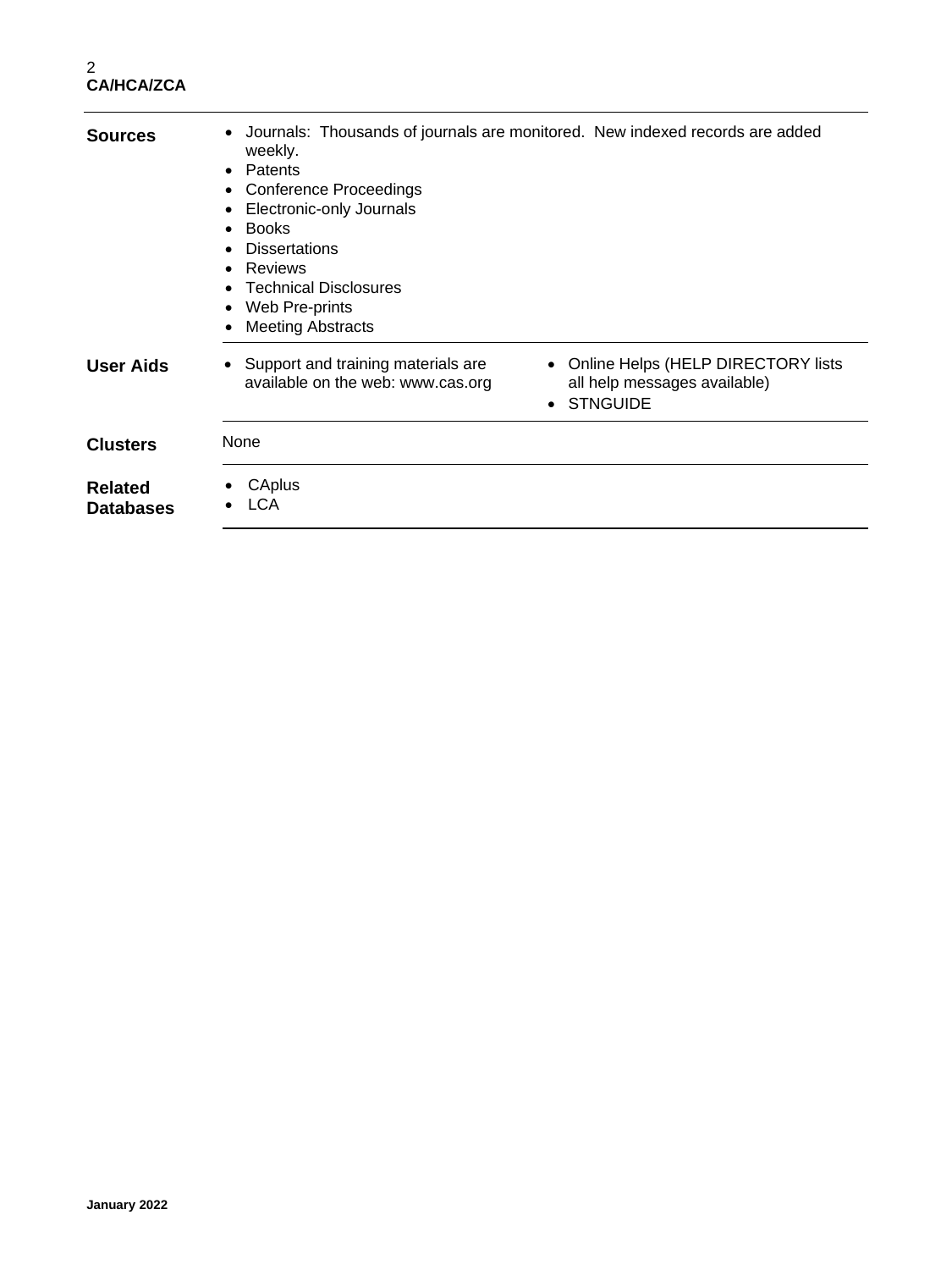# **Search and Display Field Codes**

Fields that allow left truncation are indicated by an asterisk (\*). The minimum stem length for left truncation is three (3) characters.

#### **General Search Fields**

| <b>Search Field Name</b>                                                                                                                                                  | <b>Search</b><br>Code            | <b>Search Examples</b>                                                                                                | <b>Display</b><br><b>Codes</b>           |
|---------------------------------------------------------------------------------------------------------------------------------------------------------------------------|----------------------------------|-----------------------------------------------------------------------------------------------------------------------|------------------------------------------|
| Basic Index * (contains single<br>words from title (TI),<br>supplementary term (ST), index<br>term (IT), and abstract (AB)<br>fields, as well as CAS Registry<br>Numbers) | None<br>(or / $BI$<br>or $/IA$ ) | S 50-21-5<br>S TRANSGENIC COTTON<br>S ?FLUOROCARBON?<br>S (WATER(S)OIL)/BI                                            | AB, IT, ST, TI                           |
| Basic Index plus Claims *                                                                                                                                                 | /BI, BIEX or<br>/BI,CLM          | S ALLOPURINOL/BI, BIEX<br>S TRANSGENIC/BI,CLM(W)COTTON/BI,CLM                                                         | <b>BIB CLM</b><br>ALL CLM                |
| Abstract *                                                                                                                                                                | /AB                              | S (WATER(1W)OIL)/AB<br>S LD50/AB<br>S HIGH TEMP?/AB<br>S (HIV(S)TREAT?)/AB                                            | AB                                       |
| <b>Accession Number</b><br>Author (inventor)                                                                                                                              | /AN<br>/AU                       | S 65:109061/AN<br>S LEHNINGER A?/AU<br>S (DUCHEYNE P?(S)EDITOR#)/AU<br>S ANON/AU                                      | AN<br>AU, IN                             |
| CA Section Cross Reference (1,2)<br>(number and title)                                                                                                                    | /SX                              | S <sub>1</sub> /SX<br>S ANALYTICAL/SX<br>S RADIATION CHEMISTRY/SX                                                     | CC                                       |
| Classification Code (2,3)<br>(contains CA section-subsection<br>number, if available, section<br>title, and section group codes)                                          | /CC<br>(or $/SC$ )               | S <sub>1</sub> /CC<br>S 80-6/CC<br>S TOXICOLOGY/CC<br>S RADIATION CHEMISTRY/CC<br>S L1 AND BIO/CC                     | CC                                       |
| <b>Classification Code Section</b><br>Descriptor (2)                                                                                                                      | /CCN (or<br>/SCN)                | S TOXICOLOGY/SCN<br>S RADIATION CHEMISTRY/CCN                                                                         | SCN, CCN                                 |
| Company Name (3)<br>Controlled Term (3,4)<br>Controlled Word (4)<br>Corporate Source (2)<br>(organization name, patent<br>assignee)                                       | /CO<br>/CT<br>/CW<br>/CS         | E DOW CHEMICAL/CO<br>S ANTITUMOR AGENTS/CT<br>S OPTIC?/CW<br>S DOW/CS<br>S DOW CHEM MIDLAND/CS<br>S "DOW CORNING"?/CS | CO, CS, PA<br>CT, IT<br>CT, IT<br>CS, PA |
| Country of Author<br>Digital Object Identifier                                                                                                                            | /CYA<br>/DOI (or<br>/FTDOI)      | S USA/CYA<br>S 10.1101?/DOI                                                                                           | CS, CYA, PA<br>DOI, FTDOI                |
| Document Type (code and text)                                                                                                                                             | /DT<br>(or $/TC$ )               | S P/DT<br>S PATENT/DT<br>S REVIEW/DT                                                                                  | DT                                       |
| Entry Date (5)                                                                                                                                                            | /ED                              | S ED>20010511<br>S ED>MAY 11, 2001                                                                                    | ED                                       |
| <b>Field Availability</b>                                                                                                                                                 | /FA                              | S L1 AND ABS/FA                                                                                                       | Not displayed                            |
| <b>File Segment</b><br>Index Term * (6)                                                                                                                                   | /FS<br>$/$  T                    | S BIO/FS AND L2<br>S 75-28-5(2W)CRACKING OF/IT                                                                        | FS<br>IT                                 |
| <b>International Standard</b><br>(Document) Number (contains<br>CODEN, ISBN, and ISSN) (7)                                                                                | /ISN                             | S DETN OF/IT<br>S JOCRAM/ISN<br>S 0021-9673/ISN                                                                       | ISN, SO                                  |
| Issue Number of Publication (5,8)<br>Journal Title (11)                                                                                                                   | /IS<br>/JT                       | S 1-3/IS AND 32/VL<br>S J CHROMATOGR/JT<br>S COMPT REND?/JT                                                           | <b>SO</b><br>JT, SO                      |
| Journal Title Keyword                                                                                                                                                     | /JTW                             | S NANO/JTW                                                                                                            | SO                                       |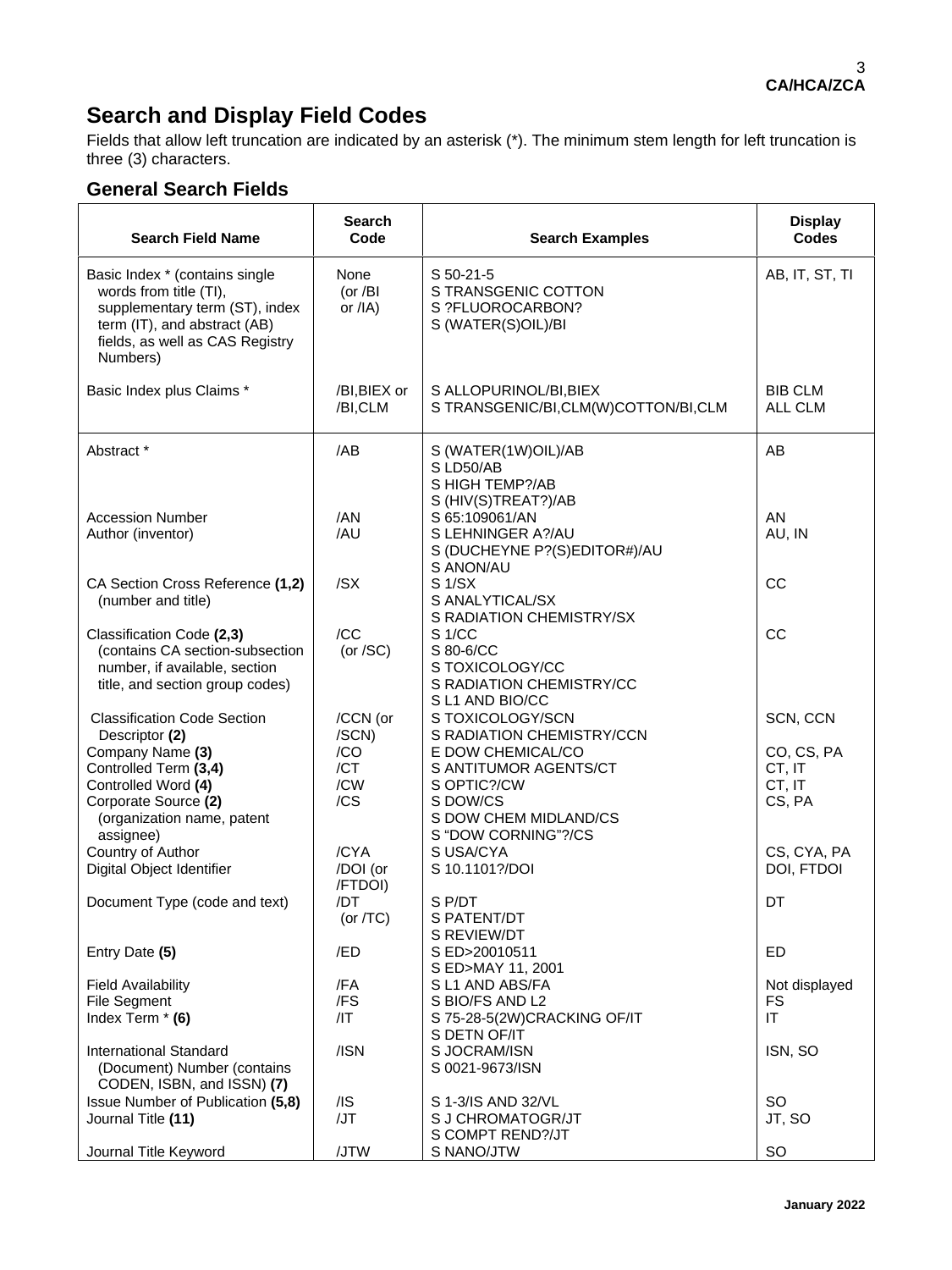#### **General Search Fields (cont'd)**

| <b>Search Field Name</b>            | <b>Search</b><br>Code | <b>Search Examples</b>                     | <b>Display</b><br><b>Codes</b> |
|-------------------------------------|-----------------------|--------------------------------------------|--------------------------------|
| Language (code and text) (9)        | /LA                   | SL1 AND EN/LA                              | LA                             |
|                                     |                       | S L1 AND ENGLISH/LA                        |                                |
|                                     |                       | S L1 NOT DE/LA                             |                                |
| Original Reference Number (10)      | /OREF                 | S 63:5967A/OREF                            | <b>OREF</b>                    |
| Other Source (1)                    | /OS                   | S L1 AND MARPAT/OS                         | <b>OS</b>                      |
| Publication Date (5)                | /PD                   | S PD>20010400                              | PI, SO                         |
|                                     |                       | S JUNE 1992-SEPT 1993/PD                   |                                |
| Publication Year (5)                | /PY                   | S 1947-1949/PY                             | PI, PY, SO                     |
| Publisher (2)                       | /PB                   | S ACADEMIC/PB                              | <b>PB</b>                      |
| Publisher Item Identifier (1)       | /PUI                  | S "S 0014-5793(96)01227-6"/PUI             | PUI                            |
| CAS Registry Number (CAS RN)        | /RN                   | S 50-78-2/RN                               | <b>RN</b>                      |
| (12)                                |                       | S 50-78-2D/RN                              |                                |
|                                     |                       | S 50-78-2DP/RN                             |                                |
|                                     |                       | S 50-78-2P/RN                              |                                |
| Role (1,3)                          | /RL                   | S 99685-96-8(L)SPN/RL                      | IT, RL                         |
|                                     |                       | S 99685-96-8/SPN                           |                                |
|                                     |                       | S FULLERENES(L)SPN/RL                      |                                |
|                                     |                       | S FULLERENES/SPN                           |                                |
| Source (contains publication title, | /SO                   | S INORG CHEM/SO                            | SO                             |
| date, publisher, conference title,  |                       | S JOCRAM/SO                                |                                |
| meeting date, volume, issue,        |                       | S 0021-9673/SO                             |                                |
| pagination, CODEN, ISBN,            |                       | S AM CERAM SOC/SO                          |                                |
| ISSN, and URL) (7)                  |                       | S 1992/SO                                  |                                |
| Supplementary Term * (1)            | /ST                   | S LIVER METAB?/ST                          | <b>ST</b>                      |
| Title *                             | T                     | S LIVER/TI                                 | ΤI                             |
|                                     |                       | S SPIN SPIN/TI                             |                                |
|                                     |                       | S (METABOLISME(S)VEGETAUX)/TI              |                                |
| Uniform Resource Locator (1)        | /URL                  | S "HTTP://WWW.BIOSCIENCE.ORG/              | SO, URL                        |
|                                     |                       | BIOSCIENCE/1996/V1/D/CHINTALL/             |                                |
|                                     | /UP                   | /HTMLS/324-339.HTM"/URL                    |                                |
| Update Date (5)                     |                       | S L1 AND UP>20010400<br>S UP>APRIL 1, 2001 | Not displayed                  |
| Update Date, Addition of            | /UPIT                 | S L2 AND UPIT>20080200                     | Not displayed                  |
| Registered Substance (5)            |                       |                                            |                                |
| Volume and Issue of CA              | N <sub>l</sub>        | S 41-17/VI                                 | Not displayed                  |
| Volume Number of Publication (5)    | N <sub>L</sub>        | S 105-106/VL AND SCIENCE/JT                | VL, SO                         |
|                                     |                       |                                            |                                |

**(1)** Content of this field is available for records from 1967 to the present except for the PREP (Preparation) role that has been assigned back to 1907. ISBNs are included only for records added since December 17, 2001.

**(2)** Search with implied (S) proximity is available in this field.

**(3)** A thesaurus is available in this field.

**(4)** Pre-1967 subject index headings are searchable in the /CT and /CW field only if they matched the index headings in the CA Lexicon database. Unmatched pre-1967 subject headings are searchable as single words in the /IT and /BI fields.

**(5)** Numeric search field that may be searched with numeric operators or ranges.

**(6)** Stopwords are not removed from this field.

**(7)** ISBNs are included only for records added since December 17, 2001.

- **(8)** Content of this field is available only for records from 1963 to the present.
- **(9)** Language is available only for records from 1967 to the present and for some journals prior to 1967.

**(10)** OREF contains the CA volume number and page location information for abstracts published 1907-1966.

**(11)** Full Journal Titles are available for most records from 1907 to the present.

**<sup>(12)</sup>** Search for a non-specific derivative of a substance, a non-specific derivative's preparation, or a preparation by placing a "D", "DP", or "P" following the CAS RN. A non-specific derivative (D) is a compound that is not fully described in the source document. A "P" designation following a CAS RN means that the source document describes preparation of the specific compound. A "DP" denotes the preparation of the non-specific derivative.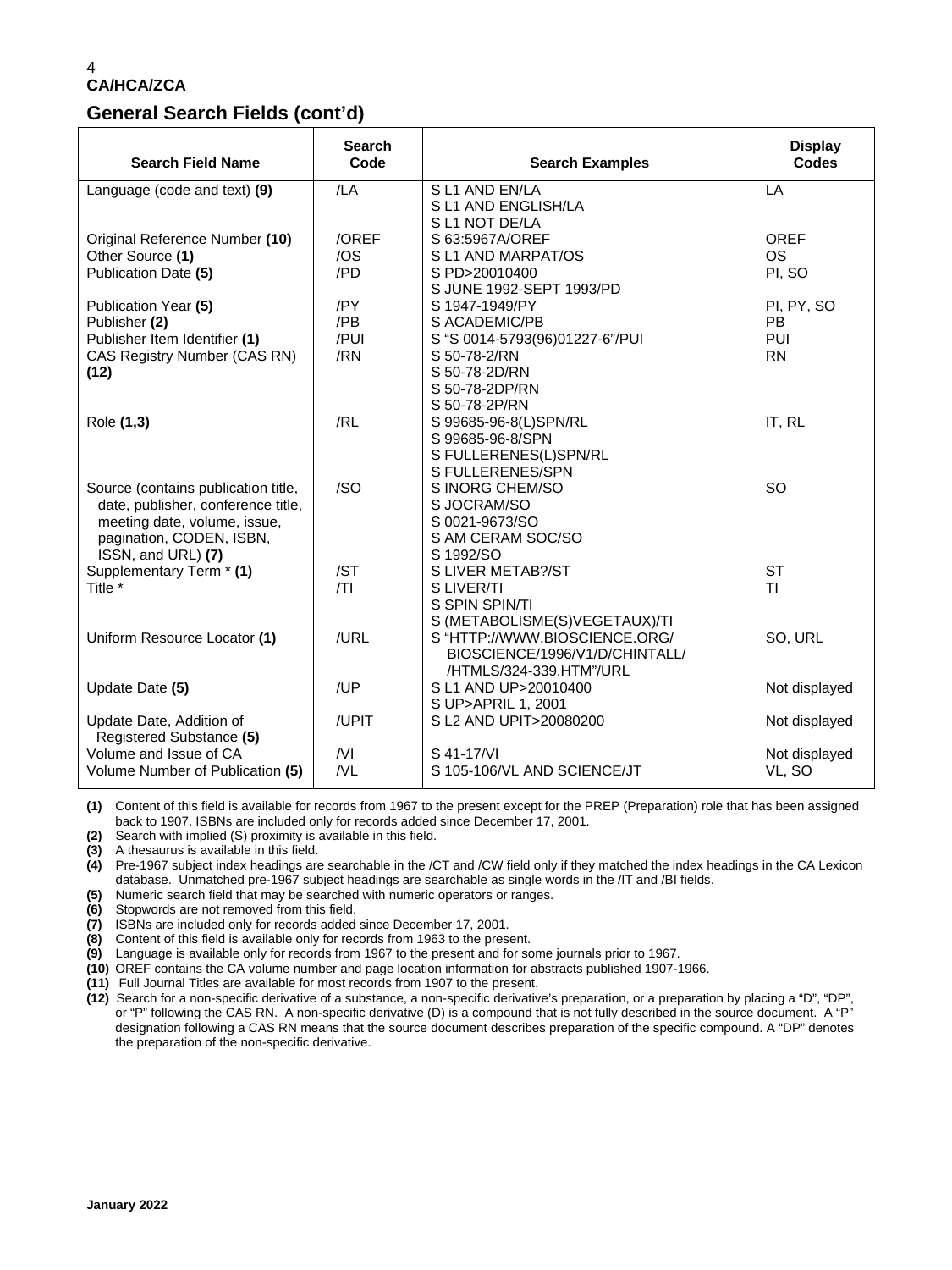# **Patent Search Fields**

| <b>Search Field Name</b>                                                     | <b>Search</b><br>Code      | <b>Search Examples</b>                           | <b>Display</b><br><b>Codes</b> |
|------------------------------------------------------------------------------|----------------------------|--------------------------------------------------|--------------------------------|
| Claim * (15)                                                                 | /CLM or /BIEX              | S COBALT (L) SALT#/CLM                           | <b>CLM</b>                     |
| Cooperative Patent Classification (3,13)                                     | /CPC                       | S C12N0009/CPC                                   | <b>CPC</b>                     |
| Cooperative Patent Classification, Action<br>Date                            | /CPC.ACD                   | S 20121113/CPC.ACD                               | CPC.TAB                        |
| Cooperative Patent Classification,<br><b>Combination Sets</b>                | /CPC.CS                    | S (H01L2224-48091 (S) H01L2924-<br>00014)/CPC.CS | CPC.TAB                        |
| Cooperative Patent Classification, Keywords<br>(13)                          | /CPC.KW                    | S C12N0009/CPC (S) I/CPC.KW                      | CPC.TAB                        |
| Cooperative Patent Classification, Version                                   | /CPC.VER                   | S 20130101/CPC.VER                               | CPC.TAB                        |
| Cooperative Patent Initial Classification                                    | /CPCI<br>/CYC              | S A61K0006-0014/CPCI                             | <b>CPCI</b><br>CY.CNT          |
| Country Number Count (1)<br>Designated States (2)                            | /DS                        | S L1 AND 4-5/CYC<br>S FR/DS;S R DE/DS            | DS, PI                         |
| Designated States, Basic (2)                                                 | /DS.B                      | S DE/DS.B                                        | DS, PI                         |
| European Classifications (3)                                                 | /ECLA                      | S C01B003/ECLA                                   | CLASS,                         |
|                                                                              | (or /EPC or<br>/EPCLA)     | S C01B003/00D2/ECLA                              | ECLA, EPC,<br><b>EPCLA</b>     |
| <b>European Classification Keywords</b>                                      | /ECLA.KW (or<br>/EPC.KW or | S A1F1/ECLA.KW                                   | CLASS, ECLA,<br>EPC, EPCLA     |
| Exemplary Claim * (15)                                                       | /EPCLA.KW)<br>/ECLM        | S COBALT (L) MIXTURE/ECLM                        | <b>ECLM</b>                    |
| <b>Extended Basic Index</b>                                                  | /BIEX or /CLM              | S ALLOPURINOL/BIEX                               | <b>CLM</b>                     |
| <b>Family Accession Number</b>                                               | /FAN                       | S 1998:98369/FAN                                 | <b>FAN</b>                     |
| Family Accession Number Count (1)                                            | /FAN.CNT                   | S L1 AND FAN.CNT>1                               | <b>FAN</b>                     |
| F-Terms (Patent Classifications from the                                     | (or FAM.CNT)<br>/FTERM     | S 4C002/BB03/FTERM                               | CLASS,                         |
| Japanese Patent Office) (4)                                                  | (or /FTCLA                 | S 4C002/FTERM                                    | FTERM,                         |
|                                                                              | or /JPCLA)                 |                                                  | FTCLA, JPCLA                   |
| ICO (in-computer-only) Classification (3)                                    | /ICO                       | S K61B0010:00L10/ICO                             | ECLA, EPC,<br>EPCLA, ICO       |
| International Patent Classification,<br>Action Date (1)                      | /IPC.ACD                   | S 20050101/IPC.ACD                               | <b>IPC.TAB</b>                 |
| International Patent Classification, Additional                              | /ICA                       | S B01J/ICA                                       | <b>ICA</b>                     |
| or Supplementary (2,6)                                                       |                            | S B01J027/ICA                                    |                                |
| International Patent Classification, All (5)                                 | /IPC                       | S CYANOGEN/ICA<br>SA61K/IPC                      | <b>IPC</b>                     |
|                                                                              |                            | S A61K0031-473/IPC                               |                                |
| International Patent Classification, Basic<br>Patent                         | /IPC.B                     | S G01N0001-28/IPC.B                              | IPC.B                          |
| International Patent Classification,                                         | /ICI                       | SA61K/ICI                                        | ICI                            |
| Index or Complementary (2,6)                                                 |                            | S A61K031/ICI                                    |                                |
| International Patent Classification, Keywords                                | /IPC.KW                    | S AMMONIA/ICI<br>S G01N000128/IPC(S)BASIC/IPC.KW | <b>IPC.TAB</b>                 |
| International Patent Classification,                                         | /ICM                       | S A01N/ICM                                       | IC, ICM                        |
| Main (2,6)                                                                   |                            | S A01N025/ICM<br>S AMMONIA/ICM                   |                                |
| International Patent Classification,                                         | /IC                        | S C07C/IC                                        | IC                             |
| Main and Secondary (6)                                                       |                            | S C07C015/IC                                     |                                |
|                                                                              |                            | S C07C015-04/IC                                  |                                |
|                                                                              |                            | S CYANOGEN/IC                                    |                                |
| International Patent Classification, Main<br>Group, Range Searchable (1,2,6) | /MGR                       | S 10-20/MGR(S)C07C/IC                            | IC                             |
| International Patent Classification, Secondary                               | /ICS                       | S C02F/ICS                                       | IC, ICS                        |
| (2,6)                                                                        |                            | S C02F001/ICS                                    |                                |
|                                                                              |                            | S AMMONIA/ICS                                    |                                |
| International Patent Classification, Subgroup,<br>Range Searchable (1,2,6)   | /SGR                       | S SGR=>30000(S)C01B031/IC                        | IС                             |
| International Patent Classification, Version                                 | /IPC.VER                   | S 6/IPC.VER                                      | <b>IPC.TAB</b>                 |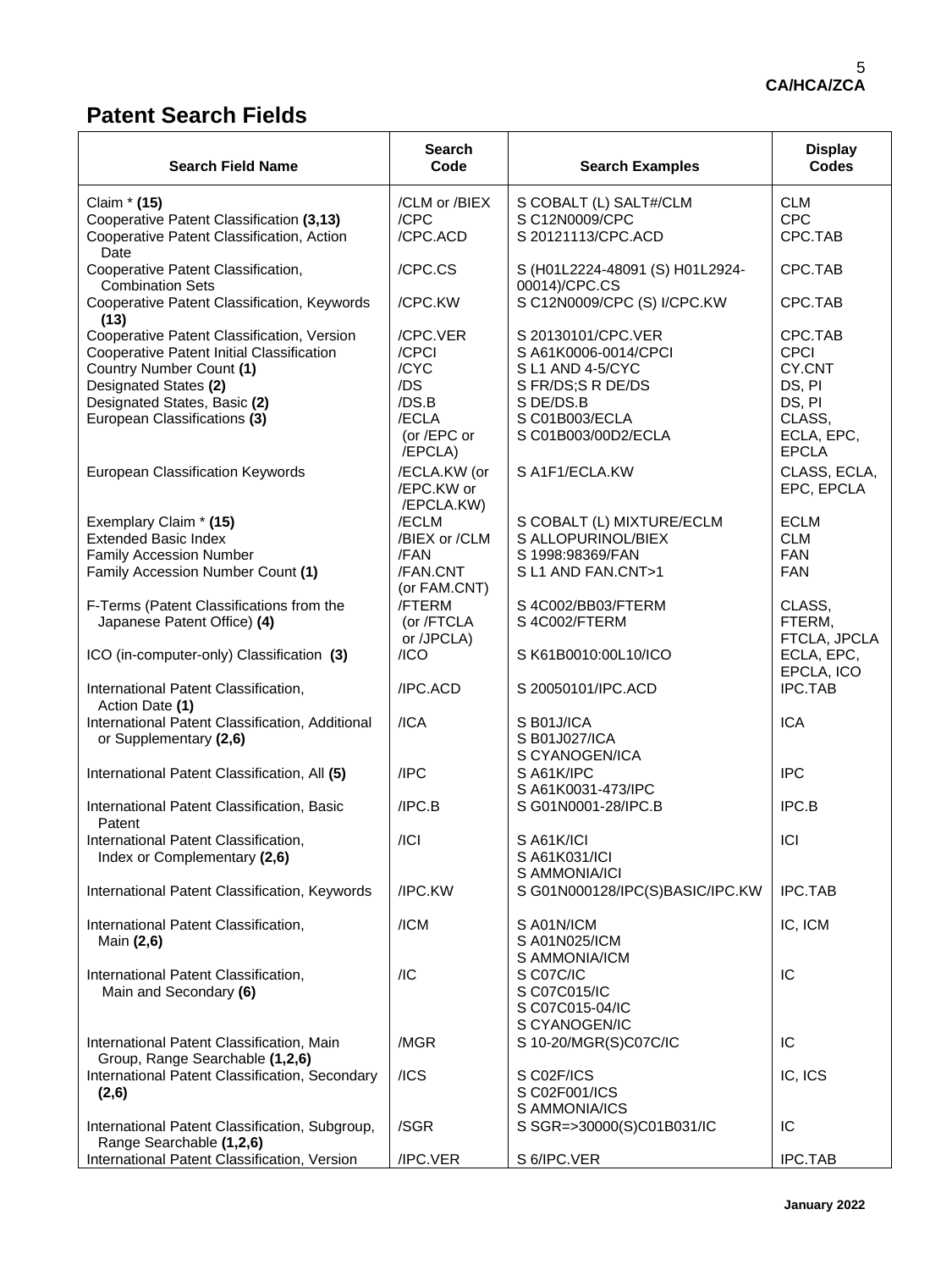# **Patent Search Fields (cont'd)**

| <b>Search Field Name</b>                                                    | Search<br>Code        | <b>Search Examples</b>                     | <b>Display</b><br><b>Codes</b> |
|-----------------------------------------------------------------------------|-----------------------|--------------------------------------------|--------------------------------|
| International Patent Initial Classification                                 | /IPCI                 | S H01L0023-29/IPCI                         | <b>IPCI</b>                    |
| International Patent Reclassification                                       | /IPCR                 | S C08L0061-00/IPCR                         | <b>IPCR</b>                    |
| Inventor                                                                    | /IN                   | S PATTON JERRY R/IN                        | IN                             |
| National Patent Classification, Current (7)                                 | /NCL (or<br>/USNCL or | S 106035000/NCL                            | NCL, CLASS                     |
|                                                                             | /USCLA)               | S 106/035.000/NCL<br>S 433/227-433/229/NCL |                                |
|                                                                             |                       | S ZEOLITES/NCL                             |                                |
| National Patent Classification, Issue (8)                                   | /INCL                 | S 433228000/INCL                           | <b>INCL, CLASS</b>             |
|                                                                             |                       | S 433/227-433/229/INCL                     |                                |
| National Patent Classification, Issue, Range<br>Searchable (1,8)            | /NCLR                 | S 106020000-106040000/NCLR                 | NCL, CLASS                     |
| Number of Claims (15)                                                       | /CLMN                 | S CLMN>20                                  | <b>CLMN</b>                    |
| <b>Patent Application Country</b>                                           | /AC                   | S DE/AC                                    | AI, PI                         |
| Patent Application Country, Basic                                           | /AC.B                 | S DE/AC.B                                  | AI, PI                         |
| Patent Application Date (1,9)                                               | /AD                   | S AD>19920100                              | AI, PI                         |
|                                                                             | /AD.B                 | S AD>JANUARY 20, 1993<br>S 19970220/AD.B   |                                |
| Patent Application Date, Basic (1,4)<br>Patent Application Number (2,10,14) | /AP                   | S EP83-304630/AP                           | AI, PI<br>AI, PI               |
|                                                                             |                       | S 83EP-0304630/AP                          |                                |
|                                                                             |                       | S JP87-10001/AP                            |                                |
|                                                                             |                       | S 87JP-0010001/AP                          |                                |
|                                                                             |                       | S US2013-13261341/AP                       |                                |
|                                                                             |                       | S US2013-261341/AP                         |                                |
| Patent Application Number, Basic (2,10,14)                                  | AP.B                  | S JP87-10001/AP.B                          | AI, PI                         |
| Patent Application Number Count                                             | /AP.CNT               | S 4/AP.CNT                                 | Not displayed                  |
| Patent Application Year (1,9)                                               | /AY                   | S 1990-1992/AY                             | AI, PI                         |
| Patent Application Year, Basic (1,9)                                        | /AY.B                 | S AY.B>1997                                | AI, PI                         |
| Patent Assignee (11)                                                        | /PA                   | S PFIZER/PA                                | <b>PA</b>                      |
|                                                                             |                       | S PFIZER CORP/PA                           |                                |
|                                                                             |                       | S BADISCHE ANILIN/PA OR<br><b>BASF/PA</b>  |                                |
| <b>Patent Country</b>                                                       | /PC                   | S WO/PC                                    | PI                             |
| Patent Country, Basic                                                       | /PC.B                 | S JP/PC.B                                  | PI                             |
| Patent Kind Code (2)                                                        | /PK                   | S DEA1/PK                                  | PI                             |
| Patent Kind Code, Basic (2)                                                 | /PK.B                 | S DEA1/PK.B                                | PI                             |
| Patent Number (10)                                                          | /PN                   | S EP536930/PN                              | PI                             |
|                                                                             |                       | S EP-536930/PN                             |                                |
|                                                                             |                       | S WO8402426/PN                             |                                |
|                                                                             |                       | S JP04000104/PN                            |                                |
|                                                                             |                       | S JP62000031/PN                            |                                |
|                                                                             |                       | S IP6243D/PN                               |                                |
| Patent Number, Basic (10)<br>Patent Number Count (1)                        | /PN.B<br>/PNC (or     | S JP60008341/PN.B<br>S 3/PNC               | ΡI<br>PN.CNT                   |
|                                                                             | /PN.CNT)              |                                            |                                |
| Patent Number/Kind Code                                                     | /PNK                  | S US20050136407/PNK                        | <b>PNK</b>                     |
| Patent Number/Kind Code of the Basic Patent                                 | /PNK.B                | S US20050136407/PNK.B                      | PNK.B                          |
| Patent Status Established Date (1)                                          | /STED                 | S 20210204/STED                            | <b>STED</b>                    |
| Patent Status Established Year (1)                                          | /STEY                 | S 2021/STEY                                | <b>STEY</b>                    |
| <b>Patent Status Indicator</b>                                              | /STI or /PSPI         | S DEAD/STI                                 | <b>STI</b>                     |
|                                                                             |                       | S D/PSPI                                   | <b>PSPI</b>                    |
| Patent Status Indicator Basic                                               | /STI.B or             | S ALIVE/STI.B                              |                                |
|                                                                             | /PSPI.B               | S A/PSPI.B                                 | PSPI.B                         |
| Patent Status Update Date (1)                                               | /STUP                 | S 20210204/STUP                            | Not displayed                  |
| Patent Status Update Year (1)                                               | /STUY                 | S 2021/STUY                                | Not displayed                  |
| <b>Priority Application Country</b><br>Priority Application Country, Basic  | /PRC<br>/PRC.B        | S US/PRC<br>S US/PRC.B                     | <b>PRAI</b><br><b>PRAI</b>     |
| Priority Application Date (1,9)                                             | /PRD                  | S PRD>19910600                             | <b>PRAI</b>                    |
|                                                                             |                       | S June 20 1991/PRD                         |                                |
| Priority Application Date, Basic (1,9)                                      | /PRD.B                | S PRD.B>19940100                           | <b>PRAI</b>                    |
| Priority Application Number (2,10,12,14)                                    | /PRN                  | S US91-635890/PRN                          | <b>PRAI</b>                    |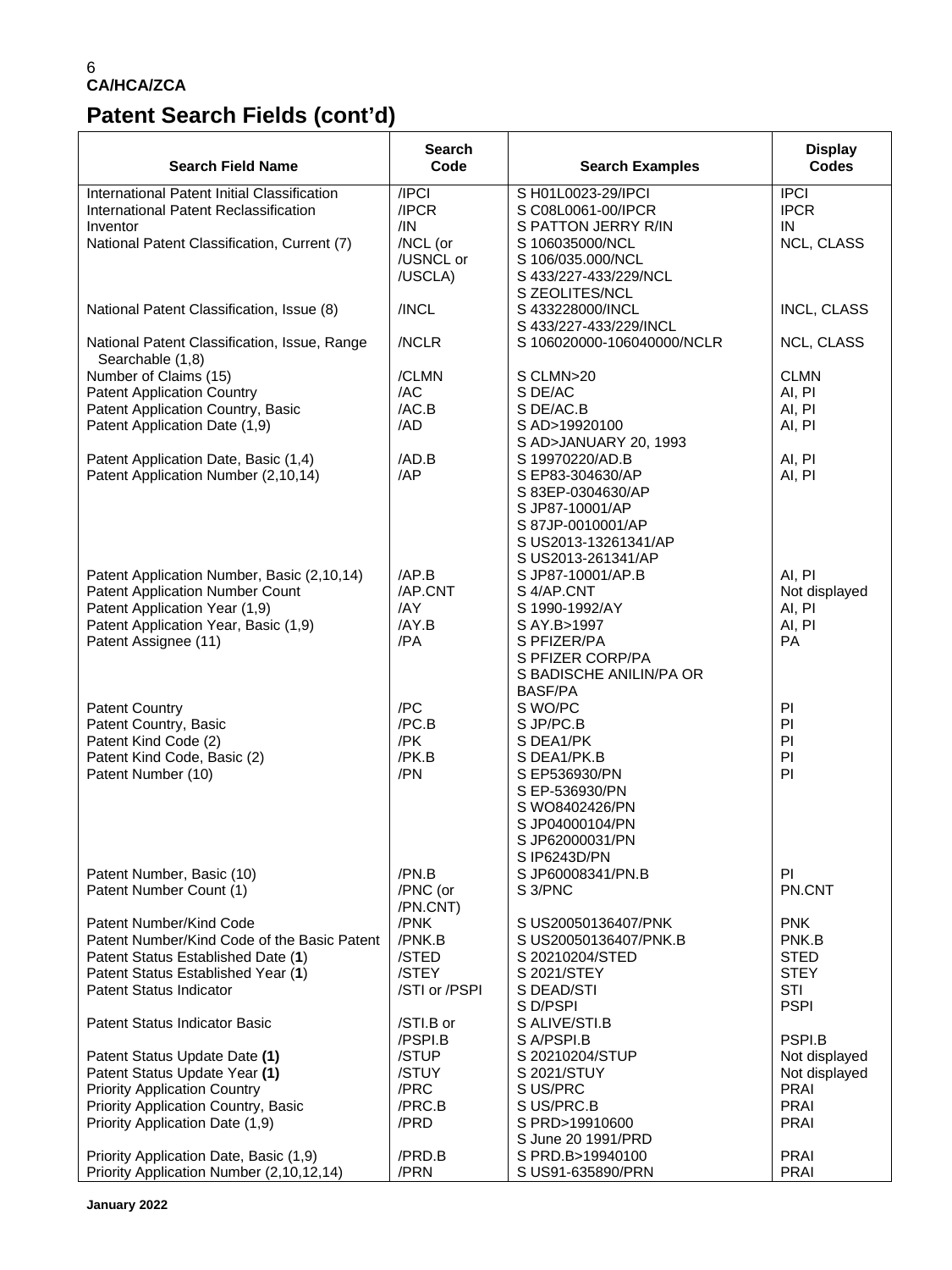|                                           |        | S91US-0635890/PRN        |             |
|-------------------------------------------|--------|--------------------------|-------------|
|                                           |        | S IP2002-6243D/PRN       |             |
|                                           |        | S US2013-61686038/PRN    |             |
|                                           |        | S US2013-686038P/PRN     |             |
| <b>Priority Application Number, Basic</b> | /PRN.B | S US91-721765/PRN.B      | <b>PRAI</b> |
| (2,10,12,14)                              |        |                          |             |
| Priority Application Year (1,9)           | /PRY   | S 1990-1992/PRY          | <b>PRAI</b> |
| Priority Application Year, Basic (1,9)    | /PRY.B | S 1997/PRY B             | <b>PRAI</b> |
| Publication Date (Patent, Basic) (1)      | /PD.B  | S 19980109/PD.B          | ΡI          |
| Publication Year (Patent, Basic) (1)      | /PY.B  | S 1990-1991/PY.B         | PI          |
| Update Date Patent Family (1,2)           | /UPP   | S US5837509/PN AND       | UPP, PI     |
|                                           |        | UPP>19990100             |             |
| Update Date, Maximum (contains / UP       | /UPM   | S L1 and UPM >= 20040400 | <b>UPP</b>  |
| and $/UPP$ ) $(1,2)$                      |        |                          |             |

**(1)** Numeric search field that may be searched with numeric operators or ranges.

**(2)** Content of this field is available only for records starting in 1967.

**(3)** A thesaurus is available in this field.

**(4)** Content of this field is available only for records from January 2004 to the present. A thesaurus is available in this field.

- **(5)** This field contains all IPCs (pre-IPC Reform and post-IPC Reform) for the basic patents and family members. A thesaurus is available in this field.
- **(6)** This field contains the IPCs only for the basic patents published with pre-IPC Reform codes. This field will not be updated with the IPC Reform codes. Use the /IPC field to search all IPCs (pre-IPC Reform and post-IPC Reform) for the basic patent documents and family members.
- **(7)** This field contains current US Patent Classifications applied to records for basic and family U.S. patents from 1907 to the present. An online thesaurus is available. Current National Patent Classifications may be range-searchable in Manual of Classification order. However, the /NCL field is not a numeric field and may not be searched using numeric operators.
- **(8)** This field contains US Patent Classifications that were in effect when the patent was originally published. Content is available for basic patents only. An online thesaurus is available. Issued National Patent Classifications may be range-searchable in Manual of Classification order. However, the /INCL field is not a numeric field and may not be searched using numeric operators.
- **(9)** Data are available from 1962 (vol. 56) to the present.
- **(10)** Either STN or Derwent format may be used.
- **(11)** Search with implied (S) proximity is available in this field.
- **(12)** U.S. provisional priority numbers are searched only with the P appended, e.g., US1999-121903P/PRN.
- **(13)** When searching combinations of CPC and CPC.KW data, use (T) proximity operator.
- **(14)** Application numbers for U.S. utility patents from series code 13 forward, design patents (series code 29) and provisional patent applications (series code 60 and 61) may be searched either with or without their series code. Include the series code if known to ensure precision. Note that provisional patent application numbers searched without their series codes must have a P appended to the end of the number (e.g., US2013-686038P). Series code information is not available for U.S. patent application numbers with series codes below 13.
- **(15)** Coverage includes PCT (WO), US, and China, from 1999 to present (November 2020).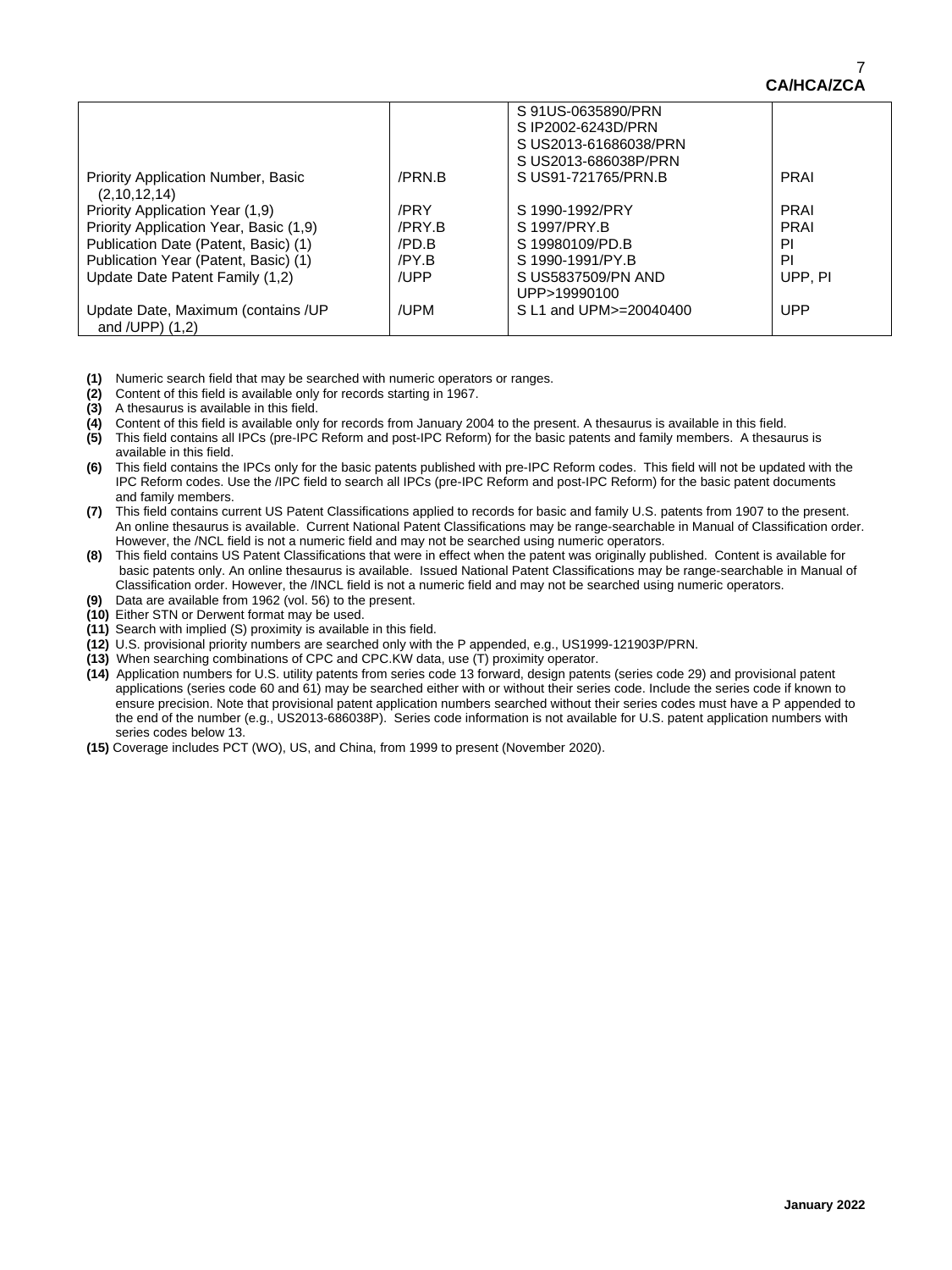## **Super Search Fields**

Enter a super search code to execute a search in one or more fields that may contain the desired information. Super search fields facilitate crossfile and multifile searching. EXPAND may not be used with super search fields. Use EXPAND with the individual field codes instead.

| <b>Search Field Name</b>                                                                                             | <b>Search</b><br>Code | <b>Fields</b><br><b>Searched</b>        | <b>Search Examples</b>                                                                            | <b>Display</b><br>Codes         |
|----------------------------------------------------------------------------------------------------------------------|-----------------------|-----------------------------------------|---------------------------------------------------------------------------------------------------|---------------------------------|
| Cooperative Patent Classification (3)<br>IPC of the Basic Patent (Old version of<br>the /IPC super search field) (1) | /CPC<br>/IPC.OLD      | /CPCI, /CPCR<br>$/IC$ , $/ICA$ , $/ICI$ | S C09K2200-0655/CPC<br>S A01B/IPC/OLD<br>SA01B001/IPC.OLD                                         | CPC, CPCI, CPCR<br>IC, ICA, ICI |
| Patent Application and Priority Number<br>(2,3,4)                                                                    | /APPS                 | /AP, /PRN                               | S DE84-3400052/APPS<br>S 84DE-3400052/APPS<br>S US2013-13261341/APPS<br>S US2013-261341/APPS      | APPS, AI, PI, PRAI              |
| Patent Application and Priority<br>Number, Basic (2,3,4)                                                             | /APPS.B               | /AP.B. /PRN.B                           | S DE84-3400052/APPS.B                                                                             | APPS.B, AI, PI,<br><b>PRAI</b>  |
| <b>Patent Countries</b>                                                                                              | /PCS                  | /PC, /DS                                | S DE/PCS                                                                                          | DS, PI                          |
| Patent Countries, Basic                                                                                              | /PCS.B                | /PC.B, /DS.B                            | S AT/PCS.B                                                                                        | DS. PI                          |
| Patent Numbers (3)                                                                                                   | /PATS                 | /PN                                     | S EP536930/PATS<br>S EP-536930/PATS<br>S WO8402426/PATS<br>S JP04000104/PATS<br>S JP62000031/PATS | PI, SO                          |
| Patent Numbers, Basic (3)                                                                                            | /PATS.B               | /PN.B                                   | S WO9850074/PATS.B                                                                                | PATS.B, PI, SO                  |

**(1)** Numeric search field that may be searched with numeric operators or ranges.

**(2)** Content of these fields is available only for records from 1967 to the present.

**(3)** Either STN or Derwent format may be used.

**(4)** Application numbers for U.S. utility patents from series code 13 forward, design patents (series code 29) and provisional patent applications (series code 60 and 61) may be searched either with or without their series code. Include the series code if known to ensure precision. Note that provisional patent application numbers searched without their series codes must have a P appended to the end of the number (e.g., US2013-686038P). Series code information is not available for U.S. patent application numbers with series codes below 13.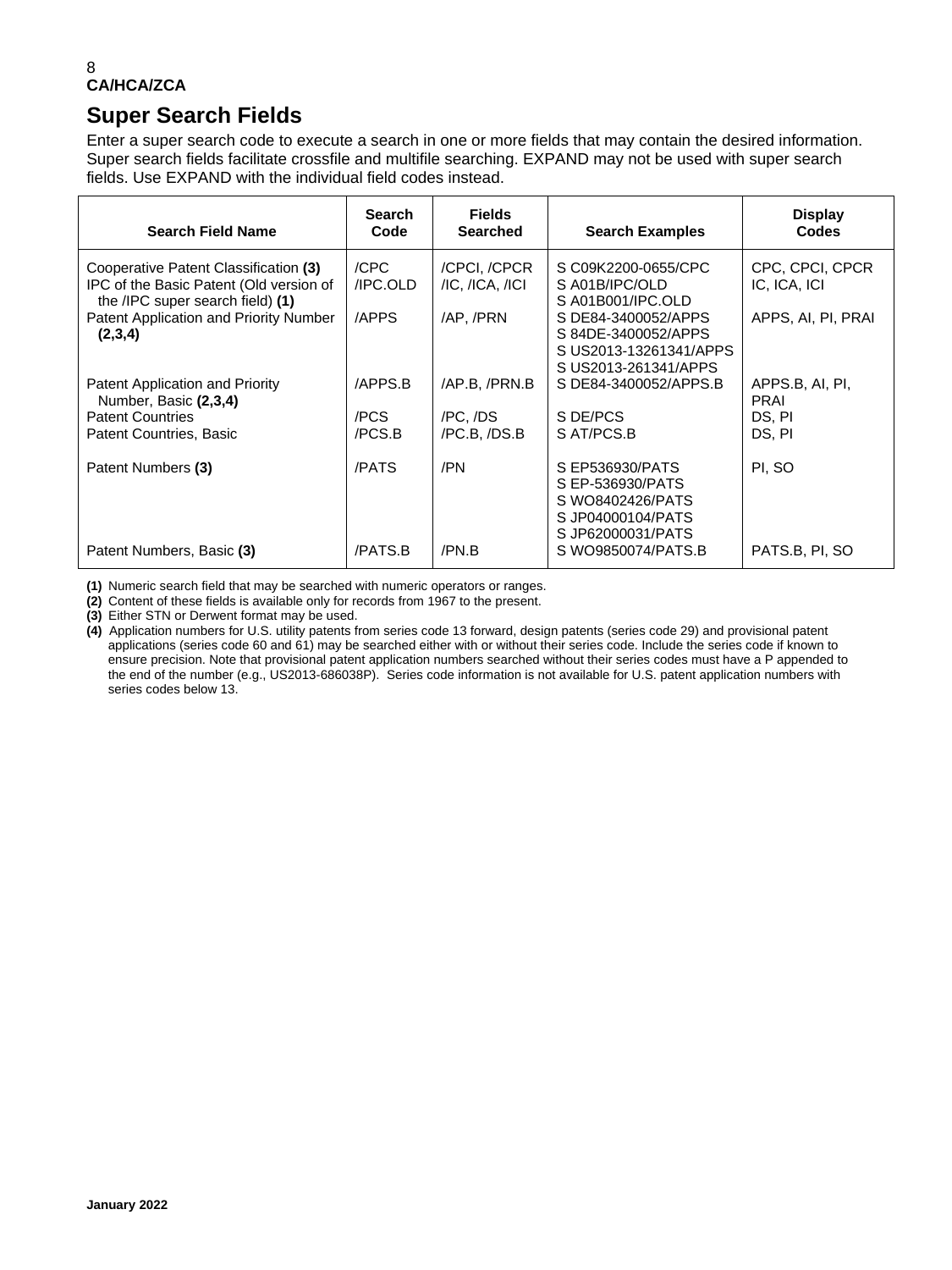### **Cited References Search Fields**

| <b>Search Field Name</b>                                                                                                                                                                                                                                       | <b>Search</b><br>Code                                   | <b>Search Examples</b>                                                                                                              | <b>Display</b><br><b>Codes</b>                                                |
|----------------------------------------------------------------------------------------------------------------------------------------------------------------------------------------------------------------------------------------------------------------|---------------------------------------------------------|-------------------------------------------------------------------------------------------------------------------------------------|-------------------------------------------------------------------------------|
| Cited Reference (contains referenced author,<br>inventor, or assignee, year, volume, page, work<br>title, or patent number)                                                                                                                                    | $/RE$ (or $/CH$ )                                       | S BLONDELLE S, 1999?/RE<br>S DE 3604874?/RE                                                                                         | <b>RE</b>                                                                     |
| Cited Reference Accession Number in Caplus<br>Cited Reference Accession Number in CA<br>Cited Reference Accession Number in MEDLINE<br><b>Cited Reference Author Name</b><br>Cited Reference File Availability                                                 | /RAN.CAPLUS<br>/RAN.CA<br>/RAN.MED<br>/RAU<br>/FILE.CIT | S 1995:998201/RAN.CAPLUS<br>S 122:196348/RAN.CA<br>S 96233652/RAN.MED<br>S O REILLY/RAU<br>S L1 AND CAPLUS/FILE.CIT                 | Not displayed<br>Not displayed<br>Not displayed<br><b>RE</b><br>Not displayed |
| Cited Reference Inventor Name<br>Cited Reference Page Number (first)<br><b>Cited Reference Patent Country Code</b><br>Cited Reference Patent Kind Code<br>Cited Reference Patent Number<br>Cited Reference Publication Year (1)                                | /RIN<br>/RPG<br>/RPC<br>/RPK<br>/RPN<br>/RPY            | S L1 AND MEDLINE/FILE.CIT<br>S ABBOTT ?/RIN<br>S 200/RPG<br>S DE/RPC<br>S DEA1/RPK<br>S US5792845/RPN<br>S 1997-1998/RPY            | <b>RE</b><br><b>RE</b><br><b>RE</b><br><b>RE</b><br><b>RE</b><br><b>RE</b>    |
| Cited Reference Series Issue Number<br>Cited Reference Series Volume Number<br>Cited Reference Source Information (2) (contains<br>year, volume, issue, page, and publication title)<br>Cited Reference Work (Publication Title)<br>Cited References Count (1) | /RIS<br>/RVL<br>/RSO<br>/RWK<br>/RE.CNT<br>(or $/REC$ ) | S (2 OR 3)/RIS<br>S (3 OR 4)/RVL<br>S (MOL AND BIOL AND<br>1997)/RSO<br>S CANCER RES/RWK<br>S REC <sub>&gt;0</sub><br>S 1-20/RE.CNT | <b>RE</b><br><b>RE</b><br><b>RE</b><br><b>RE</b><br>RE.CNT (REC)              |

**(1)** Numeric search field that may be searched with numeric operators or ranges.

**(2)** Search with implied (S) proximity is available in this field.

# **Citing References Search Fields**

| <b>Search Field Name</b>                  | <b>Search</b><br>Code                    | <b>Search Examples</b>                    | <b>Display</b><br>Codes |
|-------------------------------------------|------------------------------------------|-------------------------------------------|-------------------------|
| <b>Citing Reference Accession Numbers</b> | /OS.G<br>(70S.CITING.AN)                 | S 2008:610804/OS.G                        | OS.G                    |
| Citing Reference Count (1)                | /OSC.G<br>$\left($ /CITING.CNT $\right)$ | S 2-5/OSC.G                               | OSC.G                   |
| Date Last Citing Reference Entered STN    | /UPOS.G<br>(/CITING.UP)                  | S 16 Feb 2009/UPOS.G<br>S UPOS.G>20090216 | UPOS G                  |
| Update Date, Citing Reference (1)         | /UPOG                                    | S 20091026/UPOG                           | UPOS.G                  |

**(1)** Numeric search field that may be searched with numeric operators or ranges.

# **REGISTRY Search Fields**

You can search directly in CA any REGISTRY search term, including structures, with REG1stRY. To search a REGISTRY term in CA, enter the SEARCH command and your term followed by the REGISTRY field code, followed by /REG, e.g., SEARCH FENFLURAMINE/CN/REG. The REGISTRY search and crossover to CA are executed automatically and only the final CA answer set L-number is shown.

To suppress the automatic REG1stRY processing when searching CAS Registry Numbers in CA, enter SET REG1stRY OFF at an arrow prompt. To retain the OFF setting beyond the current session, enter SET REG1stRY OFF PERM at an arrow prompt.

Enter HELP FIRST at an arrow prompt in CA for more information.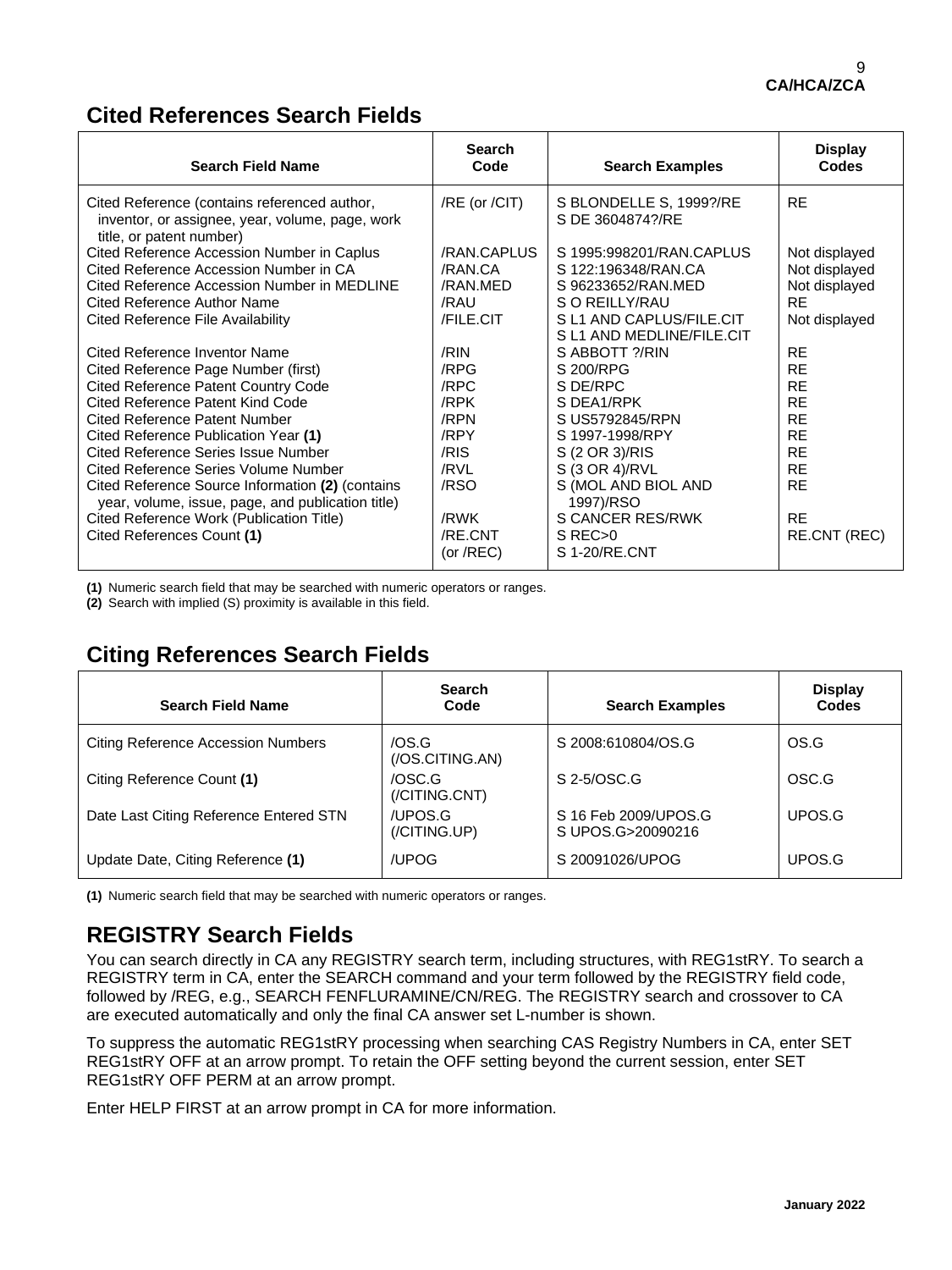# **CA Section (/CC) Thesaurus**

The CA Section (/CC) thesaurus is available for records from 1907 to the present.

All Relationship Codes may be used with both the SEARCH and EXPAND command in the /CC thesaurus.

| Code        | <b>Content</b>                                                                | <b>Examples</b>                                         |
|-------------|-------------------------------------------------------------------------------|---------------------------------------------------------|
| <b>ALL</b>  | All associated terms (BT, SELF, NOTE, HNTE,<br>OLD, CUR, REPL, NT)            | E 57 CERAMICS, 1967 TO PRESENT+ALL/CC                   |
| BT          | Broader Terms (BT, SELF)                                                      | E 1 PHARMACOLOGY, 1982 TO<br>PRESENT+BT/CC              |
| <b>CUR</b>  | Current Terms (SELF, CUR)                                                     | E 1 PHARMACODYNAMICS, 1972-<br>1981+CUR/CC              |
| HIE         | Hierarchy (Broader and Narrower Terms)<br>(BT, SELF, NT)                      | E 31 ALKALOIDS, 1967 TO PRESENT+HIE/CC                  |
| <b>HIS</b>  | History (SELF, HNTE, CUR, OLD, REPL)                                          | E 17 FOOD AND FEED CHEMISTRY, 1982 TO<br>PRESENT+HIS/CC |
| <b>HNTE</b> | History Note (SELF, HNTE)                                                     | E 1 PHARMACOLOGY, 1982 TO<br>PRESENT+HNTE/CC            |
| KT          | Keyword Terms (SELF, KT)                                                      | E TOXICITY+KT/CC                                        |
| <b>NOTE</b> | Notes associated with the term<br>(SELF, NOTE, HNTE)                          | E 4 TOXICOLOGY, 1972 TO<br>PRESENT+NOTE/CC              |
| NT          | Narrower Terms (SELF, NT)                                                     | E 4 TOXICOLOGY, 1972 TO PRESENT+NT/CC                   |
| <b>RT</b>   | Related Terms (SELF, RT)                                                      | E 33 CARBOHYDRATES, 1967 TO<br>PRESENT+RT/CC            |
| <b>STD</b>  | Standard (Broader Terms, Notes, Narrower Terms)<br>(BT, SELF, HNTE, NOTE, NT) | E 32 STEROIDS, 1967 TO PRESENT+STD/CC                   |
| UF          | Used For (Forbidden Terms) (SELF, UF)                                         | E 32 STEROIDS, 1967 TO PRESENT+UF/CC                    |
| <b>USE</b>  | Use (Preferred Terms) (SELF, USE)                                             | E IMMUNOCHEMISTRY+USE/CC                                |

# **Field Descriptors for the /CC Thesaurus**

| Code        | <b>Description</b>                                                      |
|-------------|-------------------------------------------------------------------------|
| →           | Self                                                                    |
| <b>BT</b>   | Broader Term (CA section grouping)                                      |
| <b>CUR</b>  | Current Term (current CA section)                                       |
| <b>HNTE</b> | History Note (section history note)                                     |
| KT          | Keyword Terms (thesaurus terms containing the SELF term)                |
| <b>NOTE</b> | Note (CA section content note)                                          |
| NT          | Narrower Term (subsections for CA sections from 1972 to the<br>present) |
| OL D        | Old Term (previously used sections)                                     |
| <b>REPL</b> | Replacing Term (more recent, but not current, section)                  |
| RT.         | Related Term (related concurrently existing sections)                   |
| UF          | Used for Term (non-preferred terms or sections)                         |
| USE         | Use Term (preferred terms)                                              |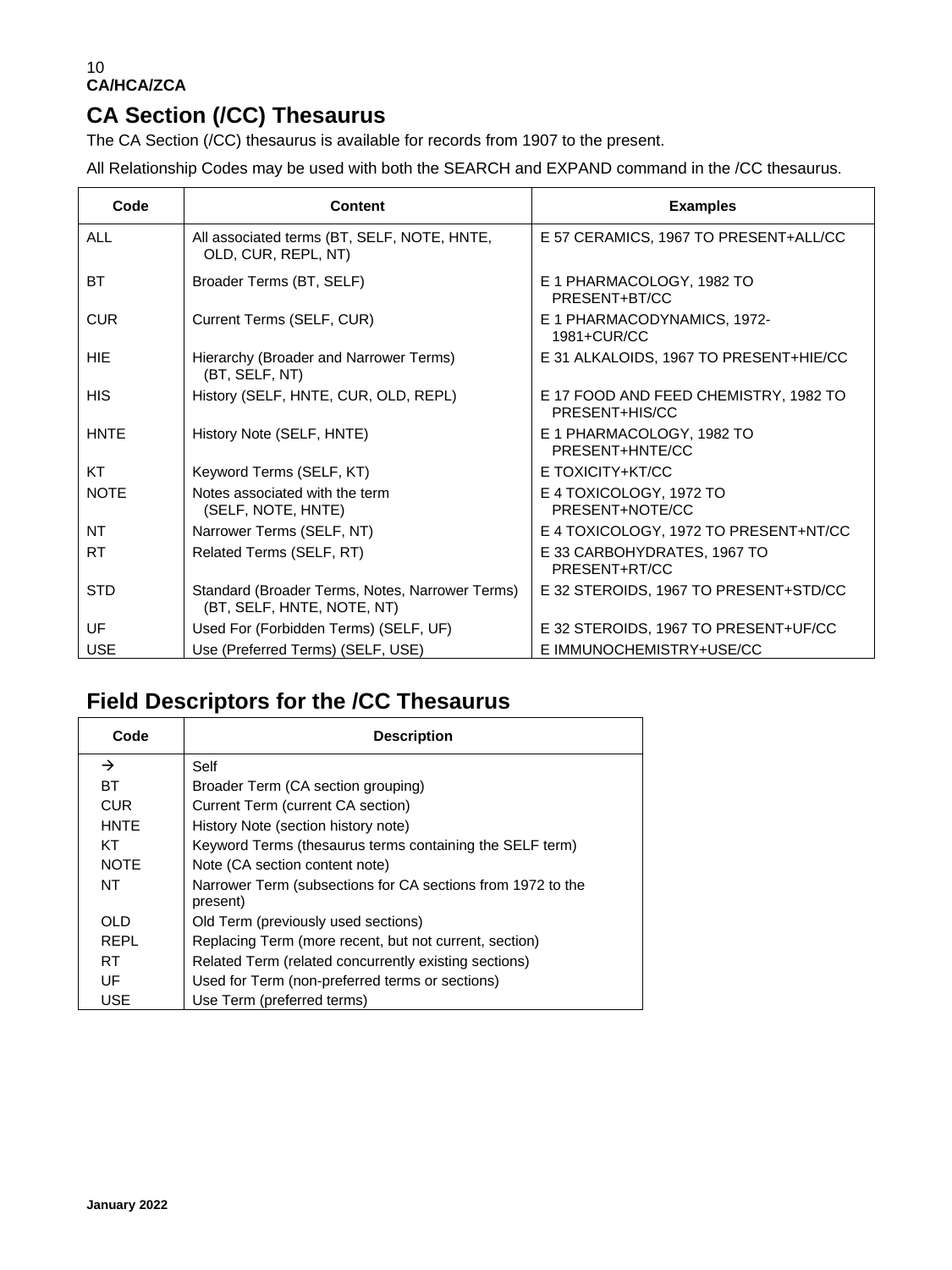### **Company Name (/CO) Thesaurus Search Aid**

The Company Name thesaurus search aid is available in the /CO field with the most frequently occurring major company names for records from 1907 to the present.

All Relationship Codes may be used with both the SEARCH and EXPAND command in the /CO field.

| Code        | <b>Content</b>                                       | <b>Examples</b>                  |
|-------------|------------------------------------------------------|----------------------------------|
| <b>ALL</b>  | All Associated Terms (CNUM, NAME, SELF, RT,<br>NOTE) | E DOW CHEMICAL CO+ALL/CO         |
| <b>CNUM</b> | CAS Assigned Number (CNUM, SELF, NOTE, NAME,<br>RT)  | E HONDA MOTOR CO LTD+CNUM/CO     |
| <b>NAME</b> | Highest level company name information (NAME,        | E DOW CHEMICAL+NAME/CO           |
|             | SELF, NOTE, RT)                                      | E ANGUS CHEMICAL COMPANY+NAME/CO |
| <b>NOTE</b> | Note (SELF, NOTE)                                    | E CANON INC+NOTE/CO              |
| RT          | Related Term (SELF, RT, NAME, NOTE)                  | E CANON INC+RT/CO                |

### **Field Descriptors for the Company Name Thesaurus Search Aid**

| Code        | <b>Description</b>                                  |  |
|-------------|-----------------------------------------------------|--|
|             | Self                                                |  |
| <b>NAMF</b> | Preferred name for the highest level company name   |  |
| <b>CNUM</b> | CAS Assigned Number to identify each company family |  |
| <b>NOTE</b> | Note associated with the term                       |  |
| RT          | <b>Related Term</b>                                 |  |

### **Controlled Term (/CT) Thesaurus for the CA Lexicon**

The CA Lexicon is an online search tool for the CA indexing terms for concepts, chemical classes, and taxonomic vocabulary. The thesaurus is available for records from 1967 to the present.

All Relationship Codes may be used with both the SEARCH and EXPAND command in the /CT thesaurus.

| Code        | <b>Content</b>                                                                                        | <b>Examples</b>                |
|-------------|-------------------------------------------------------------------------------------------------------|--------------------------------|
| <b>ALL</b>  | All Associated Terms except for LT terms (BT, SELF,<br>HN, NOTE, UF, USE, OLD, NEW, NT, RT, RTCS)     | E AZO DYES+ALL/CT              |
| BT          | Broader Terms (BT, SELF, HN)                                                                          | E BRAIN+BT/CT                  |
| <b>HIE</b>  | Hierarchy (Broader and Narrower Terms) (BT, SELF,<br>NT)                                              | E BOROXINS+HIE/CT              |
| KT          | Keyword Terms (SELF, KT)                                                                              | E DYES+KT/CT                   |
| <b>HN</b>   | History Note (HN)                                                                                     | E PHOTOLYSIS+HN/CT             |
| LT.         | Linking Terms (index heading modifying term)                                                          | E RADIOLYSIS+LT/CT             |
| <b>MAX</b>  | All Associated Terms, including LT terms (BT, SELF,<br>HN, NOTE, UF, USE, OLD, NEW, NT, RT, RTCS, LT) | E DRUG DELIVERY SYSTEMS+MAX/CT |
| <b>NEW</b>  | New Terms (replace OLD terms)                                                                         | E NEOPLASM INHIBITORS+NEW/CT   |
| <b>NOTE</b> | Notes associated with the term (SELF, HN, NOTE)                                                       | E FISH+NOTE/CT                 |
| <b>NT</b>   | Narrower Terms (SELF, NT)                                                                             | E ANTIBIOTICS+NT/CT            |
| <b>OLD</b>  | Old term (replaced by NEW term)                                                                       | E ANTITUMOR AGENTS+OLD/CT      |
| <b>PFT</b>  | Preferred and Forbidden Terms (SELF, OLD, NEW,<br>USE, UF)                                            | E PERFUMES+PFT/CT              |
| RT.         | Related Terms (SELF, RT, RTCS)                                                                        | E PHOTORESISTS+RT/CT           |
| <b>RTCS</b> | Related Chemical Substance Terms (SELF, RTCS)                                                         | E REFRIGERANTS+RTCS/CT         |
| <b>STD</b>  | Standard Terms (SELF, BT, HN, NOTE, NT, RT, RTCS)                                                     | E SUNSCREENS+STD/CT            |
| UF          | Used For (Forbidden terms) (SELF, UF)                                                                 | E ARECA CATECHU+UF/CT          |
| <b>USE</b>  | Use Terms (SELF, USE)                                                                                 | E BETEL NUT+USE/CT             |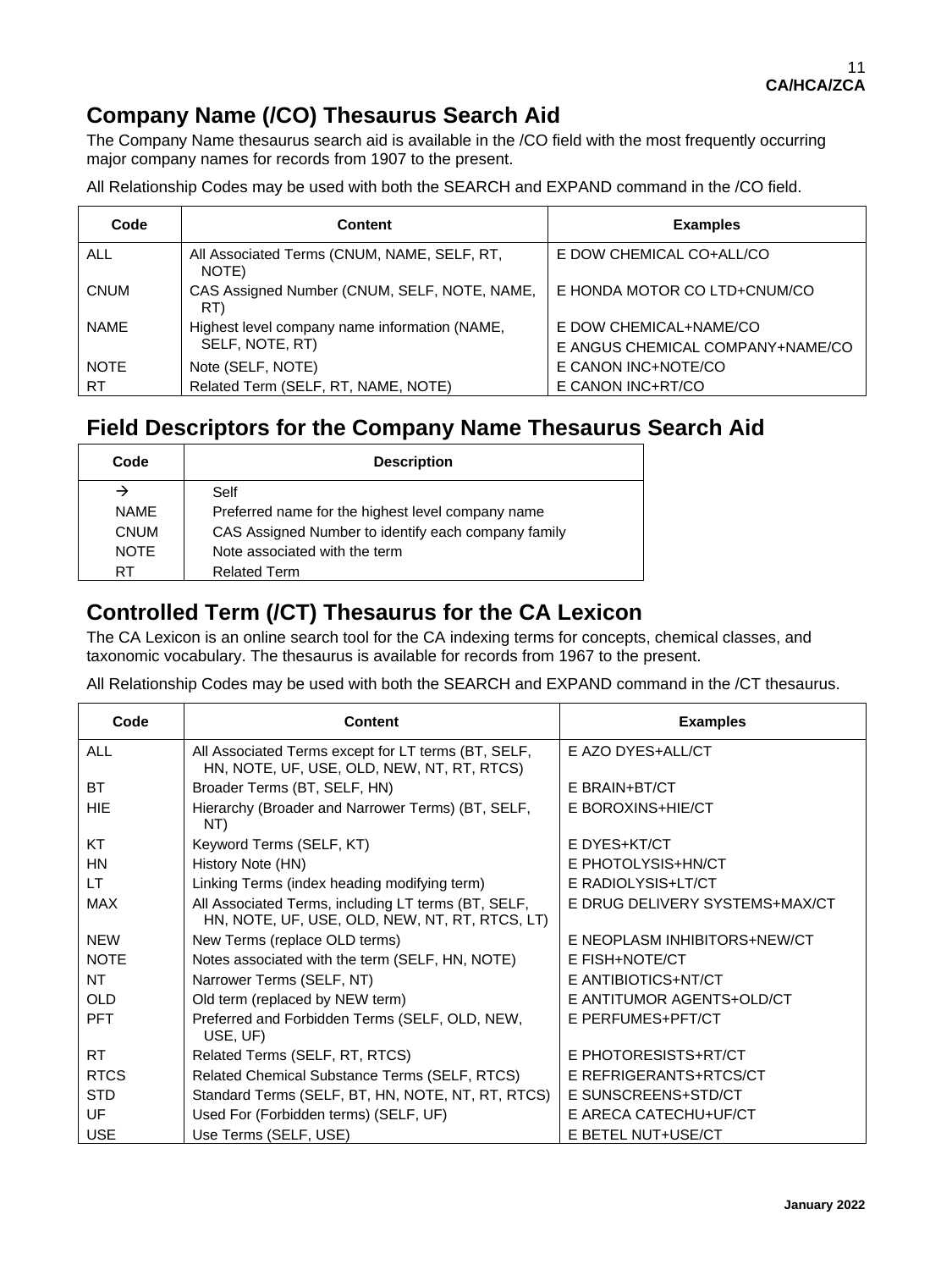### **Field Descriptors for the /CT Thesaurus**

| Code          | <b>Description</b>                           |
|---------------|----------------------------------------------|
| $\rightarrow$ | Self                                         |
| BT            | <b>Broader Term</b>                          |
| <b>HN</b>     | <b>History Note</b>                          |
| KT            | <b>Keyword Terms</b>                         |
| <b>NOTE</b>   | <b>Indexing Note</b>                         |
| NT            | Narrower Term                                |
| <b>RT</b>     | <b>Related Term</b>                          |
| UF            | Used For                                     |
| <b>USE</b>    | Use                                          |
| <b>RTCS</b>   | <b>Related Chemical Substance Terms</b>      |
| LT            | Linking Terms (index heading modifying term) |
| OLD           | Old term (replaced by NEW term)              |
| <b>NEW</b>    | New Terms (replace OLD terms)                |

### **CPC (/CPC) Thesaurus**

The Cooperative Patent Classification (CPC) is jointly developed and maintained by the European Patent Office and the US Patent and Trademark Office. This thesaurus is available in the /CPC search field. All relationship codes can be used with both the EXPAND and SEARCH commands.

| <b>Relationship Code</b>                                                         | Content                                                                                                                                                                                                                                                                                                                                                     | <b>Search Examples</b>                                                                                                                                                                            |
|----------------------------------------------------------------------------------|-------------------------------------------------------------------------------------------------------------------------------------------------------------------------------------------------------------------------------------------------------------------------------------------------------------------------------------------------------------|---------------------------------------------------------------------------------------------------------------------------------------------------------------------------------------------------|
| ALL.<br>AUTO (1)<br>ВT<br><b>CODE</b><br><b>DEF</b><br><b>HIF</b>                | All usually required terms (BT, SELF, CODE, DEF)<br>Automatic relationship (BT, SELF, CODE, DEF)<br>Broader terms (BT, SELF)<br>Classification Code (SELF, CODE)<br>Definition (SELF, DEF)<br>Hierarchy terms (all broader and narrower terms) (BT, SELF,                                                                                                   | E C12M0001-005+ALL/CPC<br>E G01J003-443+AUTO/CPC<br>E G01J0003-443+BT/CPC<br>E CARTRIDGES+CODE/CPC<br>E B65G0045-16+DEF/CPC<br>E A01B0001-00+HIE/CPC                                              |
| KT<br><b>MAX</b><br><b>NEXT</b><br>NEXT(n)<br>NT<br><b>PREV</b><br>PREV(n)<br>TI | DEF. NT)<br>Keyword terms (SELF, KT)<br>All associated terms<br>Next classification within the same class (SELF, NEXT)<br>Next n classification within the same class<br>Narrower terms<br>Previous Code within the same class (SELF, PREV)<br>Previous n classifications within the same class<br>Complete Title of SELF Term and Broader Terms (BT, SELF) | E LASER+KT/CPC<br>E G01J0003-44+MAX/CPC<br>E A01B0001-24+NEXT/CPC<br>E A01B0001-24+NEXT3/CPC<br>E G05B0001-04+NT/CPC<br>E G05B0019-00+PREV/CPC<br>E G05B0019-00+PREV2/CPC<br>E G05B0001-03+TI/CPC |

**(1)** Automatic Relationship is SET OFF. In case of SET REL ON the result of EXPAND or SEARCH without any relationship code is the same as described for AUTO.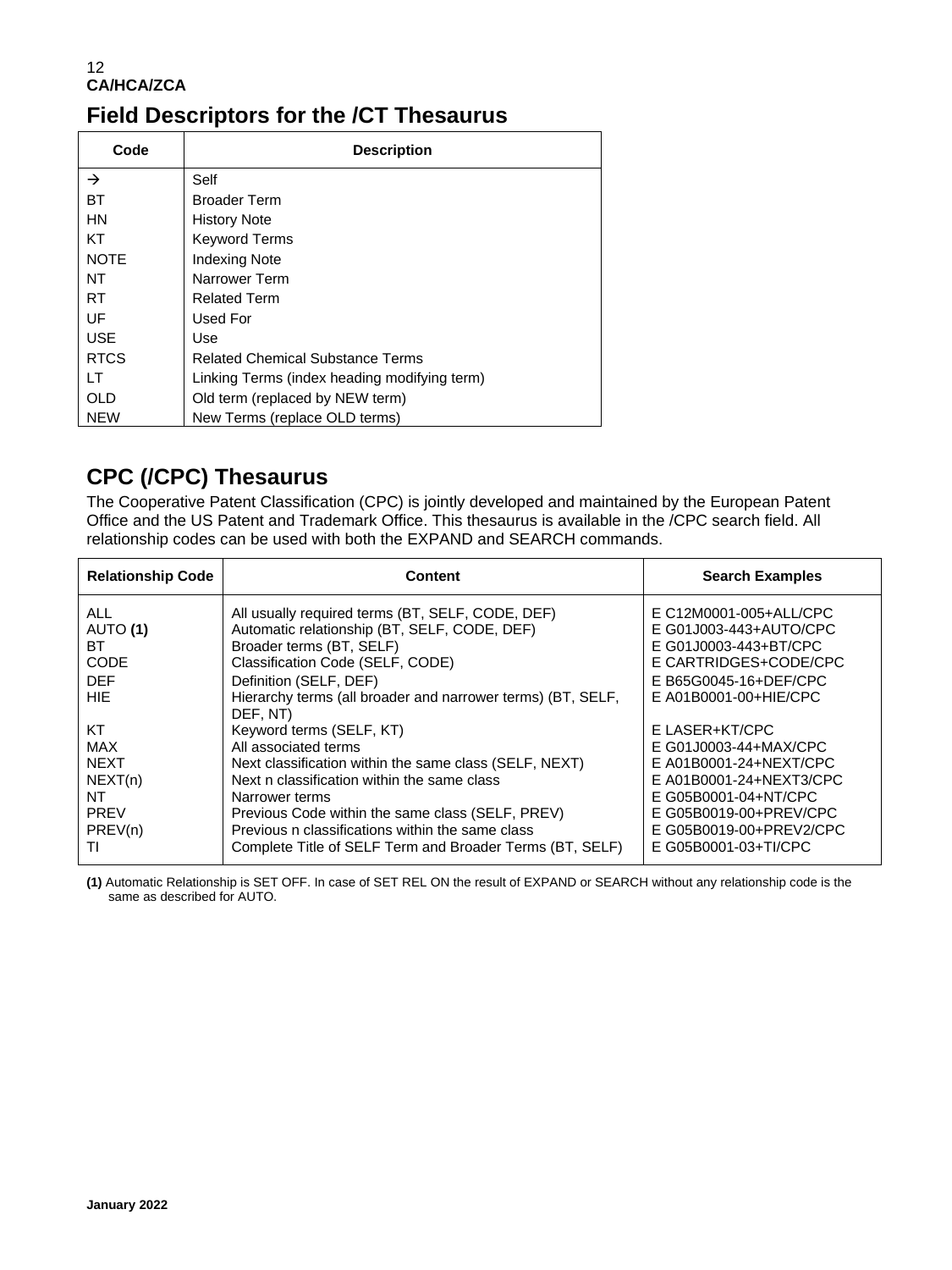## **European Patent Classification (/ECLA or /EPC) and ICO Thesauri**

These thesauri are available in the /EPC search field (for ECLA codes) and /ICO search field (for in-computeronly codes). All relationship codes can be used with both the EXPAND and SEARCH commands.

| Relationship<br>Code | <b>Content</b>                                                          | <b>Search Examples</b>           |
|----------------------|-------------------------------------------------------------------------|----------------------------------|
| <b>ALL</b>           | All associated terms                                                    | E C12M0001-34H2+ALL/EPC          |
| AUTO (1)             | Automatic relationship (BT, SELF, CODE, DEF)                            | E G01J003-443+AUTO/EPC           |
| ВT                   | Broader terms (BT, SELF, DEF)                                           | E G01J0003-443+BT/EPC            |
| <b>CODE</b>          | Classification Code (SELF, CODE)                                        | E SCRAPER BIASING MEANS+CODE/EPC |
| <b>DEF</b>           | Definition (SELF, DEF)                                                  | E B65G0045-16+DEF/EPC            |
| <b>HIE</b>           | Hierarchy terms (all broader and narrower terms) (BT,<br>SELF, DEF, NT) | $E$ A01B0001+HIE/EPC             |
| КT                   | Keyword terms (SELF, KT)                                                | E LASER+KT/EPC                   |
| <b>MAX</b>           | All associated terms                                                    | E G01J0003-44B+MAX/EPC           |
| <b>NEXT</b>          | Next classification within the same class (SELF, NEXT,<br>DEF)          | E A01B0001-24+NEXT/EPC           |
| NEXT(n)              | Next n classification within the same class                             | E A01B0001-24+NEXT3/EPC          |
| NT                   | Narrower terms (SELF, NT, DEF)                                          | E G05B0001-04+NT/EPC             |
| <b>PREV</b>          | Previous Code within the same class (PREV, SELF,<br>DEF)                | E G05B0019-418N1+PREV/EPC        |
| PREV(n)              | Previous n codes within the same class                                  | E G05B0019-418N1+PREV2/EPC       |
| ΤI                   | Complete Title of the SELF Term and Broader Terms<br>(BT, SELF, DEF)    | E G05B0001-03+TI/EPC             |

**(1)** Automatic Relationship is SET OFF. In case of SET REL ON the result of EXPAND or SEARCH without any relationship code is the same as described for AUTO.

### **F-Term Thesaurus**

This thesaurus is available in the F-Term (/FTERM) field that contains patent classifications from the Japanese Patent Office in records from January 2004 to the present.

| Code          | Content                                          | <b>Example</b>          |
|---------------|--------------------------------------------------|-------------------------|
| ALL.          | All associated terms (BT, SELF, TI, NT)          | E 4K001/AA16+ALL/FTERM  |
| $BRO(n)$ (1)  | Browse n preceding and following Classifications | E 4K001/AA20+BRO3/FTERM |
| BT.           | Broader Terms (BT, SELF)                         | E 4K001/AA25+BT/FTERM   |
| HIE.          | Hierarchy (BT, SELF, NT)                         | E 4K001/AA14+HIE/FTERM  |
| $NEXT(n)$ (1) | Next n Classifications                           | E4K001/AA16+NEXT5/NCL   |
| NT.           | Narrower Terms (SELF, NT)                        | E 4K001+NT/FTERM        |
| $PREV(n)$ (1) | Previous n Classifications                       | E 5K002+PREV3/FTERM     |
| RT.           | Related term                                     | E 4K001+RT/FTERM        |
| ΤI            | Complete Title of the SELF Term                  | E 4K001/AA07+TI/FTERM   |

**(1)** When using this code in the F-Term thesaurus, you must specify a number between 1-999 as shown in example.

# **Field Descriptors for the F-Term Thesaurus**

| Code     | <b>Description</b>     |
|----------|------------------------|
|          | Self                   |
| BТ       | <b>Broader Term</b>    |
| NT<br>Τl | Narrower Term<br>Title |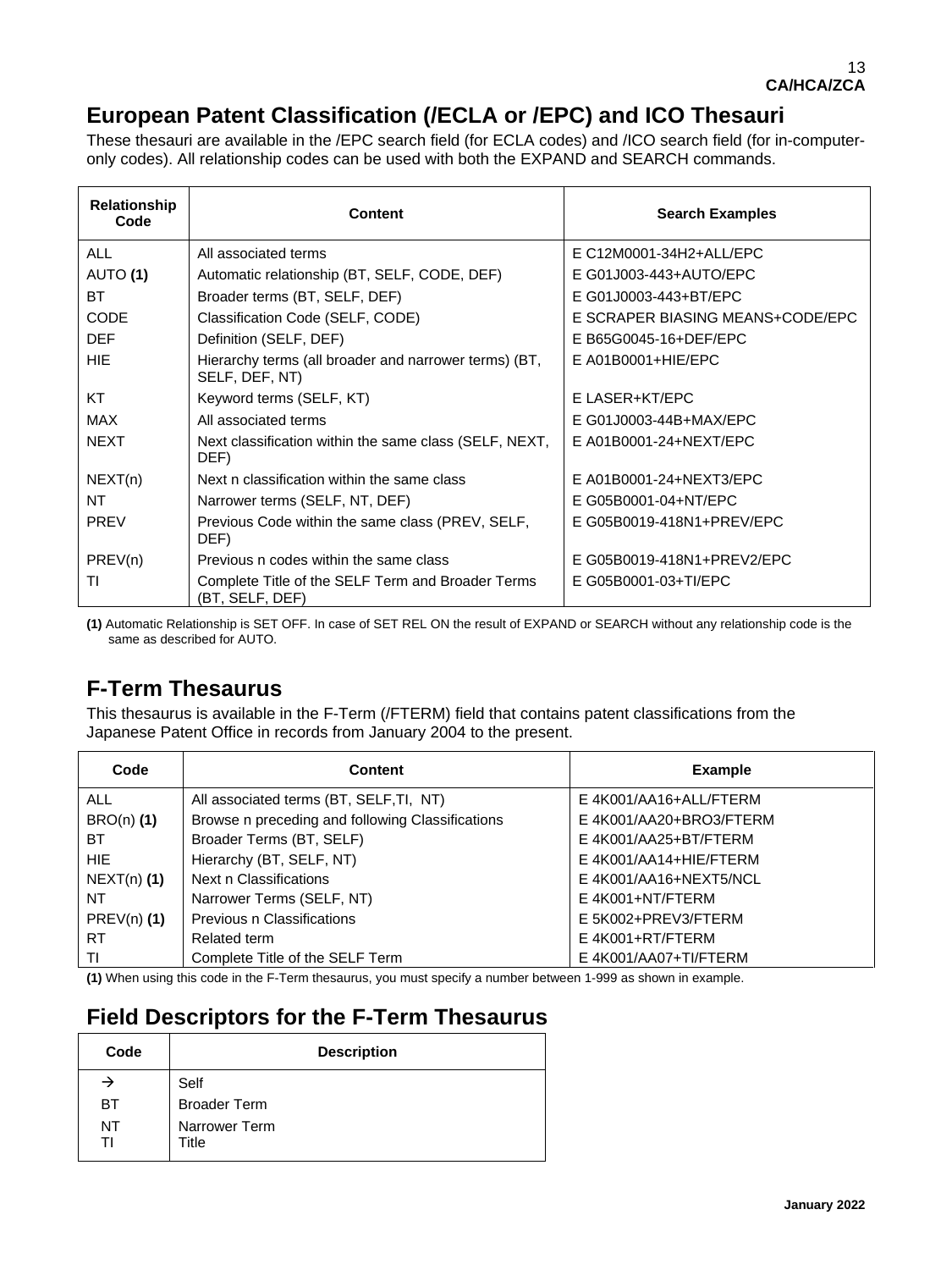### **IPC Thesaurus**

The classifications and catchwords for the main headings and subheadings from the current (8<sup>th</sup>) edition of the WIPO International Patent Classification (IPC) manual are available. The classifications from the previous editions (1-7) are also available as separate thesauri. To EXPAND and SEARCH in the thesauri for editions 1-7, use the field code followed by the edition number, e.g.,  $/$ IPC2, for the  $2^{nd}$  edition. Catchwords are included only in the thesauri for the  $8<sup>th</sup>$ ,  $7<sup>th</sup>$ ,  $6<sup>th</sup>$ , and  $5<sup>th</sup>$  editions. The IPC thesauri are available for records from 1967 to the present.

| Code         | <b>Content</b>                                                  | <b>Examples</b>          |
|--------------|-----------------------------------------------------------------|--------------------------|
| <b>ALL</b>   | All Associated Terms (BT, SELF, NT, RT)                         | E C01C003-00+ALL/IPC     |
| ADV          | Advanced Terms (SELF, ADVANCED)                                 | $E$ A01N0047-02+ADV/IPC  |
| BRO (MAN)    | Complete Class                                                  | $E CO1C + BRO/IPC$       |
| <b>BT</b>    | Broader Terms (BT, SELF)                                        | E C01F001-00+BT/IPC      |
| <b>COR</b>   | Core Terms (SELF, CORE)                                         | E A01N0041-12+COR/IPC    |
| FD.          | Complete title of the SELF term and IPC manual edition          | E C01F001-00+ED/IPC      |
| HIE.         | Hierarchy Terms (Broader and Narrower Terms)<br>(BT, SELF, NT)  | E C01C003-00+HIE/IPC     |
| <b>INDEX</b> | Complete title of the SELF term                                 | $E$ C01F001-00+INDEX/IPC |
| KT           | Keyword Terms (catchwords) (SELF, KT)                           | E CYANOGEN+KT/IPC        |
| <b>NEXT</b>  | <b>Next Classification</b>                                      | E C01C001-00+NEXT5/IPC   |
| NT           | Narrower Terms (SELF, NT)                                       | $E CO1C+NT/IPC$          |
| <b>PREV</b>  | <b>Previous Classification</b>                                  | E C01C001-12+PREV10/IPC  |
| RT (SIB)     | Related Terms (SELF, RT)                                        | E C01C003-20+RT/IPC      |
| ΤI           | Complete Title of the SELF Term and Broader Terms<br>(BT, SELF) | E C01F001-00+TI/IPC      |

### **Field Descriptors for the IPC Thesaurus**

| Code      | <b>Description</b>  |
|-----------|---------------------|
| →         | Self                |
| ВT        | <b>Broader Term</b> |
| KT        | Keyword Term        |
| NT        | Narrower Term       |
| <b>RT</b> | <b>Related Term</b> |
| TI        | Title               |

### **National Patent Classification Thesaurus**

A thesaurus is present for the National Patent Classification, Current (/NCL) and the National Patent Classification, Issue (INCL) fields.

| Code       | <b>Content</b>                                   | <b>Example</b>        |
|------------|--------------------------------------------------|-----------------------|
| <b>ALL</b> | All associated terms (BT, SELF, TI, NT)          | E 210190000+ALL/NCL   |
| BRO(n)     | Browse n preceding and following Classifications | E 502060000+BRO3/NCL  |
| ВT         | Broader Terms (BT, SELF)                         | E 502060000+BT/NCL    |
| HIE.       | Hierarchy (BT, SELF, NT)                         | E 502060000+HIE/NCL   |
| KT         | Keyword Terms (1) (SELF, KT)                     | E ZEOLITES+KT/NCL     |
| NEXT(n)    | Next n Classifications                           | E 210660000+NEXT5/NCL |
| NT.        | Narrower Terms (SELF, NT)                        | E 502060000+NT/NCL    |
| PREV(n)    | Previous n Classifications                       | E 210665000+PREV3/NCL |
| <b>RT</b>  | <b>Related Term</b>                              | E 220+RT/NCL          |
| TI         | Complete Title of the SELF Term                  | E 502060000+TI/NCL    |

**(1)** Keyword terms are the catchwords corresponding to the USPTO Manual of Classifications subject index headings and subheadings.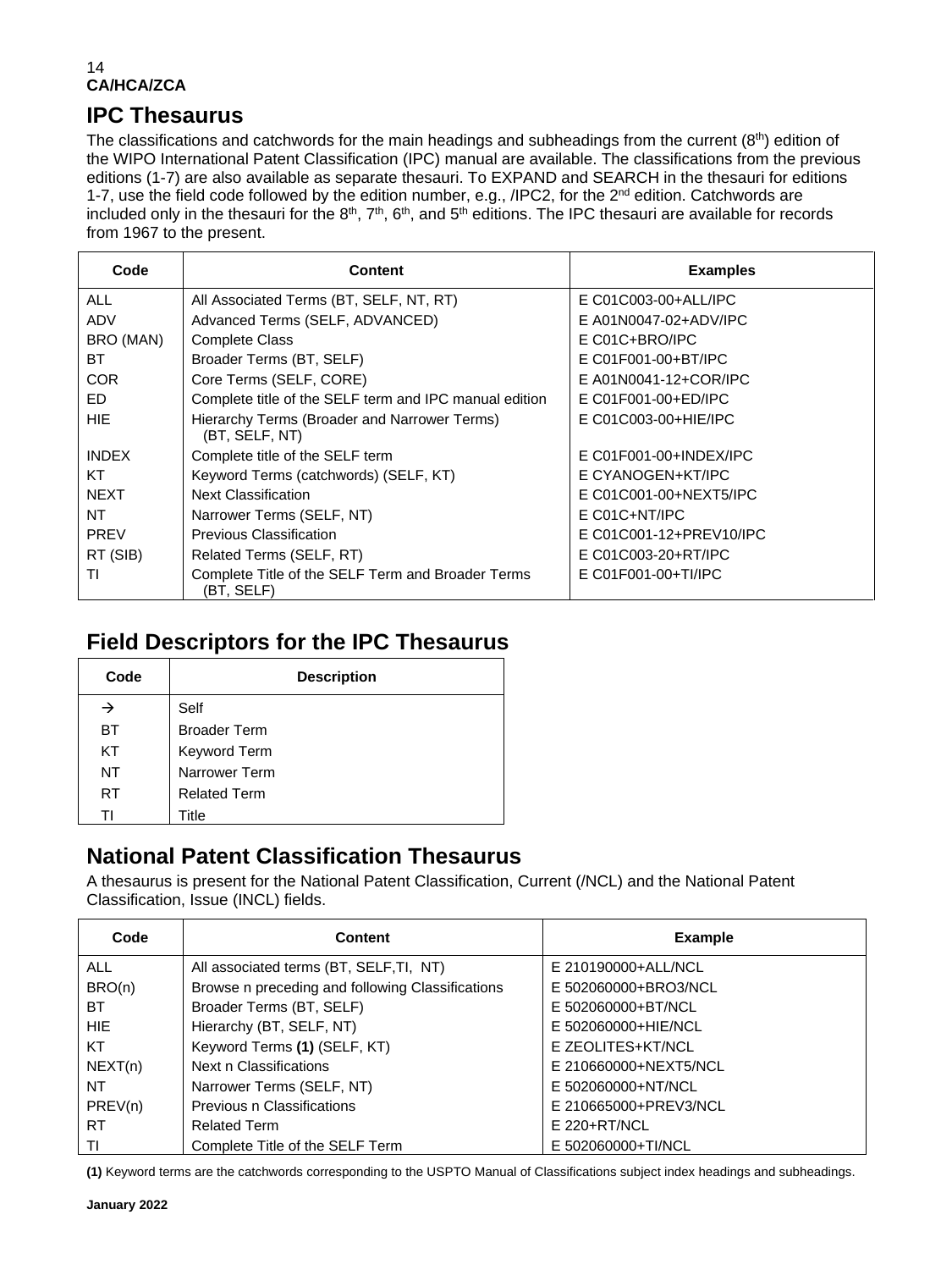### **Field Descriptors for the National Patent Classification Thesaurus**

| Code | <b>Description</b>  |
|------|---------------------|
| →    | Self                |
| BT   | <b>Broader Term</b> |
| KT   | Keyword Term        |
| NT   | Narrower Term       |
|      | Title               |

## **Role (/RL) Thesaurus**

The thesaurus is available for records from 1967 to the present.

| Code        | <b>Content</b>                                                 | <b>Examples</b> |
|-------------|----------------------------------------------------------------|-----------------|
| <b>ALL</b>  | All associated terms, including Notes (BT, SELF, NOTE, NT)     | E SPN+ALL/RL    |
| <b>BT</b>   | Broader Terms (SELF, BT)                                       | E CAT+BT/RL     |
| HIE.        | Hierarchy Terms (Broader and Narrower Terms) (BT, SELF,<br>NT) | E FFD+HIE/RL    |
| <b>NOTE</b> | Any Notes (role definitions) (SELF, NOTE)                      | E IMF+NOTE/RL   |
| NT.         | Narrower Terms (SELF, NT)                                      | E USES+NT/RL    |

### **Field Descriptors for the Role Thesaurus**

| Code        | <b>Description</b>  |
|-------------|---------------------|
|             | Self                |
| BT.         | <b>Broader Term</b> |
| <b>NOTE</b> | <b>Note</b>         |
| NT          | Narrower Term       |

### **DISPLAY and PRINT Formats**

Any combination of formats may be used to display or print answers. Multiple codes must be separated by spaces or commas, e.g., D L1 1-5 TI AU; D L1 1-5 TI, AU. The fields are displayed or printed in the order requested.

Hit-term highlighting is available in all fields except FAN. In the table-like display of the PI (Patent Information) field, highlighting is shown by an arrow on the right side pointing to the line that includes the hit terms. Highlighting must be on during SEARCH in order to use the FHITSEQ, FHITSTR, HIT, HITIND, HITRN, HITSEQ, HITSTR, KWIC, and OCC display formats.

| Format            | <b>Content</b>                                                   | <b>Examples</b> |
|-------------------|------------------------------------------------------------------|-----------------|
| AB                | Abstract Text                                                    | D TI AB         |
| AI (AP) (1,2)     | Patent Application Information                                   | D AI            |
| AI.B (AP.B) (1,2) | Patent Application Information, Basic                            | D AI.B          |
| AN                | Accession Number and Original Reference Number                   | D 1-5 AN        |
| AU                | <b>Author Name</b>                                               | D AU. TI        |
| $CC$ (SC)         | CA Classification Code (CA section and section cross-references) | D CC            |
| CCN (SCN)         | <b>CA Classification Code Section</b>                            | D SCN           |
| CLM(2)            | <b>Claim Text</b>                                                | D CLM           |
| $CLM(n)$ (2)      | Claim Text for Claim n                                           | D CLM(9)        |
| <b>CLMN</b>       | Number of Claims                                                 | D CLMN          |
| CO.               | <b>Corporate Name</b>                                            | D CO            |
| <b>CPC</b>        | Cooperative Patent Classification                                | D CPC           |
| CPC.TAB           | <b>CPC. Tabular Display</b>                                      | D CPC.TAB       |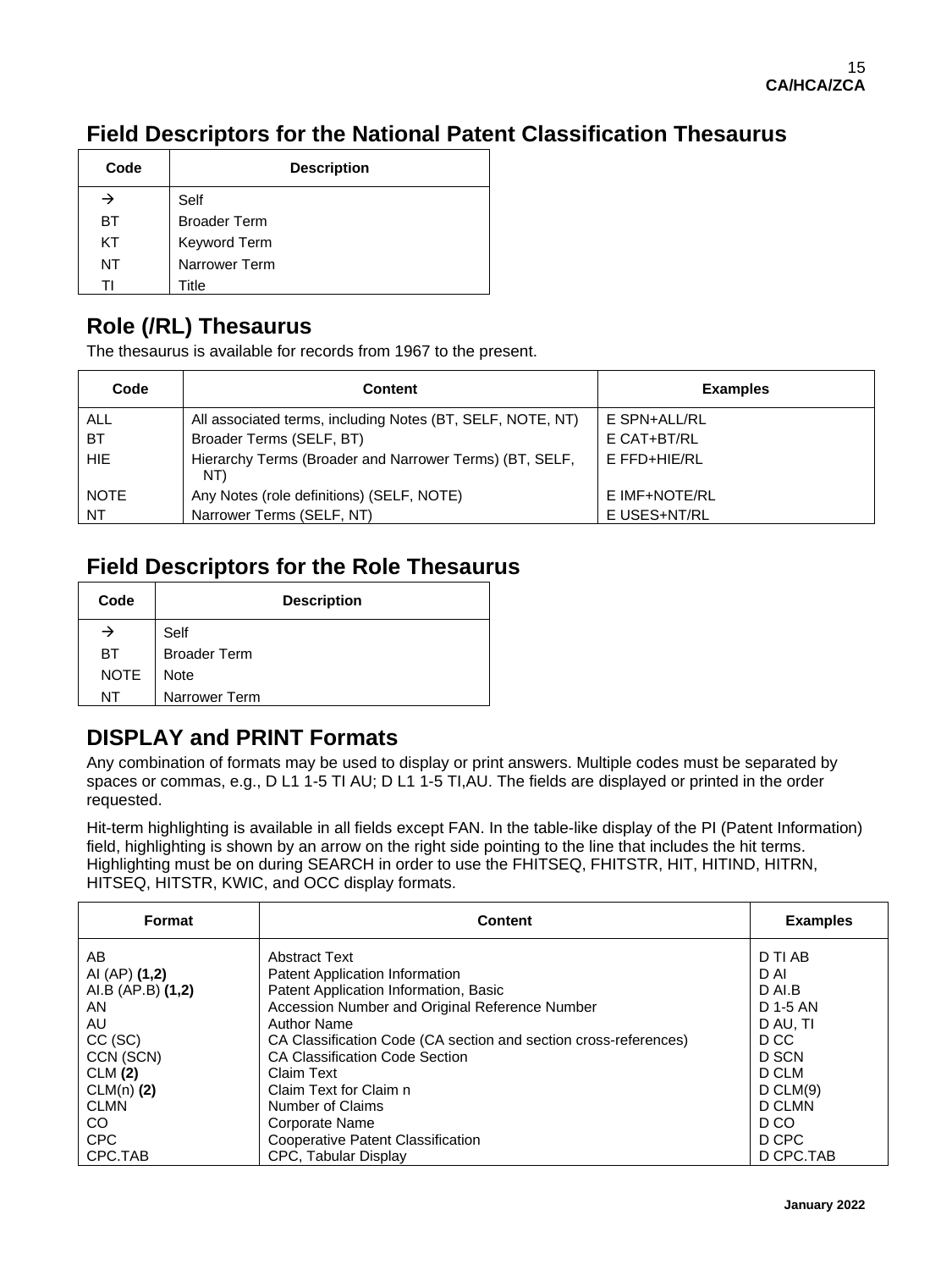# **DISPLAY and PRINT Formats (cont'd)**

| Format               | <b>Content</b>                                                                       | <b>Examples</b>  |
|----------------------|--------------------------------------------------------------------------------------|------------------|
| CPC.UNIQ             | CPC codes unique for a basic patent and equivalents                                  | D CPC.UNIQ       |
| <b>CPCI</b>          | <b>CPC Initial Classification</b>                                                    | D CPCI           |
| <b>CPCR</b>          | <b>CPC Reclassification</b>                                                          | D CPCR           |
| <b>CS</b>            | <b>Corporate Source</b>                                                              | D TI AU CS       |
| CS.DIV               | Corporate Source Division                                                            | D CS.DIV         |
| CS.ORG               | Corporate Source Organization                                                        | D CS.ORG         |
| CT(2)                | <b>Controlled Term</b>                                                               | D CT             |
| CUR(3)               | <b>Patent Currency Status</b>                                                        | <b>D CUR ALL</b> |
| CYA(2)               | Country of Author                                                                    | D CYA            |
| CYC (CY.CNT) (2)     | <b>Patent Country Count</b>                                                          | D CYC            |
| DOI (FTDOI)          | Digital Object Identifier                                                            | D DOI            |
| DS(2)                | <b>Designated States</b>                                                             | D DS             |
| DS.B(2)              | Designated States, Basic                                                             | D DS.B           |
| DT (TC)              | Document Type                                                                        | D DT             |
| ECLA (EPC, EPCLA)    | Patent Family European Classifications associated with patent numbers                | D ECLA           |
| ED(2)                | <b>Entry Date</b>                                                                    | D ED             |
| ECLM (2)             | <b>Exemplary Claim</b>                                                               | D ECLM           |
| FS(2)                | File Segment                                                                         | D <sub>FS</sub>  |
| FTERM (FTCLA, JPCLA) | File Forming Terms from the Japanese Patent Office associated with<br>patent numbers | <b>D FTERM</b>   |
| GI(2)                | Graphic Image or Graphic Image Information                                           | D GI             |
| IC                   | Main and Secondary IPC                                                               | D IC             |
| <b>ICA</b>           | Additional or Supplementary IPC                                                      | D ICA            |
| CI                   | Index or Complementary IPC                                                           | D ICI            |
| <b>ICM</b>           | Main IPC                                                                             | D ICM            |
| ICO                  | ICO Classification                                                                   | D ICO            |
| <b>ICS</b>           | Secondary IPC                                                                        | D ICS            |
| ${\sf IN}$           | <b>Inventor Name</b>                                                                 | D IN             |
| <b>INCL</b>          | <b>Issued National Classification</b>                                                | D INCL           |
| IPC.B                | <b>IPC of the Basic Patent</b>                                                       | D IPC.B          |
| IPC.F                | IPC, First Invention                                                                 | D IPC.F          |
| IPC.TAB              | IPC, Tabular Display                                                                 | D IPC.TAB        |
| IPC.UNIQ             | IPC codes unique for a basic patent and equivalents                                  | D IPC.UNIQ       |
| <b>IPCI</b>          | <b>IPC Initial Classification</b>                                                    | <b>D IPCI</b>    |
| <b>IPCR</b>          | <b>IPC Reclassification</b>                                                          | <b>DIPCR</b>     |
| ISN(2)               | International Standard (Document) Number                                             | D ISN            |
| IT $(4)$             | Index Term and Role                                                                  | D AN IT          |
| JT(2)                | Journal Title                                                                        | D JT             |
| <b>JTA (2)</b>       | Journal Title, Abbreviated                                                           | D JT             |
| JTF (2,5,7)          | Journal Title, Full                                                                  | D JTF 1-3        |
| LA                   | Language                                                                             | D LA             |
| LSUS (2)             | Legal status information for U.S. patents                                            | D LSUS           |
| <b>NCL</b>           | National Patent Classification, Current                                              | D PI IC NCL      |
| OREF <sub>(5)</sub>  | Original Reference Number                                                            | <b>D OREF</b>    |
| OS.                  | <b>Other Source</b>                                                                  | D TI OS          |
| OS.G (OS.CITING.AN)  | <b>Citing Reference Accession Numbers</b>                                            | D OS.G           |
| OSC.G (CITING.CNT)   | <b>Citing Reference Count</b>                                                        | D OSC.G          |
| PA                   | Patent Assignee                                                                      | D PA             |
| PB                   | Publisher                                                                            | D PB             |
| PI (1)               | Patent Information Table                                                             | D TI PI          |
| PI.B (PN.B) (1,2)    | Patent Information, Basic                                                            | D PI.B           |
| PN.                  | <b>Patent Number</b>                                                                 | D PN             |
| PNC (PN.CNT) (2)     | Patent Number Count                                                                  | D PNC            |
| <b>PNK</b>           | Patent Number/Kind Code                                                              | D PNK            |
| PNK.B                | Patent Number/Kind Code of the Basic Patent                                          | D PNK.B          |
| PRAI (PRN) (1)       | Priority Application Information                                                     | <b>D PRAI</b>    |
| PRAI.B (PRN.B) (1,2) | Priority Application Information, Basic                                              | D PRAI.B         |
| <b>PSPI</b>          | Patent Status Patent Information Table                                               | D PSPI           |
| PSPI.B               | Patent Status Information, Basic                                                     | D PSPI.B         |
| <b>PUI (2)</b>       | Publisher Item Identifier                                                            | D PUI            |
|                      |                                                                                      |                  |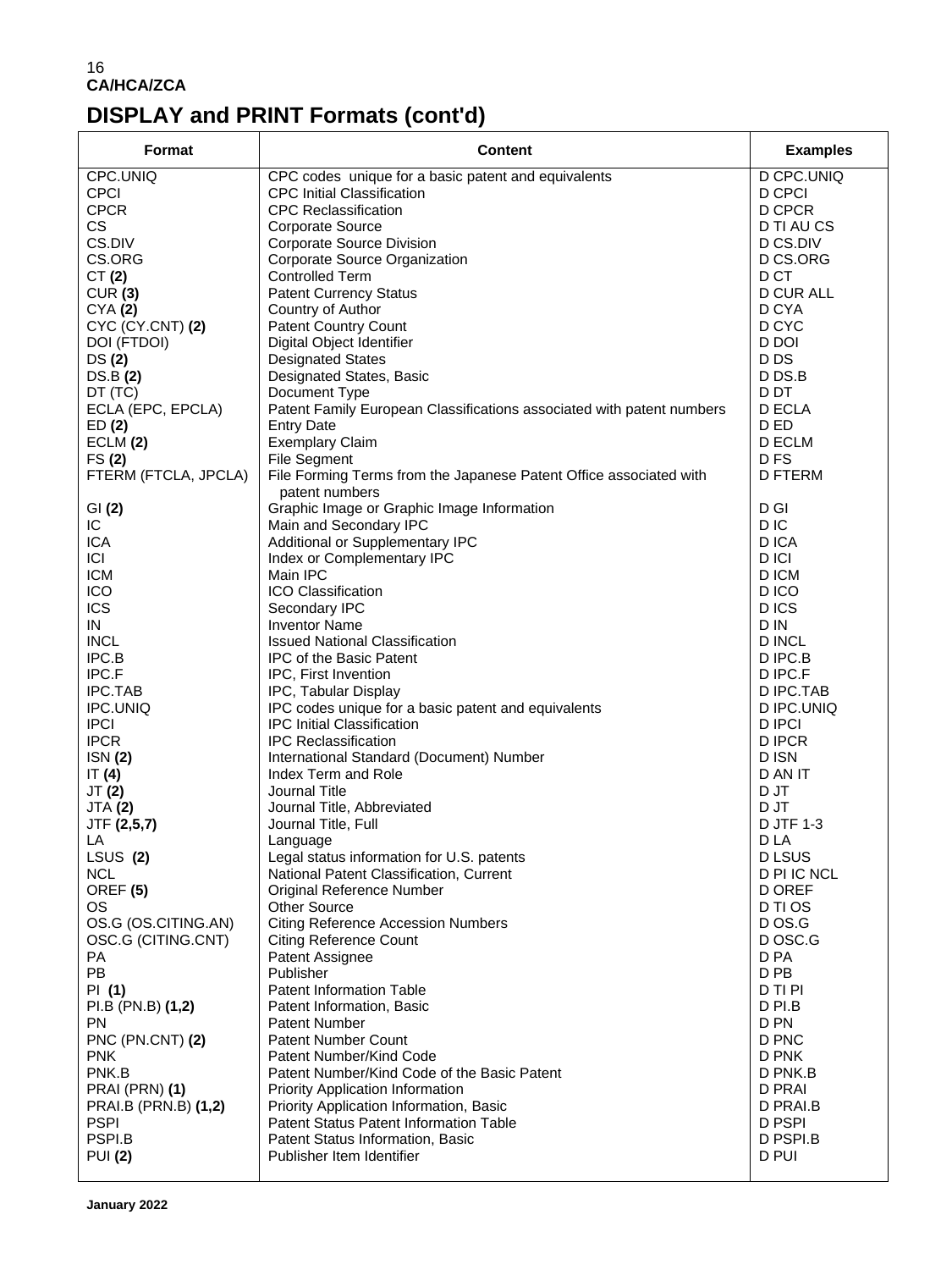# **DISPLAY and PRINT Formats (cont'd)**

| Format                                                                                                                                                                                                                | <b>Content</b>                                                                                                                                                                                                                                                                                                                                                                                                                                                                                                                                                                                                                                                                                                                                                                                                                                                           | <b>Examples</b>                                                                                                                                                                                                |
|-----------------------------------------------------------------------------------------------------------------------------------------------------------------------------------------------------------------------|--------------------------------------------------------------------------------------------------------------------------------------------------------------------------------------------------------------------------------------------------------------------------------------------------------------------------------------------------------------------------------------------------------------------------------------------------------------------------------------------------------------------------------------------------------------------------------------------------------------------------------------------------------------------------------------------------------------------------------------------------------------------------------------------------------------------------------------------------------------------------|----------------------------------------------------------------------------------------------------------------------------------------------------------------------------------------------------------------|
| PY(2)<br>PY.B(2)<br><b>RE</b> (5)<br>RETABLE (2,5)                                                                                                                                                                    | <b>Publication Year</b><br>Publication Year, Basic<br><b>Cited References</b><br><b>Cited References Table</b>                                                                                                                                                                                                                                                                                                                                                                                                                                                                                                                                                                                                                                                                                                                                                           | D TI PY<br>D TI PY.B<br>D TI RE<br>D TI AU<br><b>RETABLE</b>                                                                                                                                                   |
| RE.CNT (REC) (5)<br><b>RL</b> (4)<br><b>RN</b> (2)<br><b>RNK (10)</b><br><b>RNKM (10)</b><br>SO<br><b>ST</b><br><b>STED</b><br><b>STEY</b><br>STI<br>SX(2,7)<br>TI<br>UPOS.G (CITING.UP)<br>UPP(1)<br>URL (2)         | <b>Cited References Count</b><br>Index Term and Role<br><b>CAS Registry Number</b><br>Rank, Relevance Score<br><b>Rank Multifiles</b><br>Source<br>Supplementary Term (CA Keyword)<br>Patent Status Established Date<br>Patent Status Established Year<br><b>Patent Status Indicator</b><br><b>CA Section Cross Reference Code</b><br>Title of Document<br>Date Last Citing Reference Entered STN<br>Update Date, Patent Family<br>Uniform Resource Locator                                                                                                                                                                                                                                                                                                                                                                                                              | D REC<br>D <sub>RL</sub><br>D AN RN<br>D RNK<br><b>D RNKM</b><br>D TI AU SO<br>D ST<br>D STED, D PSPI<br>D STEY, D PSPI<br>D STI, D PSPI<br><b>D TI SX</b><br><b>DIS TI 1-10</b><br>D UPOS.G<br>D UPP<br>D URL |
| <b>ABS</b><br>ALL (1,4)                                                                                                                                                                                               | GI, AB<br>AN, OREF, ED, TI, AU, IN, CS, PA, SO, DOI, PB, DT, LA, CLMN, CC,<br>FAN.CNT, PI, PRAI, CLASS, OS, GI, AB, ST, IT, RL, OSC.G, UPOS.G,                                                                                                                                                                                                                                                                                                                                                                                                                                                                                                                                                                                                                                                                                                                           | D ABS<br>D 1-30 ALL                                                                                                                                                                                            |
| APPS (1)<br>APPS.B(1)<br><b>BIB</b> (1)<br><b>CAN</b><br><b>CBIB</b> (1)<br><b>CLASS</b><br><b>CPC</b><br>CPC.TAB<br>CPC.UNIQ<br>DMAX (1,4)<br><b>FAM</b><br><b>FAN</b><br><b>FBIB</b> (1)<br>IABS (1,4)<br>IALL(1,4) | OS.G, RE, RE.CNT<br>AI, PRAI<br>AI, PRAI (for Basic Patent)<br>AN, OREF, TI, AU, IN, CS, PA, SO, DOI, PB, DT, LA, FAN.CNT, PI,<br>PRAI, OS, OSC.G, RE.CNT (BIB is the default)<br>List of CA Abstract Numbers, no L-number headers)<br>AN, OREF, plus compressed bibliographic data<br>Classifications (IPC, CPC, NCL, ECLA, ICO and FTERM codes)<br>associated with basic patent and family members<br>CPCI, CPCR for the basic patent and patent family members<br>CPC, CPC.KW, CPC.ACD, CPC.VER in tabular format<br>Deduplicated list of CPC codes for the patent family<br>MAX, delimited for post-processing<br>AN, FAN.CNT, PI for the accession number, plus PI for other family<br>accession numbers<br>Family Accession Number (AN, FAN.CNT, FAN)<br>BIB plus PI for other family accession numbers<br>ABS, with text labels<br>ALL, indented with text labels | D APPS<br>D APPS.B<br>D 1 3<br>D CAN<br>DL2 1 CBIB<br><b>D CLASS</b><br>D CPC<br>D CPC.TAB<br>D CPC.UNIQ<br>D MAX<br>D FAM<br>D FAN<br>D FBIB<br>D IABS<br>D IALL                                              |
| <b>IBIB</b><br>IMAX $(1,4)$<br>IND(4)                                                                                                                                                                                 | BIB, indented with text labels<br>MAX, indented with text labels<br>INCL, IPCI, IPCR, CPCI, CPCR, NCL, ECLA, ICO, FTERM, CC, SX, ST,<br>IT, RL                                                                                                                                                                                                                                                                                                                                                                                                                                                                                                                                                                                                                                                                                                                           | D IBIB<br>D IMAX<br>D TI IND                                                                                                                                                                                   |
| <b>IPC</b><br>IPC.B<br>IPC.TAB<br>IPC.UNIQ<br>ISTD(1)<br>MAX(1,4)<br>OBIB (1)<br>OIBIB (1)                                                                                                                            | International Patent Classifications for the basic patent and patent family<br>members<br><b>IPC of the Basic Patent</b><br>IPC, Tabular Display<br>IPC codes unique for a basic patent and equivalents<br>STD, indented with text labels<br>ALL, plus FAN and PI for other family accession numbers<br>BIB, Original, without patent family data (AN, OREF, TI, AU, IN, CS, PA,<br>SO, DOI, PB, PI, PRAI, DT, LA, OS)<br>OBIB, indented with text labels                                                                                                                                                                                                                                                                                                                                                                                                                | <b>DL21 IPC</b><br>D IPC.B<br>D IPC.TAB<br>D IPC.UNIQ<br><b>DISTD</b><br>D MAX<br>D OBIB<br>D OIBIB                                                                                                            |
| <b>OSG</b><br>OSG.MAX<br>OS.GMAX<br>PAGE (8)                                                                                                                                                                          | OSC.G, UPOS.G, OS.G (up to 50 accession numbers)<br>OSC.G, UPOS.G, and OS.G (up to 1020 accession numbers)<br>OS.G (up to 1020 accession numbers)<br>Page images of CA pages containing the AN of a record                                                                                                                                                                                                                                                                                                                                                                                                                                                                                                                                                                                                                                                               | D OSG<br>D OSG.MAX<br>D OS.GMAX<br>D PAGE                                                                                                                                                                      |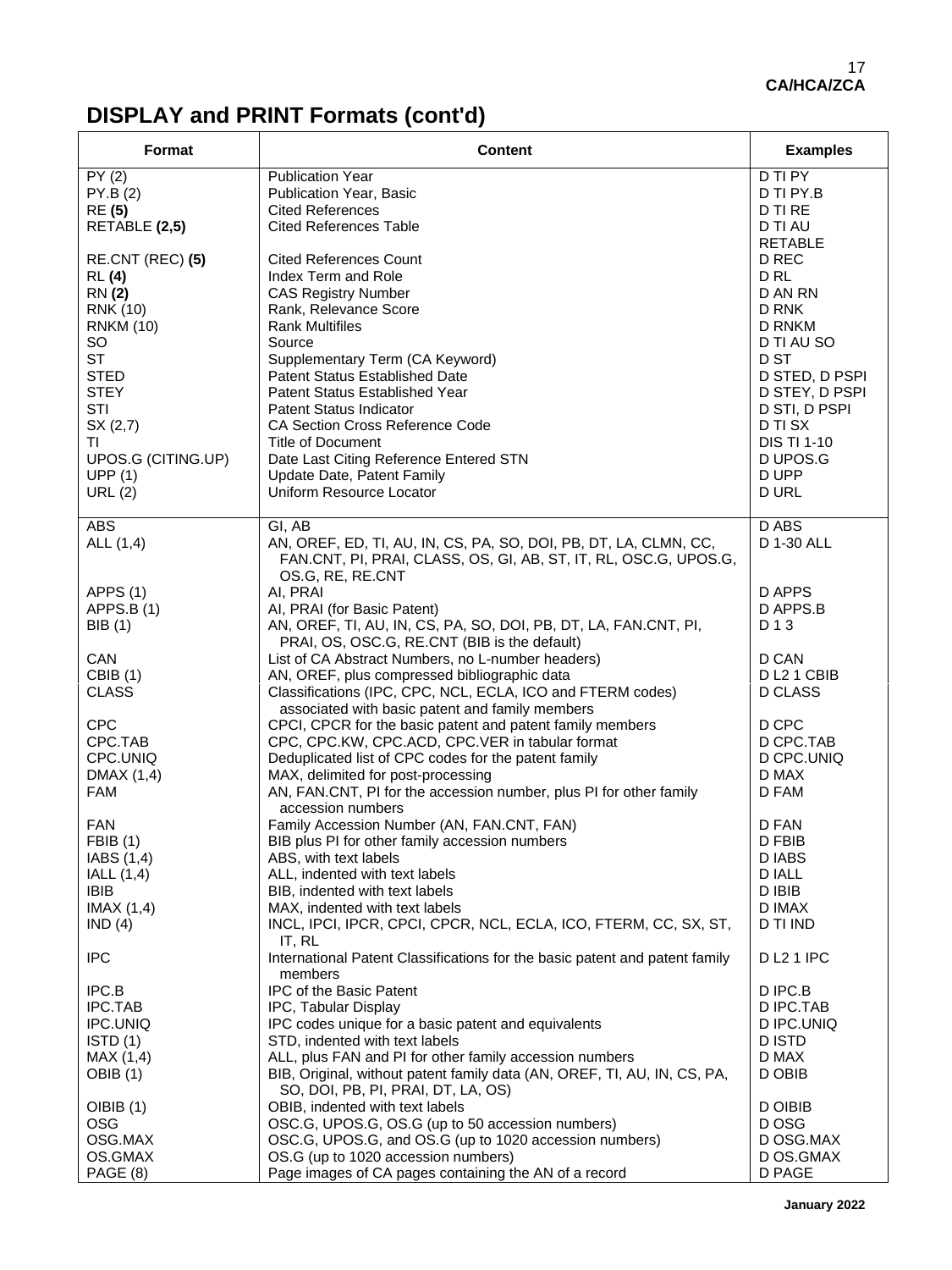| Format                             | <b>Content</b>                                                                                                                                 | <b>Examples</b>                                |
|------------------------------------|------------------------------------------------------------------------------------------------------------------------------------------------|------------------------------------------------|
| <b>PATS</b>                        | PI, SO                                                                                                                                         | D PATS                                         |
| PATS.B                             | PI, SO for basic patents                                                                                                                       | D PATS.B                                       |
| SAM (SAMPLE) (4)                   | INCL, IPCI, IPCR, CPCI, CPCR, NCL, ECLA, ICO, CC, TI, ST,<br>IT, RL                                                                            | DIS SAM 1-5                                    |
| <b>SBIB</b> (1)                    | BIB, Standard, without cited references (AN, OREF, TI, AU,<br>IN, CS, PA, SO, DOI, PB, DT, LA, FAN.CNT, PI, PRAI, OS)                          | D <sub>13</sub> SBIB                           |
| <b>SCAN (5,9)</b>                  | INCL, IPCI, IPCR, CPCI, CPCR, NCL, ECLA, ICO, FTERM,<br>CC, TI, ST, IT fields will appear if available (random display,<br>no answer numbers)  | D SCAN                                         |
| SIBIB (1)<br>STD (1)               | BIB, without RE.CNT<br>AN, OREF, TI, AU, IN, CS, PA, SO, DOI, PB, DT, LA,<br>FAN.CNT, PI, PRAI, CLASS, OS, OSC.G, RE.CNT                       | <b>D SIBIB</b><br><b>D STD</b>                 |
| CPC.HIT (HITCPC)<br><b>FHITSEQ</b> | HIT display of CPC code searched<br>First hit CAS Registry Number, its role, text modification, its<br>CA index name, and the sequence diagram | D CPC.HIT or D HITCPC<br><b>D CBIB FHITSEQ</b> |
| <b>FHITSTR</b>                     | First hit CAS Registry Number, its role, text modification, its<br>CA index name, and the structure diagram                                    | <b>D CBIB FHITSTR</b>                          |
| <b>HIT</b>                         | Fields containing hit terms                                                                                                                    | D HIT 1-5                                      |
| <b>HITIND</b>                      | NCL, CC, ST, IT, and RL containing hit terms                                                                                                   | D HITIND                                       |
| <b>HITRN</b>                       | Hit CAS Registry Number, its role, and text modification                                                                                       | D HITRN                                        |
| <b>HITSEQ</b>                      | Hit CAS Registry Number, its role, text modification, its CA<br>index name, and its sequence diagram                                           | <b>D HITSTR KWIC</b>                           |
| <b>HITSTR</b>                      | Hit CAS Registry Number, its role, text modification, its CA<br>index name, and its structure diagram                                          | <b>D HITSTR KWIC</b>                           |
| IPC.HIT (HITIPC)                   | Hit IPC                                                                                                                                        | D IPC.HIT or D HITIPC                          |
| <b>KWIC</b>                        | Hit terms plus 20 words on either side (Key-Word-In-Context)                                                                                   | D 1-7 TI KWIC                                  |
| OCC (5)                            | Number of occurrences of hit terms and fields in which they<br>occur                                                                           | D OCC                                          |

**(1)** By default, patent, application, and priority numbers are displayed in STN format. To display them in Derwent format, enter SET PATENT DERWENT at an arrow prompt. To reset the display to STN format, enter SET PATENT STN.

**(2)** Custom display only.

**(3)** CUR must be entered on the command line, e.g., D CUR. The patent status information displays before the requested records. **(4)** By default, roles are displayed as codes and text. To suppress display of role codes and text, enter SET ROLES OFF. To display

only codes, enter SET ROLES CODES.

**(5)** No online display fee for this format. **(6)** Full journal titles are available for most records from 1907.

**(7)** SX displays all information in the CC field, i.e., CA section and section cross-references.

**(8)** The PAGE format is used in the DISPLAY command to download images of pages of printed CA with abstracts published in 1907-1998. If the abstract is located on more than one page, all the relevant pages are automatically downloaded. **(9)** SCAN must be specified on the command line, i.e., D SCAN or DISPLAY SCAN.

**(10)** The RNK and RNKM formats display only the hit term occurrence ranking for the record, with the following line:

RELEVANCE SCORE ##. RNK is for the single file environment, while RNKM is for the multifile environment.

### **Displaying CAplus, CA, or MEDLINE documents for cited references**

Enter the following in the DISPLAY command: L-number for the answer set; answer number (only one may be specified); RAN.CAPLUS(x-y), RAN.CA(x-y), RAN.MED(x-y), where (x-y) is the cited reference number, numbers, or range of numbers; and the display format for the document to display, e.g., BIB ABS. For example, to display CA records for the cited references 1 and 2 from answer 2 in the answer set L5, enter the following:

=> **D RAN.CA(1-2) L5 2 BIB ABS**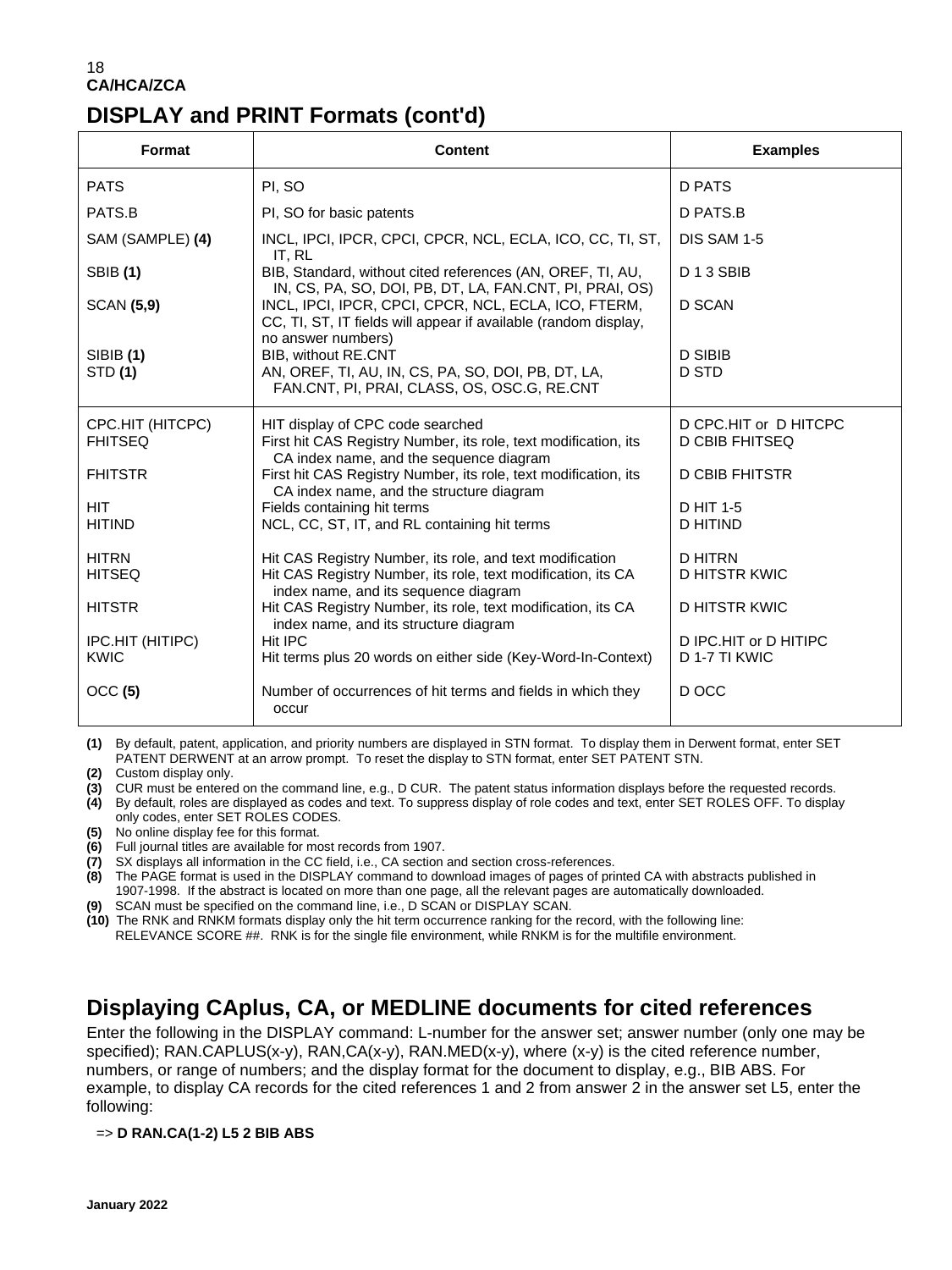# **SELECT, ANALYZE, and SORT Fields**

The SELECT command is used to create E-numbers containing terms taken from the specified field in an answer set.

The ANALYZE command is used to create an L-number containing terms taken from the specified field in an answer set.

The SORT command is used to rearrange the search results in either alphabetic or numeric order of the specified field(s).

| <b>Field Name</b>                                                                   | <b>Field Code</b>   | ANALYZE/<br>SELECT (1) | <b>SORT</b> |
|-------------------------------------------------------------------------------------|---------------------|------------------------|-------------|
| Abstract                                                                            | AВ                  | Y                      | N           |
| <b>Accession Number</b>                                                             | AN                  | Y(2)                   | N           |
| Author                                                                              | AU                  | Υ                      | Υ           |
| CA Classification Code (section and subsection)                                     | CC                  | Υ                      | Υ           |
| CA Classification Code Section Descriptor                                           | CCN (SCN)           | Υ                      | Υ           |
| <b>CA Section Cross-Reference</b>                                                   | <b>SX</b>           | Υ                      | Y           |
| <b>CAS Registry Number</b>                                                          | <b>RN</b>           | Y(2)                   | N           |
| Citation                                                                            | <b>CIT</b>          |                        | N           |
| <b>Cited References</b>                                                             | <b>RE</b>           | Y(3,4)<br>Y            | N           |
|                                                                                     | RE(n)               |                        | N           |
| Cited Reference(n)                                                                  |                     | Y(5)                   |             |
| Cited Reference Accession Number in CA                                              | RAN.CA              | Y(6)                   | N           |
| Cited Reference Accession Number(n) in CA                                           | RAN.CA(n)           | Y(5,6)                 | N           |
| Cited Reference Accession Number in MEDLINE                                         | RAN.MED             | Y(7)                   | N           |
| Cited Reference Accession Number(n) in MEDLINE                                      | RAN.MED(n)          | Y(5,7)                 | N           |
| Cited Reference Author Name                                                         | RAU                 | Υ                      | N           |
|                                                                                     | <b>RIN</b>          | Y(8)                   | N           |
| <b>Cited Reference Count</b>                                                        | <b>RE.CNT (REC)</b> | Y                      | Y           |
| Cited Reference Page Number (first)                                                 | <b>RPG</b>          | Y                      | N           |
| <b>Cited Reference Patent Number</b>                                                | <b>RPN</b>          | Υ                      | N           |
| <b>Cited Reference Publication Year</b>                                             | <b>RPY</b>          | Y                      | N           |
| <b>Cited Reference Volume Number</b>                                                | <b>RVL</b>          | Y                      | N           |
| Cited Reference Work Title                                                          | <b>RWK</b>          | Y                      | N           |
| Citing Reference Accession Numbers (up to 50)                                       | OS.G (OS.CITING.AN) | Y                      | N           |
| Citing Reference OS.G Information (up to 1020 accession<br>numbers)                 | OS.GMAX             | Y                      | N           |
| Citing Reference Information (OSC.G, UPOS.G, OS.G)(up<br>to 1020 accession numbers) | OSG.MAX             | Y                      | N           |
| <b>Citing Reference Count</b>                                                       | OSC.G (CITING.CNT)  | Y                      | Y           |
| <b>Citing Reference Date</b>                                                        | UPOS.G (CITING.UP)  | Υ                      | Υ           |
| Claim Text                                                                          | <b>CLM</b>          | Y                      | N           |
| <b>CODEN</b>                                                                        | <b>CODEN</b>        | Y(9)                   | Y           |
| Company Name                                                                        | <b>CO</b>           | Y                      | Υ           |
| <b>Controlled Term</b>                                                              | <b>CT</b>           | Υ                      | Υ           |
| <b>CPC Classification</b>                                                           | <b>CPC</b>          | Y                      | N           |
| CPC, Initial                                                                        | <b>CPCI</b>         | Y                      | N           |
| CPC, Reclassified                                                                   | <b>CPCR</b>         | Y                      | N           |
| <b>CPC Hit Display</b>                                                              | CPC.HIT (HITCPC)    | N                      | Y           |
| CPC Codes Deduplicated for patent family                                            | CPC.UNIQ            | N                      | Y           |
| Corporate Source                                                                    | <b>CS</b>           | Υ                      | Υ           |
| Corporate Source, Division                                                          | CS.DIV              | Υ                      | N           |
| Corporate Source, Organization                                                      | CS.ORG              | Υ                      | N           |
| Country Name of Author                                                              | <b>CYA</b>          | Υ                      | Y           |
| <b>Designated States</b>                                                            | <b>DS</b>           | Υ                      | N           |
| Designated States, Basic                                                            | DS.B                | Y(4,10)                | N           |
| Digital Object Identifier                                                           | DOI (FTDOI)         | N                      | Y           |
| Document Type                                                                       | DT (TC)             | Υ                      | Y           |
| <b>Entry Date</b>                                                                   | ED                  | Υ                      | Y           |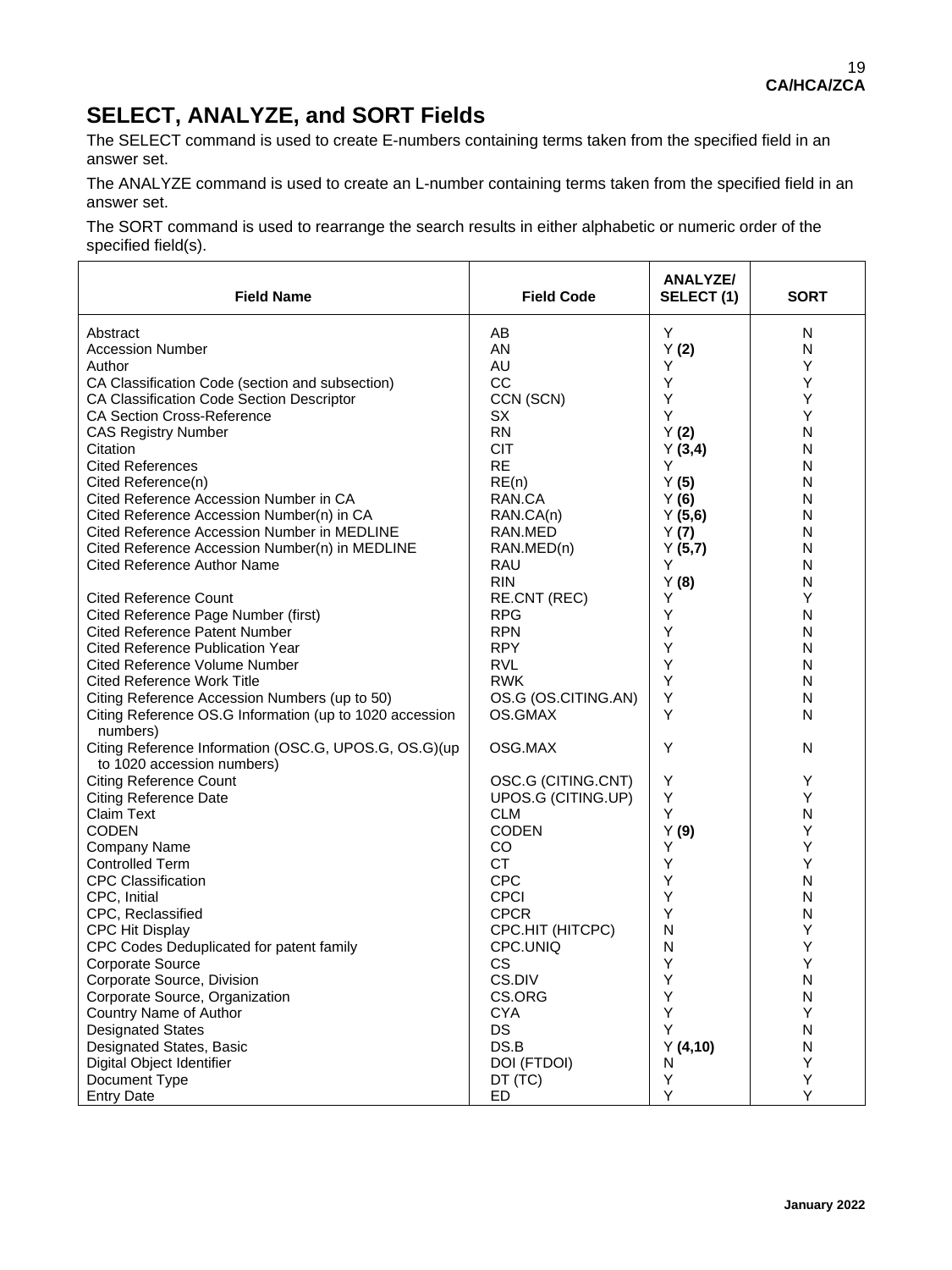# **SELECT, ANALYZE, and SORT Fields (cont'd)**

| <b>Field Name</b>                             | <b>Field Code</b>    | <b>ANALYZE/</b><br>SELECT(1) | <b>SORT</b> |  |
|-----------------------------------------------|----------------------|------------------------------|-------------|--|
| <b>European Classifications</b>               | ECLA (EPC, EPCLA)    | Υ                            | N           |  |
| <b>Exemplary Claim Text</b>                   | <b>ECLM</b>          | T(4,11)                      | N           |  |
| <b>Family Accession Number</b>                | <b>FAN</b>           | Y(4, 11)                     | N           |  |
| <b>File Forming Terms</b>                     | FTERM (FTCLA, JPCLA) | Y                            | N           |  |
| <b>File Segment</b>                           | FS                   | Y(4)                         | Y           |  |
| Genbank Number                                | <b>GENBANK (GBN)</b> | Y(2,4)                       | N           |  |
| <b>ICO Classification</b>                     | <b>ICO</b>           | Y                            | N           |  |
| <b>Index Term</b>                             | IT                   | Υ                            | N           |  |
| <b>International Standard Book Number</b>     | <b>ISBN</b>          | Y(12)                        | Υ           |  |
| International Standard (Document) Number      | <b>ISN</b>           | Y(12)                        | N           |  |
| <b>International Standard Serial Number</b>   | <b>ISSN</b>          | Y(12)                        | Y           |  |
| <b>Inventor Name</b>                          | IN                   | Y                            | Υ           |  |
| <b>IPC</b>                                    | <b>IPC</b>           | Y(13)                        | N           |  |
| <b>IPC Initial Classification</b>             | <b>IPCI</b>          | Υ                            | N           |  |
| <b>IPC Reclassification</b>                   | <b>IPCR</b>          | Y                            | N           |  |
| IPC, Additional or Supplementary              | <b>ICA</b>           | Y                            | Υ           |  |
| IPC, Basic Patent                             | IPC.B                | Y(13)                        | N           |  |
| IPC, First                                    | IPC.F                | Y(13)                        | N           |  |
| IPC, Index or Complementary                   | ICI                  | Y                            | Υ           |  |
| IPC, Main                                     | <b>ICM</b>           | Υ                            | Υ           |  |
| IPC, Main and Secondary                       | IC                   | Υ                            | Υ           |  |
| IPC, Secondary                                | <b>ICS</b>           | Υ                            | Υ           |  |
| <b>Issued National Classification</b>         | <b>INCL</b>          | Y                            | Υ           |  |
| Journal Title                                 | JT                   | Υ                            | Υ           |  |
| Journal Title, Abbreviated                    | <b>JTA</b>           | Y(13)                        | Υ           |  |
| Journal Title, Full                           | <b>JTF</b>           | Y(14)                        | Υ           |  |
| Language                                      | LA                   | Y                            | Υ           |  |
| National Patent Classification, Current       | <b>NCL</b>           | Υ                            | N           |  |
| Occurrence of Hit Terms                       | <b>OCC</b>           | N                            | Υ           |  |
| Original Reference Number                     | <b>OREF</b>          | Y(4, 11)                     | Υ           |  |
| <b>Other Source</b>                           | <b>OS</b>            | Υ                            | Υ           |  |
| <b>Patent Application Country</b>             | <b>AC</b>            | Y(4)                         | Υ           |  |
| Patent Application Country, Basic             | AC.B                 | Y(4,15)                      | Υ           |  |
| <b>Patent Application Date</b>                | <b>AD</b>            | Y(4)                         | Υ           |  |
| Patent Application Date, Basic                | AD.B                 | Y(16)                        | Υ           |  |
| Patent Application Information                | AI                   | Y(4, 17, 18)                 | Υ           |  |
| Patent Application Information, Basic         | AI.B                 | Y(4, 17, 18)                 | Υ           |  |
| <b>Patent Application Number</b>              | AP                   | Y(4,18)                      | Υ           |  |
| Patent Application Number, Basic              | AP.B                 | Y(17,18)                     | Υ           |  |
| Patent Application and Priority Number        | <b>APPS</b>          | Y(4, 18, 19)                 | N           |  |
| Patent Application and Priority Number, Basic | APPS.B               | Y (4,18,19)                  | N           |  |
| <b>Patent Application Year</b>                | AY                   | Y                            | Υ           |  |
| Patent Application Year, Basic                | AY.B                 | Y(20)                        | Υ           |  |
| Patent Assignee                               | PA                   | Y                            | Υ           |  |
| <b>Patent Countries</b>                       | <b>PCS</b>           | Y(4,21)                      | N           |  |
| Patent Countries, Basic                       | PCS.B                | Y(4,21)                      | N           |  |
| <b>Patent Country</b>                         | PC                   | Y(4)                         | Υ           |  |
| Patent Country, Basic                         | PC.B                 | Y(4,22)                      | Υ           |  |
| <b>Patent Country Count</b>                   | CYC (CY.CNT)         | Y(23)                        | N           |  |
| Patent Information                            | PI                   | Y(4, 18, 24)                 | Υ           |  |
| Patent Information, Basic                     | PI.B                 | Y(18,24)                     | Υ           |  |
| Patent Kind Code                              | <b>PK</b>            | Y(4)                         | Υ           |  |
| Patent Kind Code, Basic                       | PK.B                 | Y(4,25)                      | Υ           |  |
| Patent Number                                 | PN                   | Y(4, 18)                     | Υ           |  |
|                                               | <b>PATS</b>          | Y(4, 18, 26)                 | N           |  |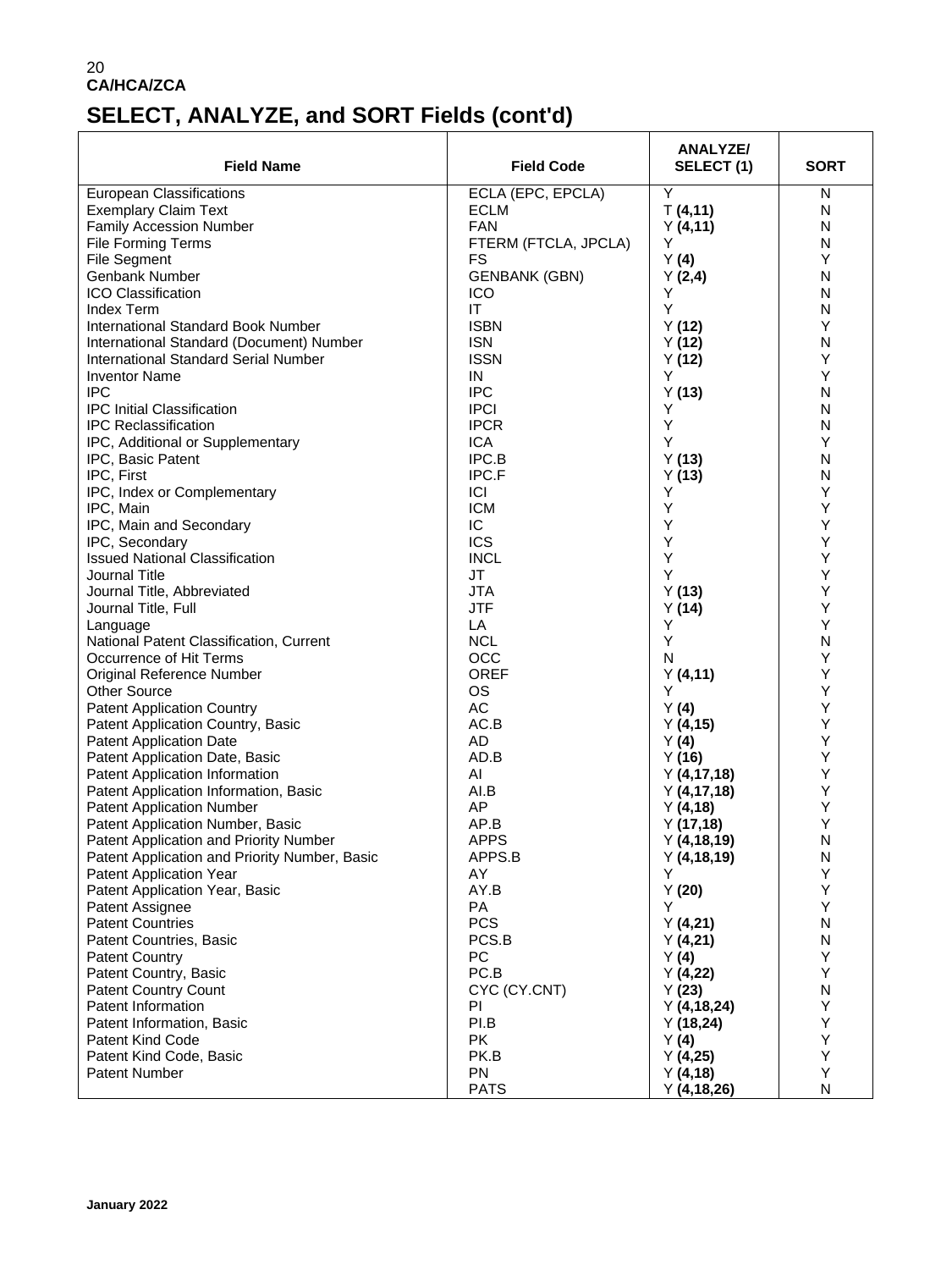#### **SELECT, ANALYZE, and SORT Fields (cont'd)**

| <b>Field Name</b>                           | <b>Field Code</b> | <b>ANALYZE/</b><br>SELECT(1) | <b>SORT</b>  |
|---------------------------------------------|-------------------|------------------------------|--------------|
| Patent Number, Basic                        | PN.B              | Y(18,24)                     | Υ            |
|                                             | PATS.B            | Y(18,24)                     | N            |
| <b>Patent Number Count</b>                  | PNC (PN.CNT)      | Y(29)                        | N            |
| Patent Number/Kind Code                     | <b>PNK</b>        | Υ                            | Y            |
| Patent Number/Kind Code of the Basic Patent | PNK.B             | Y                            | Υ            |
| <b>Priority Application Country</b>         | <b>PRC</b>        | Y(4)                         | Y            |
| Priority Application Country, Basic         | PRC.B             | Y(4,30)                      | Υ            |
| <b>Priority Application Date</b>            | <b>PRD</b>        | Y(4)                         | Υ            |
| <b>Priority Application Date, Basic</b>     | PRD.B             | Y(31)                        | Υ            |
| <b>Priority Application Information</b>     | PRAI              | Y(4, 18, 32)                 | Y            |
| Priority Application Information, Basic     | PRAI.B            | Y(18,32)                     | Υ            |
| <b>Priority Application Number</b>          | <b>PRN</b>        | Y(4, 18)                     | Y            |
| Priority Application Number, Basic          | PRN.B             | Y(18,32)                     | Υ            |
| <b>Priority Application Year</b>            | <b>PRY</b>        | Y(4)                         | Y            |
| Priority Application Year, Basic            | PRY.B             | Y(33)                        | Υ            |
| <b>Publication Date</b>                     | <b>PD</b>         | Y(4)                         | Υ            |
| <b>Publication Date, Basic</b>              | PD.B              | Y(34)                        | Y            |
| <b>Publication Year</b>                     | <b>PY</b>         | Y                            | Y            |
| Publication Year, Basic                     | PY.B              | Y(35)                        | Y            |
| Publisher                                   | PB                | Y                            | N            |
| Publisher Item Identifier                   | PUI               | Y                            | N            |
| Role                                        | <b>RL</b>         | Y(4)                         | Ν            |
| Source of Document                          | <b>SO</b>         | Y(36)                        | N            |
| <b>Supplementary Term</b>                   | <b>ST</b>         | Y                            | Ν            |
| Title                                       | ΤI                | Y (default)                  | Y            |
| <b>Treatment Code</b>                       | <b>TC</b>         | Y(37)                        | Υ            |
| Uniform Resource Locator                    | <b>URL</b>        | Υ                            | $\mathsf{N}$ |
| Volume Number                               | VL                | Y                            | Υ            |

**(1)** HIT may be used to restrict terms extracted to terms that match the search expression used to create the answer set, e.g., SEL HIT RN.

**(2)** Appends /BI to the terms created by SELECT.

- **(3)** Extracts first author, publication year, volume, and first page with a truncation symbol appended and with /RE appended to the terms created by SELECT.
- **(4)** SELECT HIT and ANALYZE HIT are not valid with this field.
- **(5)** (n) may be a single number, range, or list of numbers separated by a space or comma.
- **(6)** Selects or analyzes cited reference accession number in CA or CAplus and appends /AN to the terms created by SELECT.
- **(7)** Selects or analyzes cited reference accession number in MEDLINE and appends /AN to the terms created by SELECT.
- **(8)** Selects or analyzes cited reference author name and appends /RAU to the terms created by SELECT.
- **(9)** Selects or analyzes the CODEN and appends /ISN to the terms created by SELECT.
- **(10)** Appends /DS to the terms created by SELECT.
- **(11)** Appends /AN to the terms created by SELECT.
- **(12)** Appends /ISN to the terms created by SELECT.
- **(13)** Selects or analyzes the IC, ICA, ICI and appends /IPC to the terms created by SELECT.
- **(14)** Selects or analyzes JTF and appends /JT to the terms created by SELECT.
- **(15)** Appends /AC to the terms created by SELECT.
- **(16)** Appends /AD to the terms created by SELECT.
- **(17)** Appends /AP to the terms created by SELECT.
- **(18)** Enter SET PATENT DERWENT at an arrow prompt (=>) to SELECT or ANALYZE patent, application, and priority numbers in Derwent format.
- **(19)** Appends /APPS to the terms created by SELECT.
- **(20)** Appends /AY to the terms created by SELECT.
- **(21)** Selects or analyzes the country codes and appends /PCS to the terms created by SELECT.
- **(22)** Appends /PC to the terms created by SELECT.
- **(23)** Appends /CY.CNT to the terms created by SELECT.
- **(24)** Appends /PN to the terms created by SELECT.
- **(25)** Appends /PK to the terms created by SELECT. **(26)** Selects or analyzes the Patent Number and appends /PATS to the terms created by SELECT.
- **(27)** Appends /PN to the terms created by SELECT.
- 
- **(28)** Selects or analyzes Basic Patent Number and appends /PATS to the terms created by SELECT.
- **(29)** Appends /PN.CNT to the terms created by SELECT.
- **(30)** Appends /PRC to the terms created by SELECT.
- **(31)** Appends /PRD to the terms created by SELECT.
- **(32)** Appends /PRN to the terms created by SELECT.
- **(33)** Appends /PRY to the terms created by SELECT.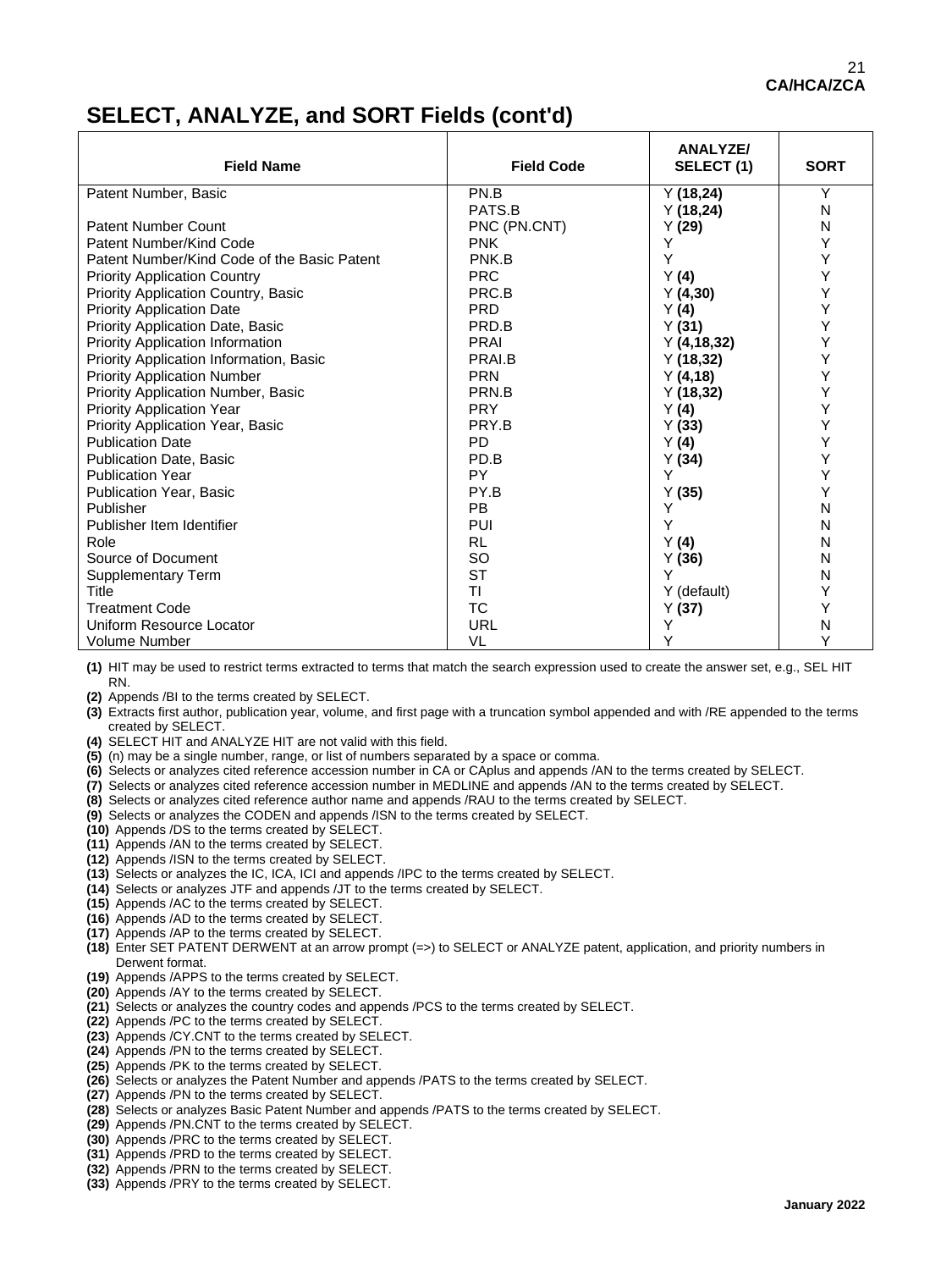- **(34)** Appends /PD to the terms created by SELECT.
- **(35)** Appends /PY to the terms created by SELECT.
- **(36)** Selects or analyzes the CODEN and the ISSN and appends /SO to the terms created by SELECT.
- **(37)** Appends /DT to the terms created by SELECT.

### **Sample Records**

#### **DISPLAY ALL (Patent)**

L2 ANSWER 1 OF 265280 CA COPYRIGHT 2020 ACS on STN AN 173:950723 CA ED Entered STN: 03 Dec 2020 TI Radio wave absorber IN Hashimoto, Hirokazu PA Fujifilm Corporation, Japan<br>SO PCT Int. Appl., 55pp. PCT Int. Appl., 55pp. CODEN: PIXXD2<br>DT Patent DT Patent<br>LA Japane LA Japanese  $CLMN$  9<br>CC 76 76-14 (Electric Phenomena) Section cross-reference(s): 49, 77 FAN.CNT 1<br>PATENT NO. PATENT NO. KIND DATE APPLICATION NO. DATE PI WO 2020230709 A1 20201119 WO 2020-JP18622 20200508<br>20200508 A1 20201119 WO 2020-JP18622 A1 20201119 WO 2020-JP18622<br>A 20190514 PRAI JP 2019-91327 PSPI PATENT NO. KIND STATUS STATUS DATE --------------- ---- ------------- ----------- WO 2020230709 CLASS<br>PATENT NO. PATENT NO. CLASS PATENT FAMILY CLASSIFICATION CODES --------------- ----- ------------------------------------------------ WO 2020230709 IPCI H05K0009-00 [I]; C01G0049-00 [I]; C08K0003-22 [I]; C08L0101-00 [I]; H01F0001-34 [I]; H01F0001-37 [I]; H01Q0017-00 [I]<br>IPCR H05K0009-00 [I] IPCR H05K0009-00 [I]; C01G0049-00 [I]; C08K0003-22 [I]; C08L0101-00 [I]; H01F0001-34 [I]; H01F0001-37 [I]; H01Q0017-00 [I]<br>AB Provided is a radio wave absorber Provided is a radio wave absorber contg. a magnetic powder and a binder, wherein the vol. filling rate of the magnetic powder in the radio wave absorber is .ltoreq.35 vol.%, and the radio wave absorber has a transmission attenuation amt. of .gtoreq.8.0 dB and a reflection attenuation amt. of .gtoreq.8.0 dB.<br>ST radio wave absorber ST radio wave absorber<br>IT Binders Binders Magnetic powders Radio wave (manufg. of radio wave absorber)<br>IT Polyolefin rubber Polyolefin rubber RL: PEP (Physical, engineering or chemical process); TEM (Technical or engineered material use); PROC (Process); USES (Uses) (manufg. of radio wave absorber)<br>IT Ferrites Ferrites RL: PRP (Properties); TEM (Technical or engineered material use); USES (Uses) (manufg. of radio wave absorber)<br>IT Absorbents Absorbents (radio wave; manufg. of radio wave absorber)<br>IT 116768-92-4P. Aluminum iron strontium oxide (Al IT 116768-92-4P, Aluminum iron strontium oxide (Al2Fe10SrO19) 2490576-78-6P, Cobalt gallium iron titanium oxide (Co0.05Ga0.22Fe1.68Ti0.05O3) RL: IMF (Industrial manufacture); PRP (Properties); SPN (Synthetic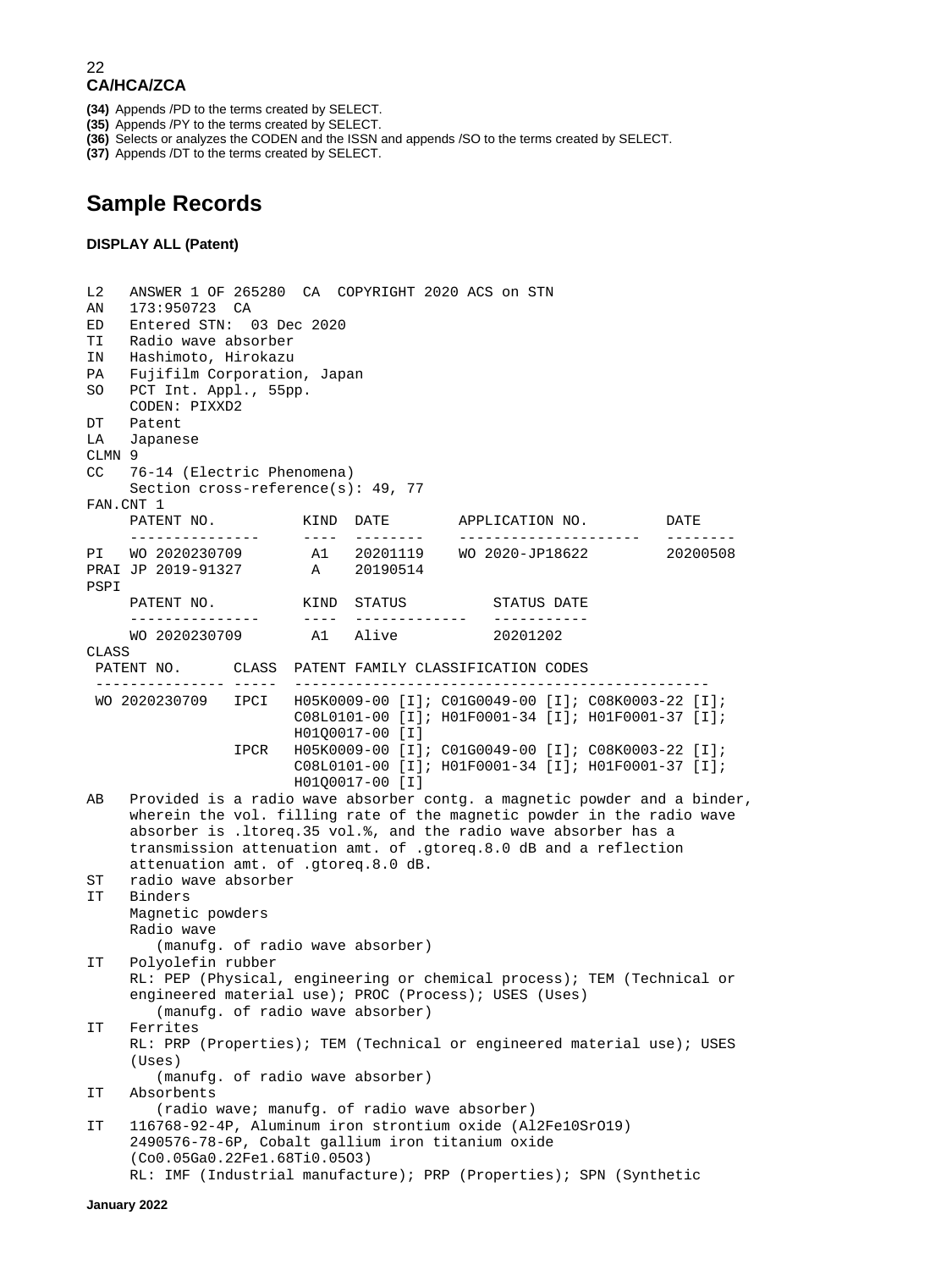preparation); TEM (Technical or engineered material use); PREP (Preparation); USES (Uses) (manufg. of radio wave absorber)<br>IT 7782-61-8. Ferric nitrate nonahydra IT 7782-61-8, Ferric nitrate nonahydrate 7784-13-6, Aluminum chloride hexahydrate 10025-70-4, Strontium chloride hexahydrate 10025-77-1, Ferric chloride hexahydrate 10026-22-9, Cobalt nitrate hexahydrate 13494-90-1, Gallium nitrate 13693-11-3, Titanium sulfate RL: RCT (Reactant); RACT (Reactant or reagent)

(manufg. of radio wave absorber)

#### **DISPLAY BIB LSUS (Patent)**

L1 ANSWER 1 OF 1 CA COPYRIGHT 2013 ACS on STN<br>AN 149:264451 CA Full-text AN 149:264451 CA Full-text<br>TI MicroRNA expression abnor MicroRNA expression abnormalities in pancreatic endocrine and acinar tumors<br>IN Croce. Croce, Carlo M.; Calin, George A. PA The Ohio State University Research Foundation, USA<br>SO PCT Int. Appl. 133 pp. PCT Int. Appl., 133 pp. CODEN: PIXXD2<br>DT Patent DT Patent<br>LA Englis English FAN.CNT 1<br>PATENT NO. PATENT NO. KIND DATE APPLICATION NO. DATE --------------- ---- -------- -------------------- -------- PI WO 2007081680 A2 20070719 WO 2007-US24 20070103 WO 2007081680 A3 20071227 W: AE, AG, AL, AM, AT, AU, AZ, BA, BB, BG, BR, BW, BY, BZ, CA, CH, CN, CO, CR, CU, CZ, DE, DK, DM, DZ, EC, EE, EG, ES, FI, GB, GD, GE, GH, GM, GT, HN, HR, HU, ID, IL, IN, IS, JP, KE, KG, KM, KN, KP, KR, KZ, LA, LC, LK, LR, LS, LT, LU, LV, LY, MA, MD, MG, MK, MN, MW, MX, MY, MZ, NA, NG, NI, NO, NZ, OM, PG, PH, PL, PT, RO, RS, RU, SC, SD, SE, SG, SK, SL, SM, SV, SY, TJ, TM, TN, TR, TT, TZ, UA, UG, US, UZ, VC, VN, ZA, ZM, ZW RW: AP, BW, GH, GM, KE, LS, MW, MZ, NA, SD, SL, SZ, TZ, UG, ZM, ZW, EA, AM, AZ, BY, KG, KZ, MD, RU, TJ, TM, EP, AT, BE, BG, CH, CY, CZ, DE, DK, EE, ES, FI, FR, GB, GR, HU, IE, IS, IT, LT, LU, LV, MC, NL, PL, PT, RO, SE, SI, SK, TR, OA, BF, BJ, CF, CG, CI, CM, GA, GN, GQ, GW, ML, MR, NE, SN, TD, TG AU 2007205257 A1 20070719 AU 2007-205257 20070103 CA 2635616 A1 20070719 CA 2007-2635616 20070103 EP 2007-716208 R: AT, BE, BG, CH, CY, CZ, DE, DK, EE, ES, FI, FR, GB, GR, HU, IE, IS, IT, LI, LT, LU, LV, MC, NL, PL, PT, RO, SE, SI, SK, TR<br>JP 2009521952 T 20090611 JP 2008-549532 20070103 JP 2009521952 T 20090611 JP 2008-549532 20070103 US 20080306018  $\overline{a}$  A1 20081211 US 2008-160064<br>US 7670840  $\overline{a}$  B2 20100302 US 7670840 B2 20100302<br>
CN 101384273 A 20090311 CN 101384273 A 20090311 CN 2007-80005791 20080818 A1 20100805 US 2010-700286<br>P 20060105 PRAI US 2006-756502P P 20060105<br>WO 2007-US24 W 20070103 WO 2007-US24 W 20070103 US 2008-160064 A3 20080703 ASSIGNMENT HISTORY FOR US PATENT AVAILABLE IN LSUS DISPLAY FORMAT

ASSIGNMENT HISTORY FOR US 20080306018

LSUS RAD: 20080703<br>RAUP: 20081211 RAUP: 20081211<br>RAK: ASSIGNME RAK: ASSIGNMENT OF ASSIGNORS INTEREST (SEE DOCUMENT FOR DETAILS).<br>PAO: CROCE CARLO M (DATE EXECUTED: 20080627) CROCE, CARLO M. (DATE EXECUTED: 20080627) CALIN, GEORGE A. (DATE EXECUTED: 20080616) RAC: THE OHIO STATE UNIVERSITY, 1960 KENNY ROAD, COLUMBUS, OHIO 43210, UNITED STATES<br>RAA: MACMILLAN SOB MACMILLAN SOBANSKI & TODD, LLC, ONE MARITIME PLAZA FIFTH FLOOR, 720 WATER STREET, TOLEDO, OH 43604-1619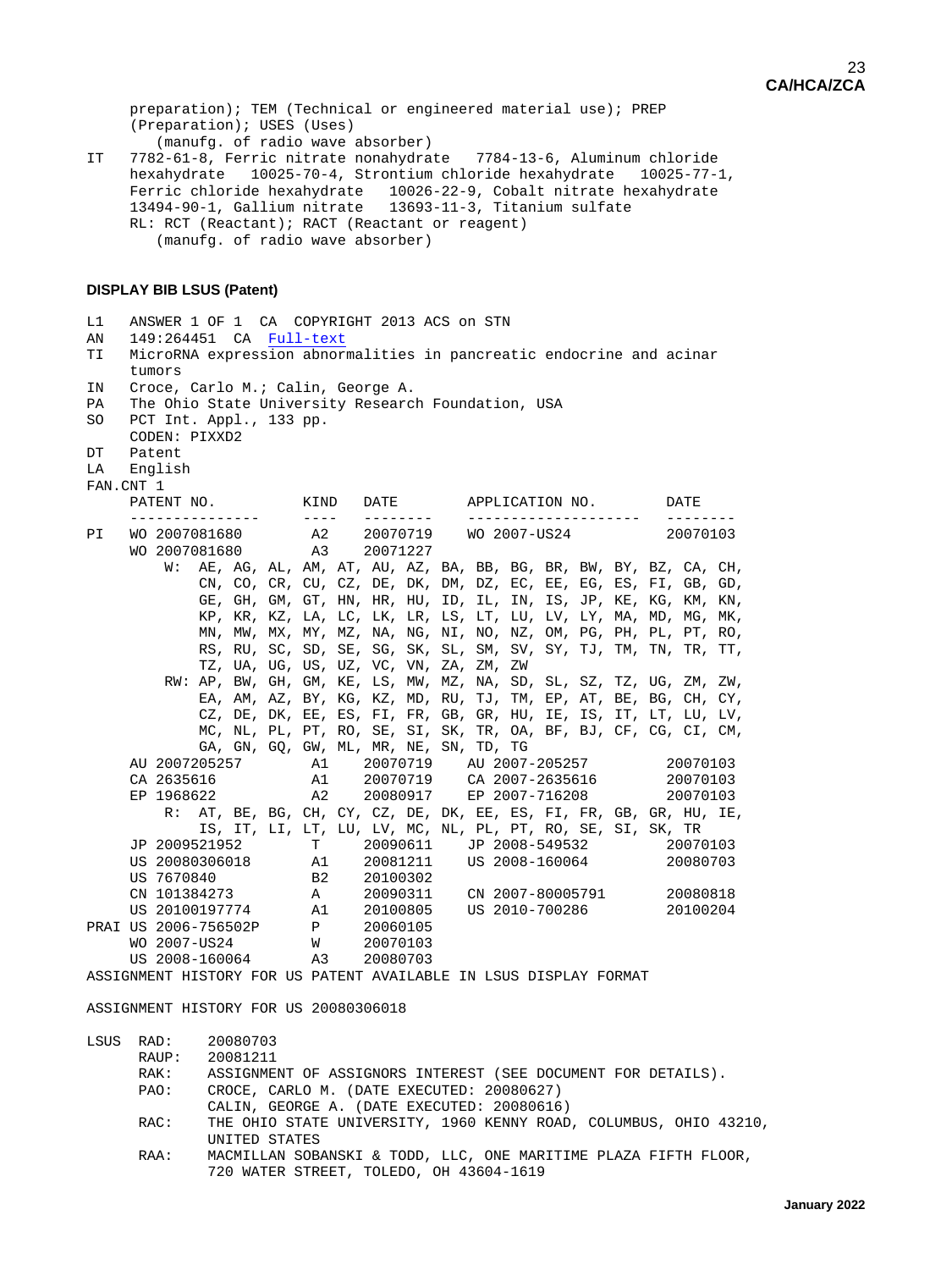|            |                                      | MRN: 21195 MFN: 793 (5 Page(s))                                                                                                                                                                                                                                                                                                                                                                                  |
|------------|--------------------------------------|------------------------------------------------------------------------------------------------------------------------------------------------------------------------------------------------------------------------------------------------------------------------------------------------------------------------------------------------------------------------------------------------------------------|
|            | RAK:<br>PAO:<br>RAC:<br>RAA:<br>MRN: | LSUS RAD: 20090330<br>RAUP: 20090330<br>ASSIGNMENT OF ASSIGNORS INTEREST (SEE DOCUMENT FOR DETAILS).<br>THE OHIO STATE UNIVERSITY (DATE EXECUTED: 20090327)<br>THE OHIO STATE UNIVERSITY RESEARCH FOUNDATION, 1216 KINNEAR ROAD,<br>COLUMBUS, OHIO 43212, UNITED STATES<br>MACMILLAN, SOBANSKI & TODD, LLC, 720 WATER STREET, ONE MARITIME<br>PLAZA, FIFTH FLOOR, TOLEDO, OH 43604<br>22469 MFN: 445 (4 Page(s)) |
|            | RAK:<br>PAO:                         | LSUS RAD: 20080703<br>RAUP: 20100302<br>ASSIGNMENT OF ASSIGNORS INTEREST (SEE DOCUMENT FOR DETAILS).<br>CROCE, CARLO M. (DATE EXECUTED: 20080627)<br>CALIN, GEORGE A. (DATE EXECUTED: 20080616)                                                                                                                                                                                                                  |
|            | RAC:                                 | THE OHIO STATE UNIVERSITY, 1960 KENNY ROAD, COLUMBUS, OHIO 43210,<br>UNITED STATES                                                                                                                                                                                                                                                                                                                               |
|            | RAA:                                 | MACMILLAN SOBANSKI & TODD, LLC, ONE MARITIME PLAZA FIFTH FLOOR,<br>720 WATER STREET, TOLEDO, OH 43604-1619                                                                                                                                                                                                                                                                                                       |
|            | MRN:                                 | 21195 MFN: 793 (5 Page(s))                                                                                                                                                                                                                                                                                                                                                                                       |
|            | RAK:                                 | LSUS RAD: 20090330<br>RAUP: 20100302<br>ASSIGNMENT OF ASSIGNORS INTEREST (SEE DOCUMENT FOR DETAILS).                                                                                                                                                                                                                                                                                                             |
|            | PAO:                                 | THE OHIO STATE UNIVERSITY (DATE EXECUTED: 20090327)                                                                                                                                                                                                                                                                                                                                                              |
|            | RAC:                                 | THE OHIO STATE UNIVERSITY RESEARCH FOUNDATION, 1216 KINNEAR ROAD,<br>COLUMBUS, OHIO 43212, UNITED STATES                                                                                                                                                                                                                                                                                                         |
|            | RAA:                                 | MACMILLAN, SOBANSKI & TODD, LLC, 720 WATER STREET, ONE MARITIME<br>PLAZA, FIFTH FLOOR, TOLEDO, OH 43604                                                                                                                                                                                                                                                                                                          |
|            | MRN:                                 | 22469<br>MFN: 445 (4 Page(s))                                                                                                                                                                                                                                                                                                                                                                                    |
| $OSC.G$ 10 |                                      | THERE ARE 10 CAPLUS RECORDS THAT CITE THIS RECORD (22 CITINGS)                                                                                                                                                                                                                                                                                                                                                   |

#### **DISPLAY OSG**

L1 ANSWER 1 OF 1 CA COPYRIGHT 2013 ACS on STN OSC.G 10 THERE ARE 10 CAPLUS RECORDS THAT CITE THIS RECORD (10 CITINGS) UPOS.G Date last citing reference entered STN: 27 Feb 2012 OS.G CAPLUS 2012:181723; 2010:1328434; 2010:548903; 2009:1288101; 2009:637424; 2007:75901; 2005:702147; 2005:3368; 2003:236743; 2001:230866

#### **DISPLAY IPC.TAB**

L1 ANSWER 1 OF 1 CA COPYRIGHT 2013 ACS on STN

PI WO 2007081680

| IPCI CODE   | VERSION  |   |    | POS INV CC ASSIGNMENT | <b>DATE</b> | <b>STAT</b> |
|-------------|----------|---|----|-----------------------|-------------|-------------|
|             |          |   |    |                       |             |             |
| A61N0001-30 | (200601) | F | т  | US Human              | 20070719    | $\Omega$    |
| A61K0038-00 | (200601) | F | т  | US Human              | 20071227    | ∩           |
| A61K0038-00 | (200601) | F | т  | US Human              | 20071227    | ∩           |
| C1200001-58 | (200601) | L | T. | US Human              | 20071227    | $\Omega$    |
| C1200001-58 | (200601) | L | т  | US Human              | 20071227    | $\Omega$    |
| IPCR CODE   | VERSION  |   |    | POS INV CC ASSIGNMENT | <b>DATE</b> | <b>STAT</b> |
|             |          |   |    |                       |             |             |
| A61N0001-30 | (200601) | F | т  | US Human              | 20070719    | ∩           |
|             |          |   |    |                       |             |             |

PI AU 2007205257

| IPCI CODE | VERSION |  | POS INV CC ASSIGNMENT | DATE | STAT |
|-----------|---------|--|-----------------------|------|------|
|           |         |  |                       |      |      |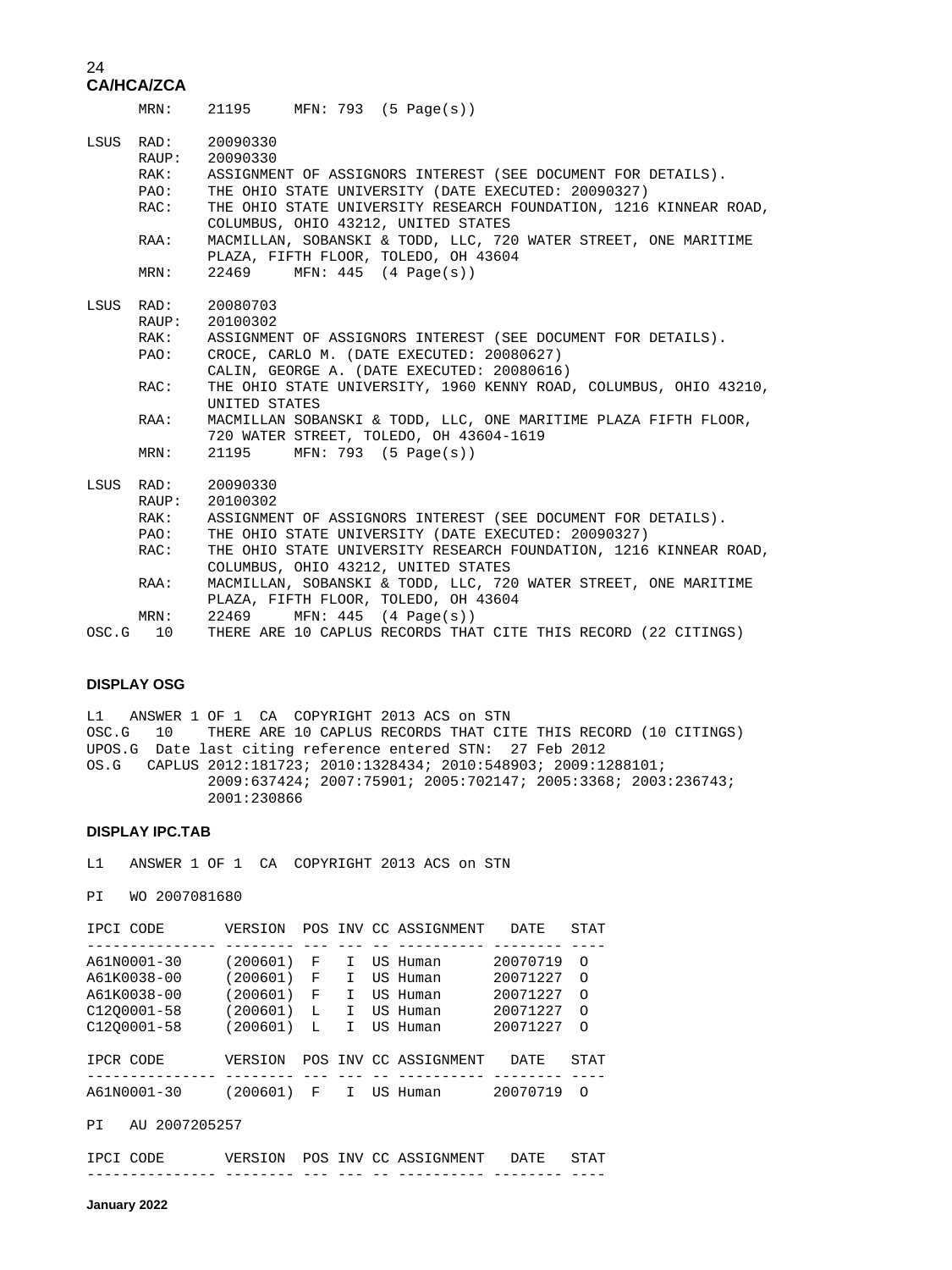| A61K0038-00 | (200601) | F | I.           | US Human              | 20080129    | $\circ$  |
|-------------|----------|---|--------------|-----------------------|-------------|----------|
| A61K0038-00 | (200601) | F | I.           | US Human              | 20080129    | $\Omega$ |
| C1200001-58 | (200601) | L | I.           | US Human              | 20080129    | $\Omega$ |
| C1200001-58 | (200601) | L | $\mathbf{I}$ | US Human              | 20080129    | $\Omega$ |
|             |          |   |              |                       |             |          |
| IPCR CODE   | VERSION  |   |              | POS INV CC ASSIGNMENT | <b>DATE</b> | STAT     |
|             |          |   |              |                       |             |          |
| A61K0038-00 | (200601) | F | I.           | US Human              | 20080129    | $\Omega$ |
| C1200001-58 | (200601) | L | I.           | US Human              | 20080129    | $\Omega$ |
|             |          |   |              |                       |             |          |

PI CA 2635616

● ● ●

#### **DISPLAY ALL (PRE-1907 JOURNAL RECORD)**

L1 ANSWER 1 OF 1 CA COPYRIGHT 2013 ACS on STN<br>AN 0:419 CA Full-text

- AN 0:419 CA [Full-text](http://chemport.cas.org/cgi-bin/ex_sdcgi?t5knGkdYURs4mlMENyi78OsakmiuGeYZFFvhrInjFOAwdGu1qLyoZ34z1MOE4JJ7cg4hWThgIB6Im7nao1iKaO51ne5r8Lwgxp4eVWOdFSO73ZHMDhP05aTwBCweerOwijJF3FfW_DQSIJU5ZJKNa@rc5ShP1lwOJcUa@yUc7ccdnQcZ3jY)<br>ED Entered STN: 07 Dec Entered STN: 07 Dec 2003
- TI CIII. A new synthesis of phloroglucinol
- AU Jerdan, David Smiles<br>CS Heidelberg University
- CS Heidelberg University Chemical Laboratory, Heidelberg, Germany
- Journal of the Chemical Society, Transactions (1897), 71, 1106-1114
- CODEN: JCHTA3; ISSN: 0368-1645
- DOI 10.1039/ct8977101106<br>DT Journal
- DT Journal<br>LA English
- LA English<br>CC 10 (Orga
- CC 10 (Organic Chemistry)<br>OS CASREACT 0:419
- CASREACT 0:419

AB Recent researches in the terpene series, and especially investigations into the nature of camphor, have led to the development of various formulae to represent the constitution of the latter. Especially prominent within the last few years have been the formulae proposed by Tiemann and others, in which camphor is represented as containing two variously substituted pentamethylene rings, which have three carbon atoms in common. The proposed formulae may also be described as consisting of a substituted hexamethylene ring in which two carbon atoms in the para position are united by single bonds to a seventh carbon atom. At the suggestion of the late Professor Victor Meyer, the author made various experiments with a view to the synthesis of a substance of analogous constitution. Although, unfortunately, the end in view was not attained, the experiments resulted in a new synthesis of phloroglucinol from ethylic acetonedicarboxylate, and thus added another to the many known methods of passing from the fatty to the aromatic series. Phloroglucinol itself has already been prepared synthetically from another member of the fatty series by Baeyer (Ber., 1885, 18, 3457) who, by heating the monosodium derivative of ethylic malonate, obtained the ethylic salt of phloroglucinoltricarboxylic acid. The ethereal salt, when melted with potash, yielded phloroglucinol.<br>IT Charcoal, bone

Charcoal, bone Crystallization Etherification Fractionation Hydrazones Hydrolysis Lactones Wood, pine

(new synthesis of phloroglucinol)<br>TT 64-17-5, Ethyl alcohol 64-19-7, Ac

 $64-17-5$ , Ethyl alcohol  $64-19-7$ , Acetic acid  $67-56-1$ , Methyl alcohol 67-66-3, Chloroform 71-43-2, Benzene 76-22-2, Camphor 100-63-0, Phenylhydrazine 105-50-0, Ethyl acetonedicarboxylate 106-93-4, Ethylene dibromide 107-07-3, Ethylene chlorhydrin 108-73-6, Phloroglucinol 124-38-9, Carbon dioxide 141-82-2, Malonic acid 497-19-8, Sodium carbonate 513-77-9, Barium carbonate 7440-23-5, Sodium 7647-01-0, Hydrogen chloride 7664-93-9, Sulfuric acid 7705-08-0, Ferric chloride 7726-95-6, Bromine 7783-89-3, Silver bromate 8002-05-9, Petroleum 8032-32-4, Ligroin 17194-00-2, Barium hydroxide 129874-08-4, Terpene (new synthesis of phloroglucinol)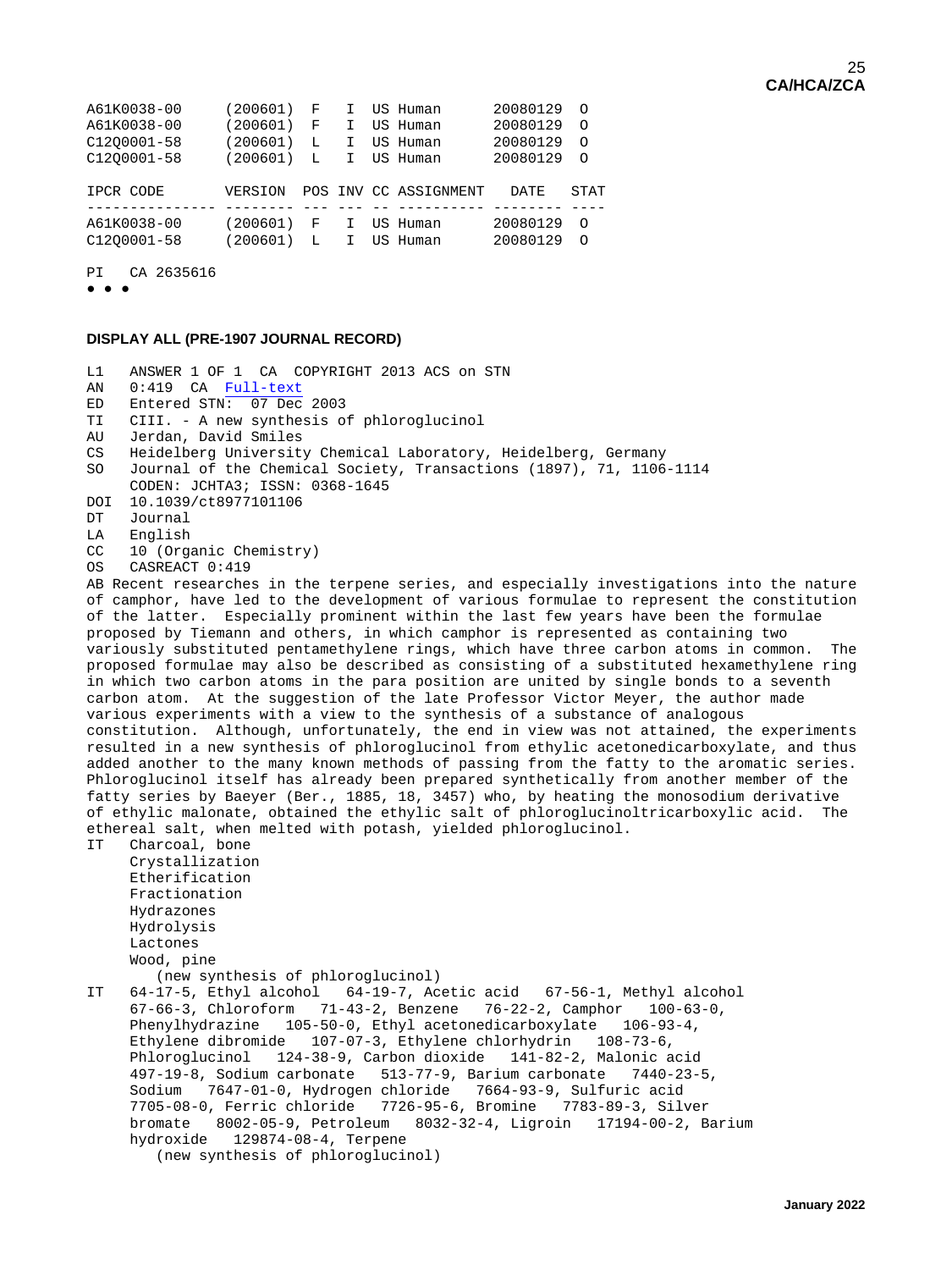**EXPAND in the CA Section Thesaurus (/CC)**

**=> E CERAMICS+ALL/CC** 

| Е1 |                           | $506928$ --> CERAMICS/CC |                               |  |                                     |
|----|---------------------------|--------------------------|-------------------------------|--|-------------------------------------|
| E2 | 1860                      |                          | USE 17 CERAMICS, 1962 ONLY/CC |  |                                     |
| E3 | 9758                      |                          | USE 21 CERAMICS, 1963-1966/CC |  |                                     |
| E4 | 490140                    |                          |                               |  | USE 57 CERAMICS, 1967 TO PRESENT/CC |
|    | ********** FND ********** |                          |                               |  |                                     |

#### **=> E E4+ALL**

| E5  | 7573149                   | BT1 APPLIED/CC |                                                          |
|-----|---------------------------|----------------|----------------------------------------------------------|
| E6  | 490140                    | $--&>$         | 57 CERAMICS, 1967 TO PRESENT/CC                          |
|     |                           |                | NOTE THIS SECTION INCLUDES THE PREPARATION, COMPOSITION, |
|     |                           |                | ANALYSIS, PROPERTIES, AND USES OF GLASS, CERAMICS,       |
|     |                           |                | GLAZES, ENAMELS, REFRACTORIES, CLAY PRODUCTS,            |
|     |                           |                | ABRASIVES, AND CARBON PRODUCTS. ORGANIC GLASSES ARE      |
|     |                           |                | INCLUDED IN SECTION 37. STUDIES OF RAW MATERIALS ARE     |
|     |                           |                | INCLUDED IN SECTION 53 WHEN THE INTEREST IS OF           |
|     |                           |                | GEOLOGICAL SIGNIFICANCE AND ULTIMATE USE IS              |
|     |                           |                | INCIDENTAL. CERMETS CONTAINING MORE THAN ONE PERCENT     |
|     |                           |                | METAL ARE INCLUDED IN SECTION 56. SOME SPECIFIC USES     |
|     |                           |                | AND PROPERTIES OF CERAMICS ARE COVERED IN OTHER          |
|     |                           |                | SECTIONS (E.G., 63, 65, 75, AND 76).                     |
| E7  | 1860                      | OLD            | 17 CERAMICS, 1962 ONLY/CC                                |
| E8  | 496                       | OLD.           | 19 GLASS AND CERAMICS, 1908-1909/CC                      |
| E9  | 4422                      | OLD            | 19 GLASS AND CERAMICS, 1911-1920/CC                      |
| E10 | 1044                      | OLD            | 19 GLASS AND POTTERY, 1906-1907/CC                       |
| E11 | 46601                     | <b>OLD</b>     | 19 GLASS, CLAY PRODUCTS, REFRACTORIES, AND ENAMELED      |
|     |                           |                | METALS, 1921-1961/CC                                     |
| E12 | 252                       | OLD            | 20 GLASS AND CERAMICS, 1910 ONLY/CC                      |
| E13 | 9758                      | OLD.           | 21 CERAMICS, 1963-1966/CC                                |
| E14 | 0                         | NT1            | 57-0 CERAMICS, 1972 TO PRESENT, REVIEWS/CC               |
| E15 | 0                         | NT1            | 57-1 CERAMICS, 1972 TO PRESENT, GLASS (OXIDE AND         |
|     |                           |                | NONOXIDE GLASSES)/CC                                     |
| E16 | 0                         | NT1            | 57-2 CERAMICS, 1972-1981, CLAYS AND CLAY PRODUCTS/CC     |
| E17 | 0                         | NT1            | 57-2 CERAMICS, 1982 TO PRESENT, CERAMICS/CC              |
| E18 | 0                         | NT1            | 57-3 CERAMICS, 1972-1981, GLAZES/CC                      |
| E19 | 0                         | NT1            | 57-3 CERAMICS, 1982 TO PRESENT, PORCELAIN/CC             |
| E20 | $\mathbf 0$               | NT1            | 57-4 CERAMICS, 1972-1981, WHITEWARE/CC                   |
| E21 | 0                         | NT1            | 57-4 CERAMICS, 1982 TO PRESENT, GLAZES AND GLASSY        |
|     |                           |                | COATINGS/CC                                              |
| E22 | 0                         | NT1            | 57-5 CERAMICS, 1972-1981, REFRACTORIES/CC                |
| E23 | $\Omega$                  | NT1            | 57-5 CERAMICS, 1982 TO PRESENT, CLAYS AND CLAY           |
|     |                           |                | PRODUCTS/CC                                              |
| E24 | 0                         | NT1            | 57-6 CERAMICS, 1972-1981, ABRASIVES/CC                   |
| E25 | 0                         | NT1            | 57-6 CERAMICS, 1982 TO PRESENT, REFRACTORIES/CC          |
| E26 | 0                         | NT1            | 57-7 CERAMICS, 1972-1981, OTHER/CC                       |
| E27 | 0                         | NT1            | 57-7 CERAMICS, 1982 TO PRESENT, ABRASIVES/CC             |
| E28 | $\Omega$                  | NT1            | 57-8 CERAMICS, 1982 TO PRESENT, CARBON PRODUCTS/CC       |
| E29 | 0                         | NT1            | 57-9 CERAMICS, 1982 TO PRESENT, OTHER/CC                 |
|     | ********** END ********** |                |                                                          |

#### **EXPAND in /CT Thesaurus for the CA Lexicon**

**=> E SUNFLOWER+ALL/CT** 

E1 7005 --> Sunflower/CT HNTE Valid heading during volumes 1-135 (1907-2001) only. E2 8213 NEW Helianthus annuus/CT \*\*\*\*\*\*\*\*\*\* END \*\*\*\*\*\*\*\*\*\*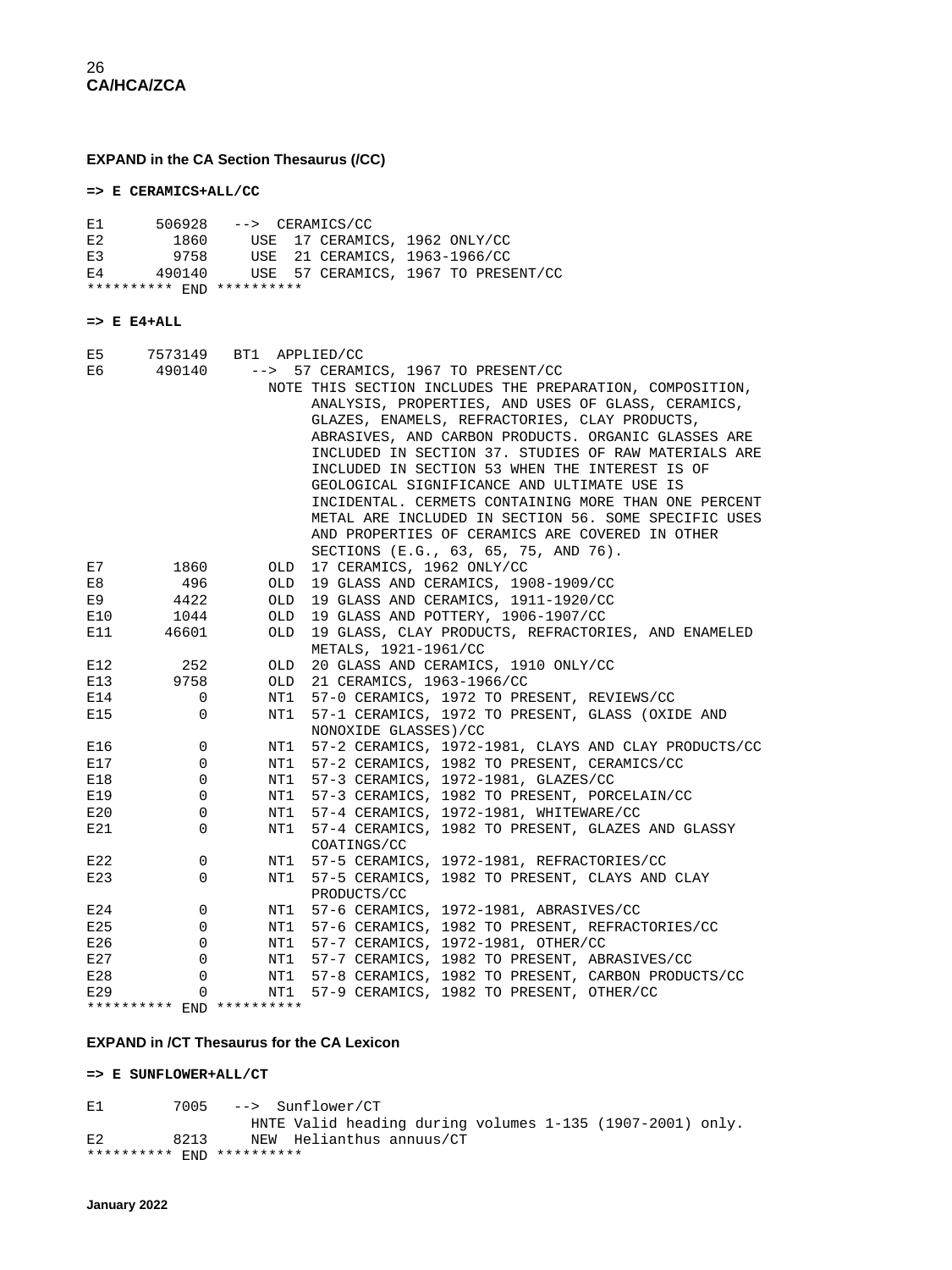#### **=> E AZO DYES+ALL/CT**

| E1                        | 14659                     | BT3             | Chemical compounds/CT                          |  |  |  |
|---------------------------|---------------------------|-----------------|------------------------------------------------|--|--|--|
| E2                        | 60367                     | BT2             | Organic compounds/CT                           |  |  |  |
| E3                        | 5673                      | BT1             | Azo compounds/CT                               |  |  |  |
| E <sub>4</sub>            | 32096                     | BT3             | Materials/CT                                   |  |  |  |
| E <sub>5</sub>            | 13049                     | BT <sub>2</sub> | Coloring materials/CT                          |  |  |  |
| E6                        | 136743                    | BT1<br>Dyes/CT  |                                                |  |  |  |
| $\mathop{\hbox{\rm E}} 7$ | 10012                     | $-->$           | Azo dyes/CT                                    |  |  |  |
|                           |                           |                 | HNTE Valid heading during volume 126 (1997) to |  |  |  |
|                           |                           |                 | present.                                       |  |  |  |
| E8                        | 12084                     | OLD             | Dyes, azo/CT                                   |  |  |  |
| E9                        |                           | UF              | Azo dye/CT                                     |  |  |  |
| E10                       |                           | UF              | Azodye/CT                                      |  |  |  |
| E11                       |                           | UF              | Azodyes/CT                                     |  |  |  |
| E12                       | 0                         | NT1             | 1-(Phenylazo)-2-naphthol/CT                    |  |  |  |
| E13                       | 0                         | NT1             | 4-(Dimethylamino)azobenzene/CT                 |  |  |  |
| E14                       | 0                         | NT1             | 4-Amino-4'-nitroazobenzene/CT                  |  |  |  |
| E15                       | 0                         | NT1             | 4-Aminoazobenzene/CT                           |  |  |  |
| E16                       | 0                         | NT1             | Amaranth (dye)/CT                              |  |  |  |
| E17                       | 0                         | NT1             | C.I. Acid Red 14/CT                            |  |  |  |
| E18                       | 0                         | NT1             | Carmine 6B/CT                                  |  |  |  |
| E19                       | 0                         | NT1             | Congo red/CT                                   |  |  |  |
| E20                       | 0                         | NT1             | Disperse Red 1/CT                              |  |  |  |
| E21                       | 0                         | NT1             | Eriochrome Black T/CT                          |  |  |  |
| E22                       | 0                         | NT1             | Methyl orange/CT                               |  |  |  |
| E23                       | 0                         | NT1             | Methyl red/CT                                  |  |  |  |
| E24                       | 0                         | NT1             | New Coccine/CT                                 |  |  |  |
| E25                       | 0                         | NT1             | Pigment Yellow 12/CT                           |  |  |  |
| E26                       | 0                         | NT1             | Pigment Yellow 128/CT                          |  |  |  |
| E27                       | 1056                      | NT1             | Reactive azo dyes/CT                           |  |  |  |
| E28                       | 0                         | NT2             | 4-(2-Sulfatoethylsulfonyl)aniline/CT           |  |  |  |
| E29                       | 0                         | NT1             | Sunset Yellow/CT                               |  |  |  |
| E30                       | 0                         | NT1             | Tartrazine/CT                                  |  |  |  |
| E31                       | 0                         | NT1             | Trypan blue/CT                                 |  |  |  |
| E32                       | 264                       | RT              | Formazans/CT                                   |  |  |  |
| E33                       | 45065                     | RT              | Pigments, nonbiological/CT                     |  |  |  |
| E34                       | 677                       | RT              | Stains, coloring materials/CT                  |  |  |  |
| E35                       |                           |                 | RTCS 2,5-Dimethoxyaniline/CT                   |  |  |  |
| E36                       |                           |                 | RTCS 4-Phenylazophenol/CT                      |  |  |  |
|                           | ********** END ********** |                 |                                                |  |  |  |

#### **EXPAND in /RL Thesaurus**

|                | $\Rightarrow$ E PREP+ALL/RL |                        |                                                                                                                                                                                                                                                                                                                                                                                          |
|----------------|-----------------------------|------------------------|------------------------------------------------------------------------------------------------------------------------------------------------------------------------------------------------------------------------------------------------------------------------------------------------------------------------------------------------------------------------------------------|
| E1             | 5299444                     | $\leftarrow$ > PREP/RL |                                                                                                                                                                                                                                                                                                                                                                                          |
| E2             | 5299444                     |                        | Preparation/RL                                                                                                                                                                                                                                                                                                                                                                           |
|                |                             |                        | NOTE Vol. 1 (1907) to present - Assigned to a substance in<br>studies of the synthesis of the substance as a<br>distinct chemical entity, formed with preparative<br>intent, via a chemical, biochemical, or nuclear<br>reaction. The recovery, purification, separation, or<br>other intentional formation with preparative intent of<br>a desired substance also receives a PREP role. |
| E <sub>3</sub> | 85501                       | NT1                    | BMF/RL                                                                                                                                                                                                                                                                                                                                                                                   |
| E <sub>4</sub> | 190130                      | NT1                    | BPN/RL                                                                                                                                                                                                                                                                                                                                                                                   |
| E <sub>5</sub> | 64754                       | NT1                    | BYP/RL                                                                                                                                                                                                                                                                                                                                                                                   |
| E6             | 2933                        | NT1                    | CPN/RL                                                                                                                                                                                                                                                                                                                                                                                   |
| E7             | 713210                      | NT1                    | IMF/RL                                                                                                                                                                                                                                                                                                                                                                                   |
| E8             | 173903                      | NT1                    | PNU/RL                                                                                                                                                                                                                                                                                                                                                                                   |
| E9             | 375278                      | NT1                    | PUR/RL                                                                                                                                                                                                                                                                                                                                                                                   |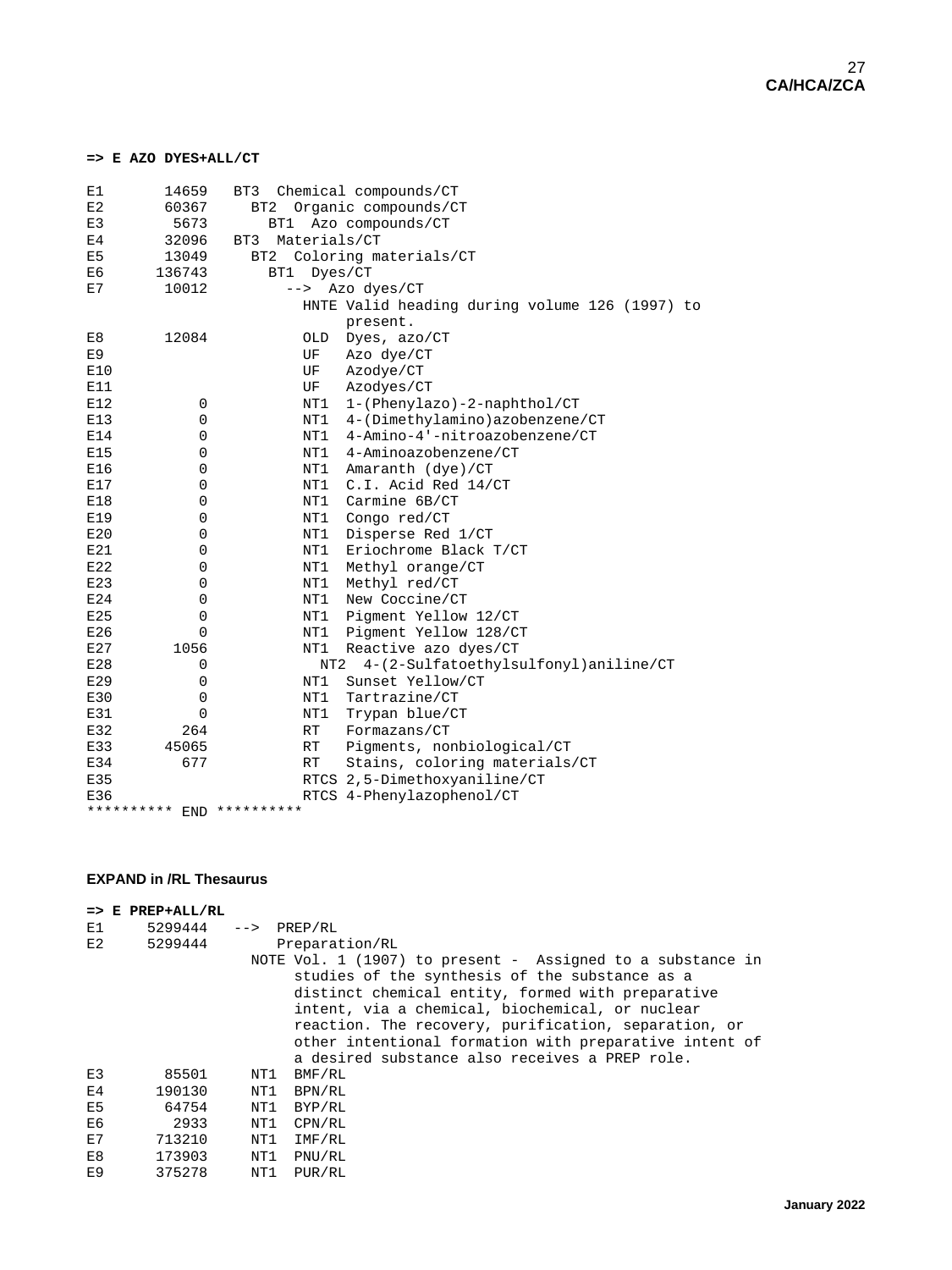E10 2529014 NT1 SPN/RL \*\*\*\*\*\*\*\*\*\* END \*\*\*\*\*\*\*\*\*\*

#### **EXPAND in the Company Name (/CO) Thesaurus Search Aid**

#### **=> E DOW CHEMICAL+NAME/CO**

| Е1                        | 17194 |  | NAME DOW CHEMICAL CO/CO |  |
|---------------------------|-------|--|-------------------------|--|
| E2                        |       |  | 88 --> DOW CHEMICAL/CO  |  |
| ********** FND ********** |       |  |                         |  |

#### **=> E E1+ALL**

| E3 | 0     |     | CNUM CAS1000235/CO                                                                  |
|----|-------|-----|-------------------------------------------------------------------------------------|
| E4 | 17194 |     | --> DOW CHEMICAL CO/CO                                                              |
|    |       |     | NOTES 1886: Joy Morton & Co. established                                            |
|    |       |     | 1897: Dow Chemical Co. incorporated                                                 |
|    |       |     | 1898: Firma Johann Haltermann founded                                               |
|    |       |     | 1900: Midland Chemical Co. merged into Dow Chemical Co.                             |
|    |       |     | 1907: Rohm & Haas Co. founded                                                       |
|    |       |     | 1910: Joy Morton & Co. renamed Morton Salt Co.                                      |
|    |       |     | 1917: Union Carbide & Carbon Corp. incorporated                                     |
|    |       |     | 1920: Carbide and Carbon Chemicals Corp. established                                |
|    |       |     | 1933: Ethyl Dow Co. formed                                                          |
|    |       |     | 1940: Carlisle Chemical Co. founded                                                 |
|    |       |     | 1942: Dow Chemical of Canada organized                                              |
|    |       |     | 1955: Carlisle Chemical Co. acquired Advance Solvents                               |
|    |       |     | & Chemical Co.                                                                      |
|    |       |     | 1957: Shipley Co. founded                                                           |
|    |       |     | 1957: Union Carbide & Carbon Corp. renamed Union                                    |
|    |       |     | Carbide Corp.                                                                       |
|    |       |     | 1970: Rodel Inc. established                                                        |
|    |       |     | 1980: Carlisle Chemical Co. renamed Carstab Corp.                                   |
|    |       |     | 1989: DowElanco formed                                                              |
|    |       |     | 1989: Morton International, Inc. acquired Carstab Corp.                             |
|    |       |     | 1992: Rohm & Haas Co. acquired Shipley Co.                                          |
|    |       |     | 1995: Union Carbide Corp. acquired Shell Polypropylene                              |
|    |       |     | Company                                                                             |
|    |       |     | 1997: ChiroTech Technology Ltd. established                                         |
|    |       |     | 1997: Dow Chemical Co. acquired full ownership of Dow                               |
|    |       |     | Mitsubishi Chemical Ltd.                                                            |
|    |       |     | 1998: Dow Chemical Co. acquired Hampshire Chemical                                  |
|    |       |     | Corp.                                                                               |
|    |       |     | 1998: Dow Chemical Co. acquired Mycogen Corp.                                       |
|    |       |     | 1998: Dow Chemical Co. acquired Sentrrachem Ltd.                                    |
|    |       |     | integrated                                                                          |
|    |       |     | 1999: Dow Chemical Co. acquired Angus Chemical Company                              |
|    |       |     | 1999: Rohm & Haas Co. acquired LeaRonal, Inc.                                       |
|    |       |     | 1999: Rohm & Haas Co. acquired Morton International,                                |
|    |       |     | Inc.                                                                                |
|    |       |     | 2001: Dow-Reichhold Specialty Latex LLC formed                                      |
|    |       |     | 2001: Dow Chemical Co. acquired ChiroTech Technology                                |
|    |       |     | Ltd.                                                                                |
|    |       |     | 2001: Dow Chemical Co. acquired Haltermann AG                                       |
|    |       |     | 2001: Dow Chemical Co. acquired Michael Cotts Chemicals                             |
|    |       |     | 2001: Dow Chemical Co. acquired Union Carbide Corp.                                 |
|    |       |     | 2004: Shipley Co. and Rodel Inc. merged to form Rohm &<br>Haas Electronic Materials |
|    |       |     | 2006: Dow Chemical Co. acquired Zhejiang Omex                                       |
|    |       |     | Environmental Engineering Ltd                                                       |
|    |       |     | 2007: Dow Chemical Co. acquired Wolff Walsrode AG                                   |
|    |       |     | 2008: Dow-Reichhold Specialty Latex LLC dissolved                                   |
|    |       |     | 2009: Dow Chemical Co. acquired Rohm & Haas                                         |
| E5 | 40    | RT1 | ADVANCE SOLVENTS CHEMICAL CORP/CO                                                   |
| E6 | 32    | RT1 | AGRIGENET ADV SCI CO/CO                                                             |
| E7 | 33    | RT1 | AGRIGENET CORP/CO                                                                   |
|    |       |     |                                                                                     |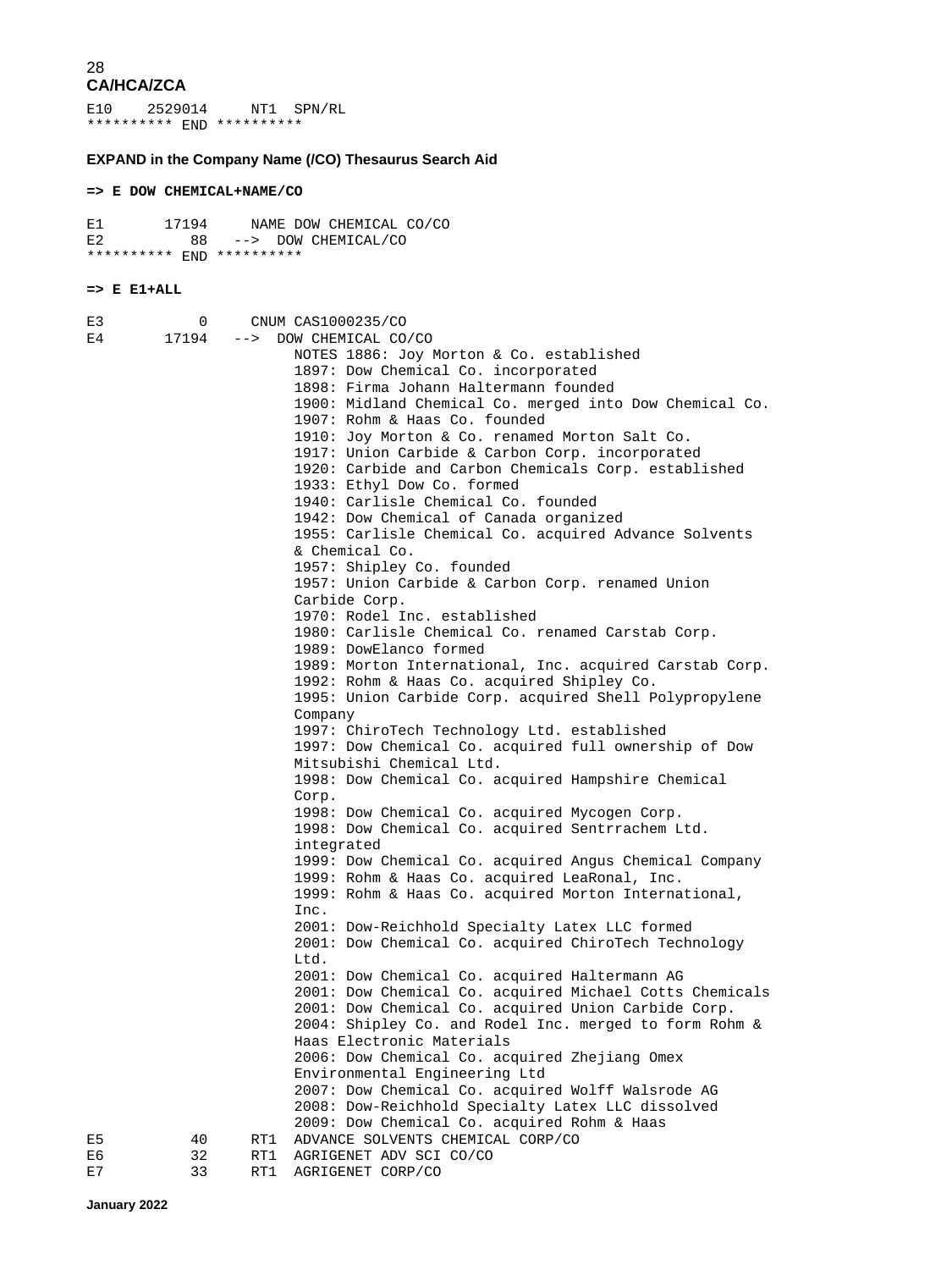| E8                                                                       | 66           | RT1 | AGRIGENETICS INC/CO                                |
|--------------------------------------------------------------------------|--------------|-----|----------------------------------------------------|
| E9                                                                       | 14           | RT1 | AGRIGENETICS RESEARCH ASSOCIATES LTD/CO            |
| E10                                                                      | 18           | RT1 | AMERCHOL CORP/CO                                   |
| E11                                                                      | 19           | RT1 | AMERCHOL CORPORATION/CO                            |
| E12                                                                      | 9            | RT1 | ANGUS CHEM CO/CO                                   |
| E13                                                                      | 36           | RT1 | ANGUS CHEMICAL CO/CO                               |
| E14                                                                      | 65           | RT1 | ANGUS CHEMICAL COMPANY/CO                          |
| E15                                                                      | 13           | RT1 | ANGUS CHEMIE GMBH/CO                               |
| E16                                                                      | 8            | RT1 | AWD TECHNOLOGIES INC/CO                            |
| E17                                                                      | 13           | RT1 | BENFIELD CORP/CO                                   |
| E18                                                                      | 2            | RT1 | BORIDE PRODUCTS INC/CO                             |
| E19                                                                      | 65           | RT1 | BUNA SOW LEUNA OLEFINVERBUND G M B H/CO            |
| E20                                                                      | 52           | RT1 | BUNA SOW LEUNA OLEFINVERBUND GMBH/CO               |
| E21                                                                      | 68           | RT1 | BUSHY RUN RES CENT/CO                              |
| E22                                                                      | 11           | RT1 | CARBIDE AND CARBON CHEM CO/CO                      |
| $\bullet\hspace{0.4mm}\bullet\hspace{0.4mm}\bullet\hspace{0.4mm}\bullet$ |              |     |                                                    |
| E323                                                                     | 1            | RT1 | UNION CARBIDE SERVICES K K/CO                      |
| E324                                                                     | $\mathbf 1$  | RT1 | UNION CARBIDE SOUTH AFRICA PTY LTD/CO              |
| E325                                                                     | $\mathbf{1}$ | RT1 | UNION CARBIDE STELLITE CO/CO                       |
| E326                                                                     | 12           | RT1 | UNION CARBIDE TECH CENT/CO                         |
| E327                                                                     | 9            | RT1 | UNION CARBIDE TECHNICAL CENTER/CO                  |
| E328                                                                     | 1            | RT1 | UNION CARBIDE THAILAND LTD/CO                      |
| E329                                                                     | 6            | RT1 | UNION CARBIDE U K LTD/CO                           |
| E330                                                                     | 6            | RT1 | UNION CARBIDE UK LTD/CO                            |
| E331                                                                     | 2            | RT1 | WESTERN CARBIDE CORP/CO                            |
| E332                                                                     | 12           | RT1 | WOLFF CELLULOSICS G M B H CO K G/CO                |
| E333                                                                     | 16           | RT1 | WOLFF CELLULOSICS GMBH CO KG/CO                    |
| E334                                                                     | 242          | RT1 | WOLFF WALSRODE A G/CO                              |
| E335                                                                     | 115          | RT1 | WOLFF WALSRODE AG/CO                               |
| E336                                                                     | 21           | RT1 | WOLFF WALSRODE AKTIENGESELLSCHAFT/CO               |
| E337                                                                     | 1            | RT1 | WOLFF WALSRODE GMBH CO KG/CO                       |
| E338                                                                     | 11           | RT1 | ZHEJIANG OMEX ENVIRONMENTAL ENGINEERING CO LTD/CO  |
| E339                                                                     | 4            | RT1 | ZHEJIANG OMEX ENVIRONMENTAL ENGINEERING LIMITED/CO |
| E340                                                                     | 13           | RT1 | ZHEJIANG OMEX ENVIRONMENTAL ENGINEERING LTD/CO     |
|                                                                          |              |     |                                                    |

\*\*\*\*\*\*\*\*\*\* END \*\*\*\*\*\*\*\*\*\*

#### **EXPAND in the International Patent Classification (/IPC) Thesaurus**

#### **=> E A23G001-00/IPC**

| <b>E#</b>      | FREOUENCY              | AT             | TERM                                                 |
|----------------|------------------------|----------------|------------------------------------------------------|
| $ -$           |                        | $ -$           |                                                      |
| E1             | 13332                  |                | 24<br>A23G/IPC                                       |
| E2             | 2925                   |                | A23G0001/IPC                                         |
| E3             | 2261                   |                | 25 --> A23G0001-00/IPC                               |
| E4             | 178                    | 2              | A23G0001-02/IPC                                      |
| E <sub>5</sub> | 190                    | 10             | A23G0001-04/IPC                                      |
| E6             | $\mathbf{1}$           |                | A23G0001-05/IPC                                      |
| E7             | 21                     |                | $2 \left( \frac{1}{2} \right)$<br>A23G0001-06/IPC    |
| E8             | 3                      |                | $\overline{2}$<br>A23G0001-08/IPC                    |
| E9             | $\mathbf{1}$           |                | A23G0001-09/IPC                                      |
| E10            | 52                     |                | $2 \left( \frac{1}{2} \right)$<br>A23G0001-10/IPC    |
| E11            | 16                     | 2              | A23G0001-12/IPC                                      |
| E12            | 3                      | $\overline{2}$ | A23G0001-14/IPC                                      |
|                | $\Rightarrow$ E E3+ALL |                |                                                      |
| E13            | $\Omega$               | BT4            | A/IPC                                                |
|                |                        |                | SECTION A - HUMAN NECESSITIES                        |
| E14            | 0                      | BT4            | FOODSTUFFS; TOBACCO/IPC                              |
| E15            | $\Omega$               | BT3            | A2/IPC                                               |
| E16            | $\Omega$               | BT2            | A23/IPC                                              |
|                |                        |                | FOODS OR FOODSTUFFS; THEIR TREATMENT, NOT COVERED BY |
|                |                        |                | OTHER CLASSES                                        |
|                |                        |                | Note                                                 |
|                |                        |                | (1) Attention is drawn to the following places:      |
|                |                        |                | - Polysaccharides, derivatives thereof               |
|                |                        |                |                                                      |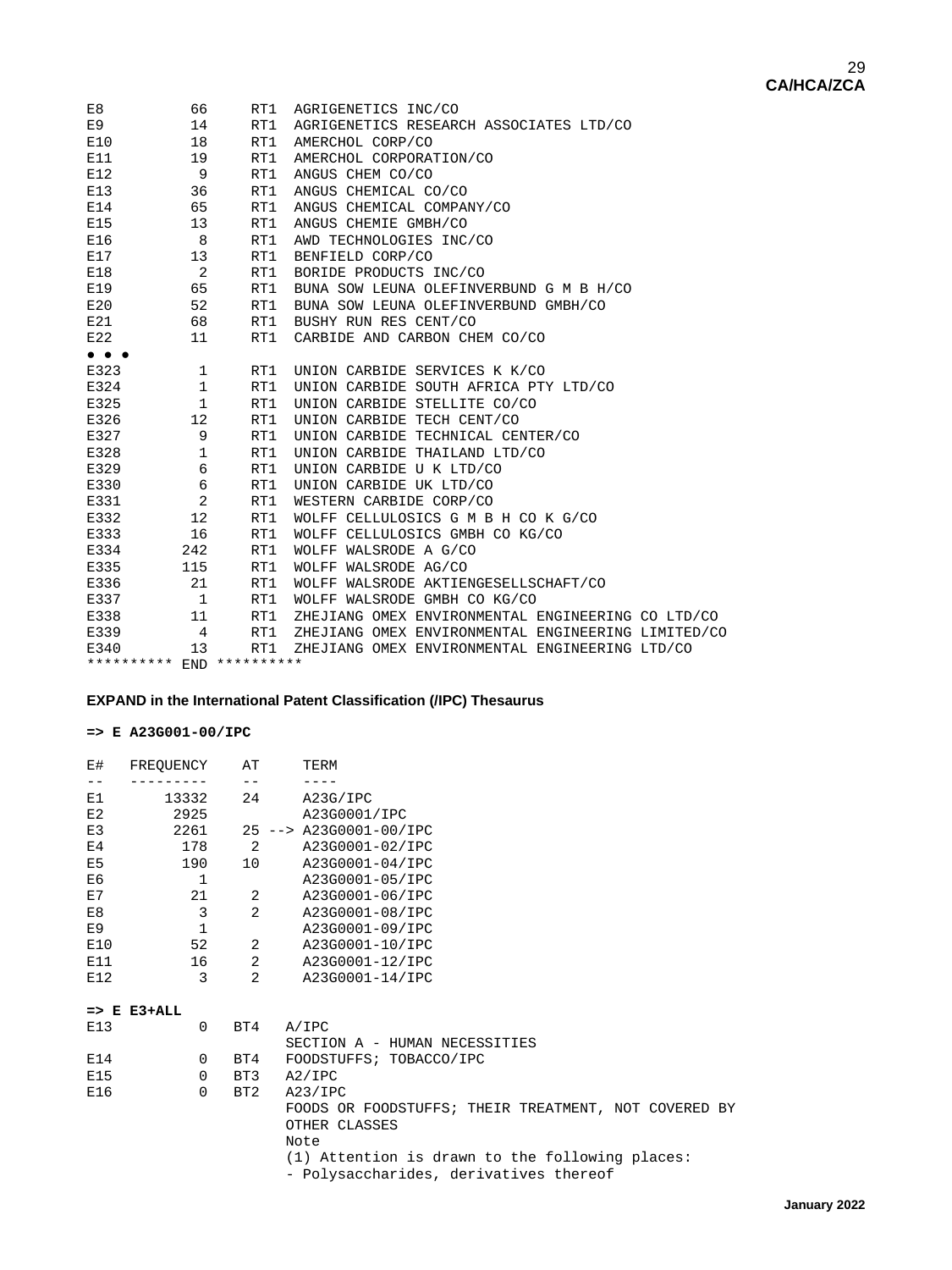|                           |       |       | - Animal or vegetable oils, fats, fatty substances or                                                    |
|---------------------------|-------|-------|----------------------------------------------------------------------------------------------------------|
|                           |       |       | waxes<br>- Biochemistry, beer, spirits, wine, vinegar                                                    |
| E17                       | 13332 | BT1   | A23G/IPC                                                                                                 |
|                           |       |       | COCOA; COCOA PRODUCTS, e.g. CHOCOLATE; SUBSTITUTES FOR                                                   |
|                           |       |       | COCOA OR COCOA PRODUCTS; CONFECTIONERY; CHEWING GUM;                                                     |
|                           |       |       | ICE-CREAM; PREPARATION THEREOF                                                                           |
|                           |       |       | Note                                                                                                     |
|                           |       |       | (1) In this subclass, the following term is used with                                                    |
|                           |       |       | the meaning indicated:                                                                                   |
|                           |       |       | - "ice-cream" includes any edible frozen or congealed<br>semi-liquid or pasty substance, e.g. slush-ice. |
|                           |       |       | (2) In this subclass, subject matter which cannot be                                                     |
|                           |       |       | completely classified in a single one of the main                                                        |
|                           |       |       | groups should be classified in each relevant main group.                                                 |
| E18                       | 2261  | $--&$ | ___________________<br>A23G0001-00/IPC                                                                   |
|                           |       |       | Cocoa; Cocoa products, e.g. chocolate; Substitutes                                                       |
|                           |       |       | therefor (kitchen equipment for cocoa preparation A47J,                                                  |
|                           |       |       | e.g. apparatus for making beverages A47J0031-00)                                                         |
|                           |       |       | CORE                                                                                                     |
|                           |       |       | VALID FROM 19680901 TO PRESENT<br>$\sqrt{2}$<br>IPC EDITION: 1-8<br>$\rightarrow$                        |
| E19                       | 178   | NT1   | A23G0001-02/IPC                                                                                          |
|                           |       |       | . Preliminary treatment, e.g. fermentation of cocoa<br>(machines for roasting cocoa A23N0012-00)         |
|                           |       |       | <b>ADVANCED</b>                                                                                          |
|                           |       |       | VALID FROM 19680901 TO PRESENT<br>IPC EDITION: 1-8<br>$\left($<br>$\rightarrow$                          |
| E20                       | 190   | NT1   | A23G0001-04/IPC                                                                                          |
|                           |       |       | . Apparatus specially adapted for manufacture or                                                         |
|                           |       |       | treatment of cocoa or cocoa products (machines for                                                       |
|                           |       |       | roasting cocoa A23N0012-00; crushing or grinding                                                         |
|                           |       |       | apparatus in general B02C)<br>ADVANCED                                                                   |
|                           |       |       | VALID FROM 19680901 TO PRESENT (<br>IPC EDITION: 1-8<br>$\rightarrow$                                    |
| E21                       | 21    | NT2   | A23G0001-06/IPC                                                                                          |
|                           |       |       | Apparatus for preparing or treating cocoa beans or                                                       |
|                           |       |       | nibs                                                                                                     |
|                           |       |       | ADVANCED                                                                                                 |
|                           |       |       | VALID FROM 19680901 TO PRESENT (IPC EDITION: 1-8<br>$\rightarrow$                                        |
| E46                       | 173   | NT3   | A23G0001-54/IPC                                                                                          |
|                           |       |       | Composite products, e.g. layered, coated, filled                                                         |
|                           |       |       | ADVANCED                                                                                                 |
| E47                       | 509   | NT2   | VALID FROM 20060101 TO PRESENT (<br>IPC EDITION: 8<br>$\rightarrow$<br>A23G0001-56/IPC                   |
|                           |       |       | Liquid products; Solid products in the form of                                                           |
|                           |       |       | powders, flakes or granules for making liquid products,                                                  |
|                           |       |       | e.g. for making chocolate milk                                                                           |
|                           |       |       | <b>ADVANCED</b>                                                                                          |
|                           |       |       | VALID FROM 20060101 TO PRESENT<br>$\left($<br>IPC EDITION: 8<br>$\lambda$                                |
| ********** END ********** |       |       |                                                                                                          |

**In North America**

CAS STN North America P.O. Box 3012 Columbus, Ohio 43210-0012 U.S.A.

CAS Customer Center: Phone: 800-753-4227 (North America) 614-447-3700 (worldwide) Fax: 614-447-3751 Email: help@cas.org Internet: www.cas.org

**In Europe<br>FIZ** Karlsruhe<br>STN Europe<br>P.O. Box 2465<br>76012 Karlsruhe Germany Phone: +49-7247-808-555 Fax: +49-7247-808-259 Email: helpdesk@fiz-karlsruhe.de Internet: www.stn-international.com **In Japan** JAICI (Japan Association for<br>International Chemical Information)<br>STN Japan<br>STN Japan<br>17 byo 113-0021, Japan<br>Tokyo 113-0221, Japan<br>Phone: +81-3-5978-3601 (Technical Service)<br>Fax: +81-3-5978-3601 (Customer Service)<br>Fax